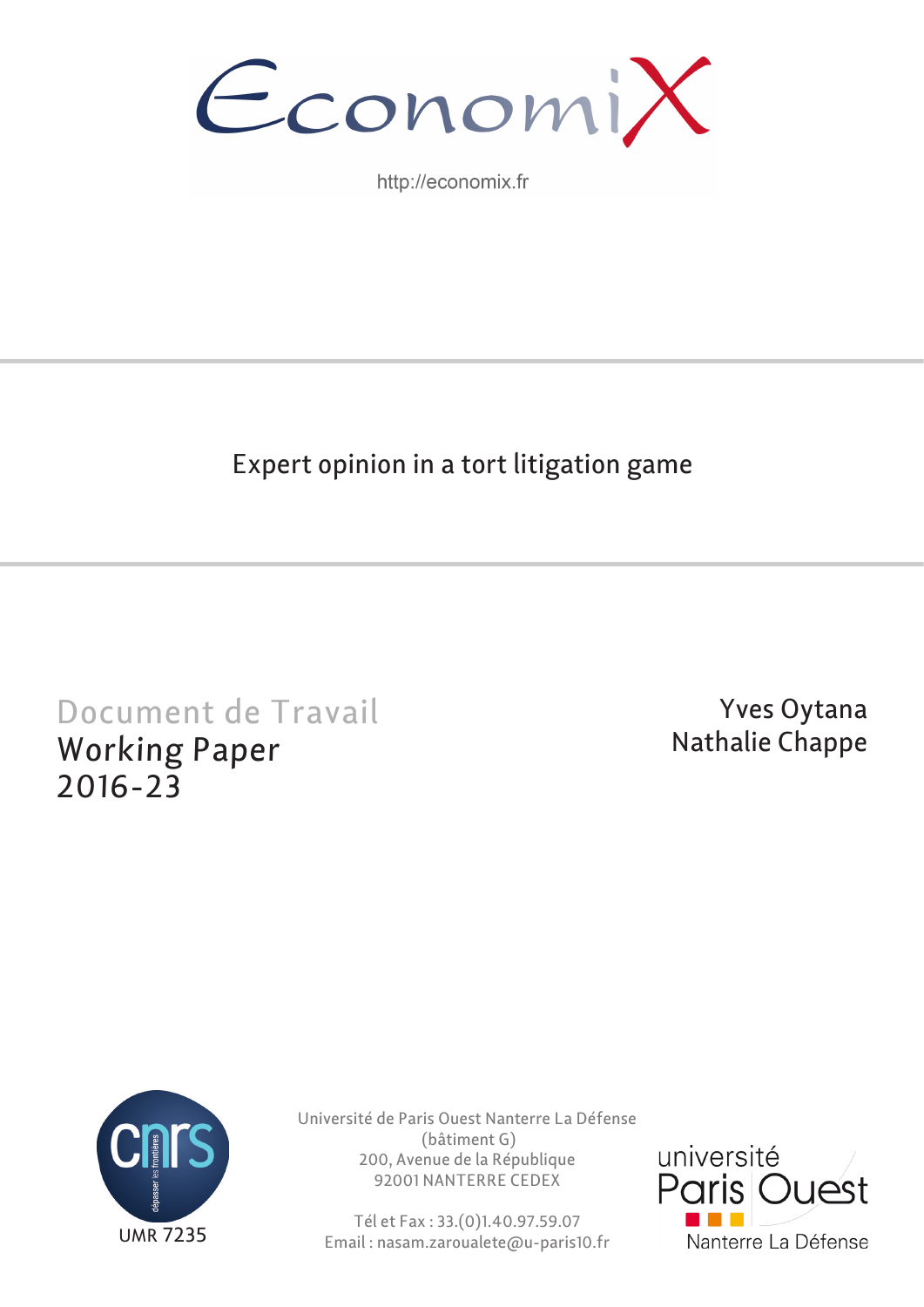### Expert opinion in a tort litigation game

Yves Oytana<sup>∗</sup> Nathalie Chappe†

June 21, 2016

#### Abstract

We investigate the potential impact of various proposed reforms intended to improve the quality of expert testimony while reducing its cost, and to facilitate the work of judges in appointing experts and reading their reports. To do so, we present a unilateral care model under strict liability in which the court cannot perfectly observe the amount of harm a tortfeasor has caused to a victim. However, the judge may appoint an expert to improve his chance of reaching a correct decision. In this context, we find that the likelihood of a victim filing a lawsuit decreases with the quality of the expert testimony and with the cost of the expertise procedure, and increases with the non-monetary cost for the judge to appoint an expert. Moreover, we find that the effects of these parameters on the injurer's level of precaution are ambiguous. We also find that the injurer's level of care is suboptimal. Finally, we make some public policy recommendations in order to (i) increase the injurer's level of care and (ii) reduce the expected cost of a trial in the event of an accident. We find that the policy maker faces a trade-off between these two objectives.

Keywords: Litigation, Expert, Expert testimony, Liability.

JEL codes: K40, K41, K49.

<sup>∗</sup>EconomiX, Paris West University Nanterre La D´efense; 200, Avenue de la R´epublique, 92001 Nanterre, France.

<sup>&</sup>lt;sup>†</sup>CRESE, University of Franche-Comté; 45, Avenue de l'Observatoire, 25030 Besançon, France. We would like to thank Marie Obidzinski.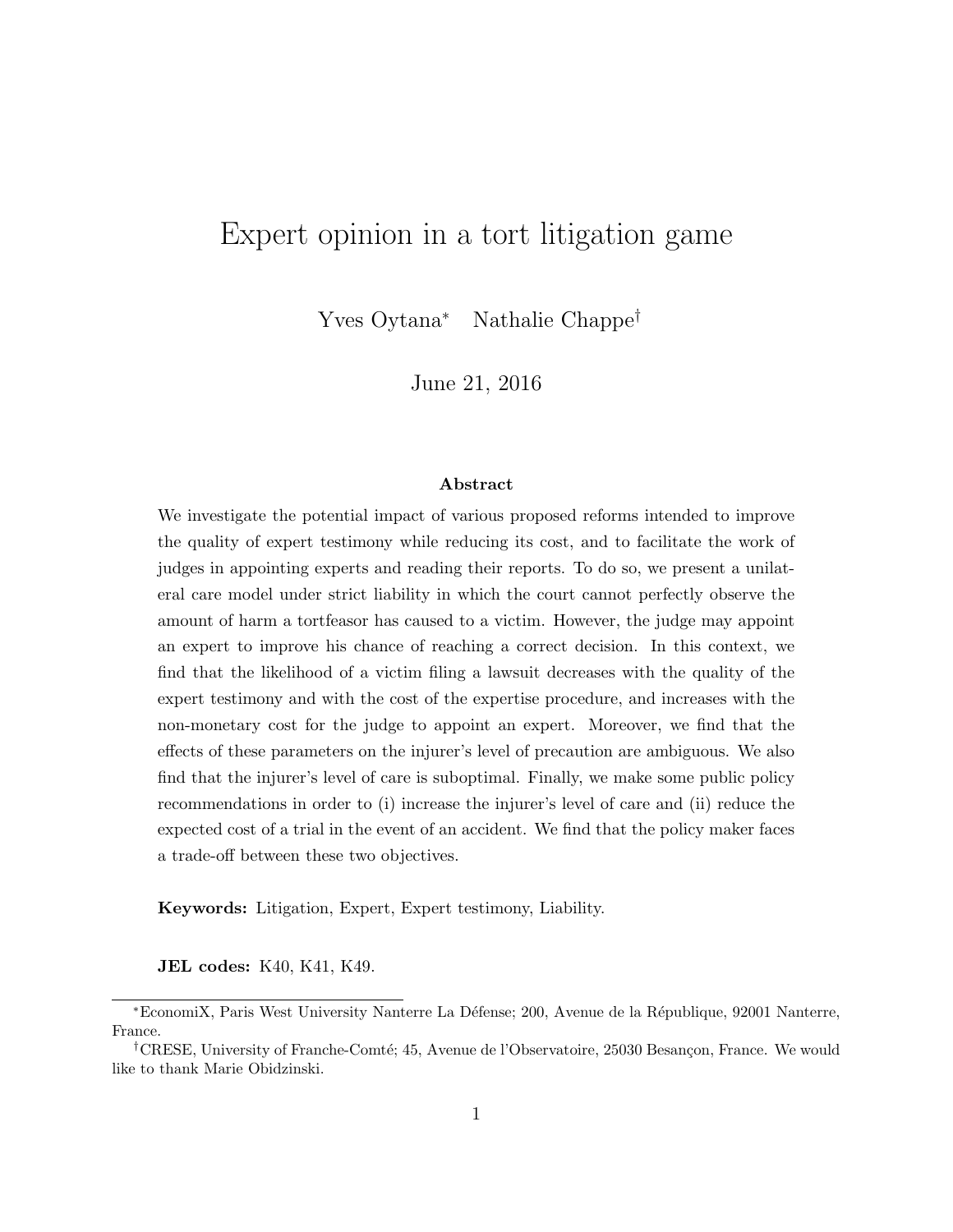"Quand on paie des experts aux tarifs d'une femme de ménage, on a des  $expertises$  de femme de ménage."

"When you pay experts at cleaners' rates, what you get are cleaners' appraisals."

### 1 Introduction

Motivation. This quote from the expert psychologist Jean-Luc Viaux during the Outreau trial (a highly publicized French criminal case), prompted much debate about expert testimony. Although Outreau was a criminal case (about sexual abuse of minors), the malfunctions observed cast doubt on how effective expert testimony is, even in civil trials. The outcome was a 2011 report by the committee on judicial expert appraisals<sup>1</sup>. The committee responsible for this report stressed two crucial issues about the use of expert proceedings in civil matters concerning the influence of expert testimony on access to and the quality of the judicial system.

Expert testimony has become increasingly used in civil trials although it may greatly jeopardize victims' access to justice by increasing procedural delays and by generating additional costs. Consequently, it is recommended to appoint an expert only in cases that are particularly technical and for which the information provided by the expert is crucial to the

<sup>&</sup>lt;sup>1</sup>Rapport de la commission de réflexion sur l'expertise  $(2011)$ .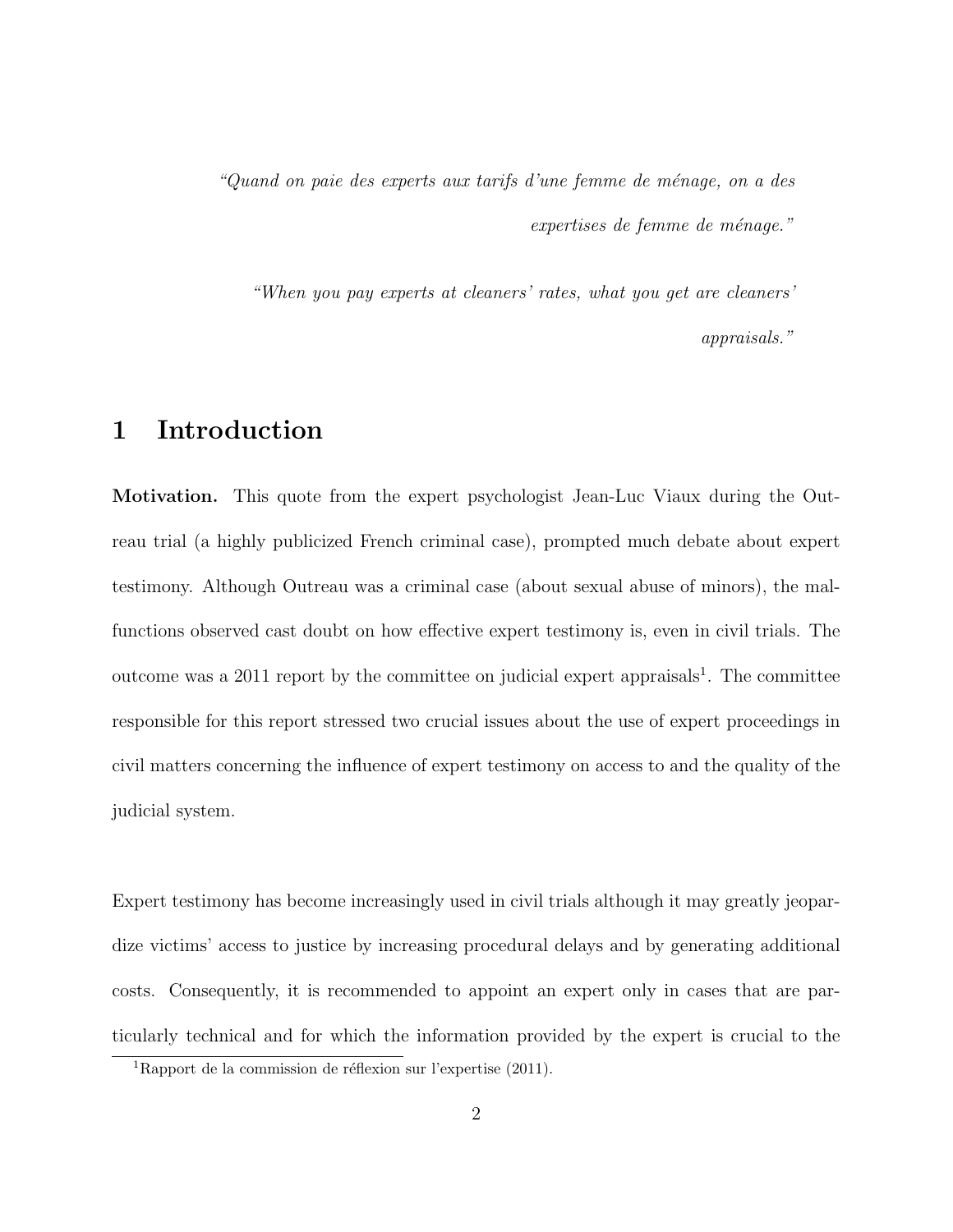judge's decision-making. Moreover, the proper administration of justice (i.e. the quality of the judicial system) is not ensured when courts have no accurate information about an expert's workload, availability, and competence at the time they are designated. Maintaining registered public lists of certified experts ensures a minimum level of competence of the experts appointed. However, there remains scope for significant improvement.

These concerns lead us to ask how expert testimony in civil litigation can be improved upon?

As noted by the Advisory Committee on rule 702 of the US Federal Rules of Evidence,<sup>2</sup> "An intelligent evaluation of facts is often difficult or impossible without the application of some scientific, technical, or other specialized knowledge. The most common source of this knowledge is the expert witness, although there are other techniques for supplying it." The importance of expert witnesses (and in particular of economic expert witnesses) has also been pointed out by Posner (1999) in a symposium on economists as expert witnesses (see also Thornton and Ward (1999) and Mandel (1999)).

In tort law, damages may be awarded to restore an injured party to the position she was

(a) the expert's scientific, technical, or other specialized knowledge will help the trier of fact to understand the evidence or to determine a fact in issue;

(d) the expert has reliably applied the principles and methods to the facts of the case.

 $^2 \rm{Rule}$  702 states that:

A witness who is qualified as an expert by knowledge, skill, experience, training, or education may testify in the form of an opinion or otherwise if:

<sup>(</sup>b) the testimony is based on sufficient facts or data;

<sup>(</sup>c) the testimony is the product of reliable principles and methods; and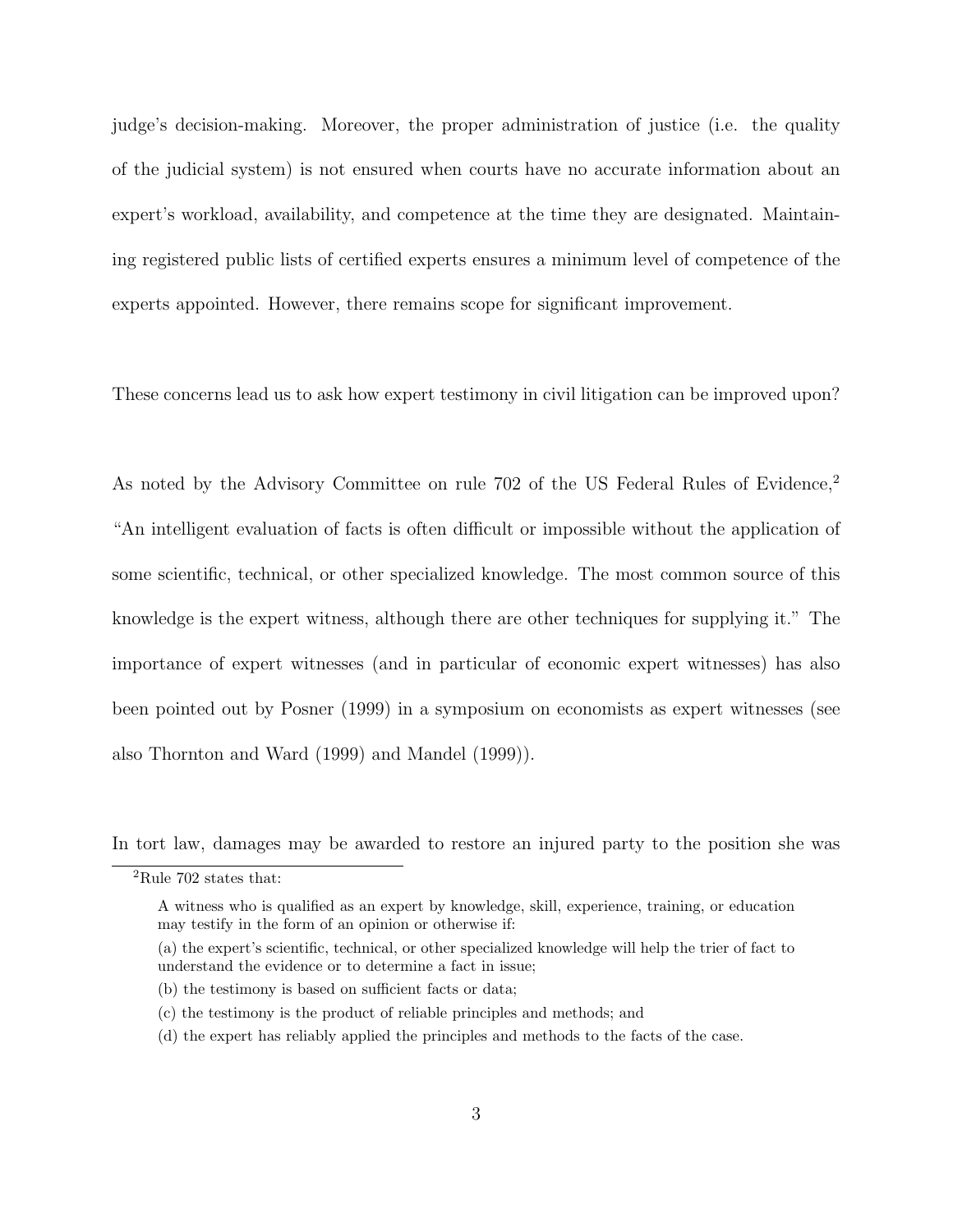in before being harmed. It may be difficult for the judge (court) to determine the level (amount) of damages. However, in order to help him assess the level of economic damages, he has the possibility of appointing an expert. In addition, in cases in which an accident may have caused substantial damages which are not directly observable by the judge, it may be difficult for the judge to forego (do without) the expert's knowledge of how to collect and use various data and to compute damages.<sup>3</sup> Indeed, it may be complicated for the judge to assess damages if he has to evaluate economic damages<sup>4</sup> (for example past and future lost wages, medical bills, etc.) and/or non-economic damages<sup>5</sup> (the psychological cost of an incapacitating injury, damaged reputation, etc.). Many questions then arise for the judge, regarding in particular the methodology he should use for example to evaluate the expected loss of the victim's future income (evaluating the duration of such losses may also be particularly difficult), the cost associated with physical and psychological pain and suffering, the interest rate that should be used to discount the victim's losses, etc. The judge is not always well equipped to answer theses questions. Thus, he may choose to leave them to a court-appointed economic expert.

Given the needs and the major issues surrounding expert testimony in France, several areas of improvement are highlighted in the report by the committee on judicial expert appraisals (2011). Among these recommendations, a number of instruments are singled out that may

<sup>&</sup>lt;sup>3</sup>This is the case for example if the judge has to evaluate environmental damages.

<sup>4</sup>Economic damages are defined as the compensation received in place of any money lost due to an accident.

<sup>&</sup>lt;sup>5</sup>In comparison to economic damages, non-economic damages are more abstract and are often referred to as "pain and suffering".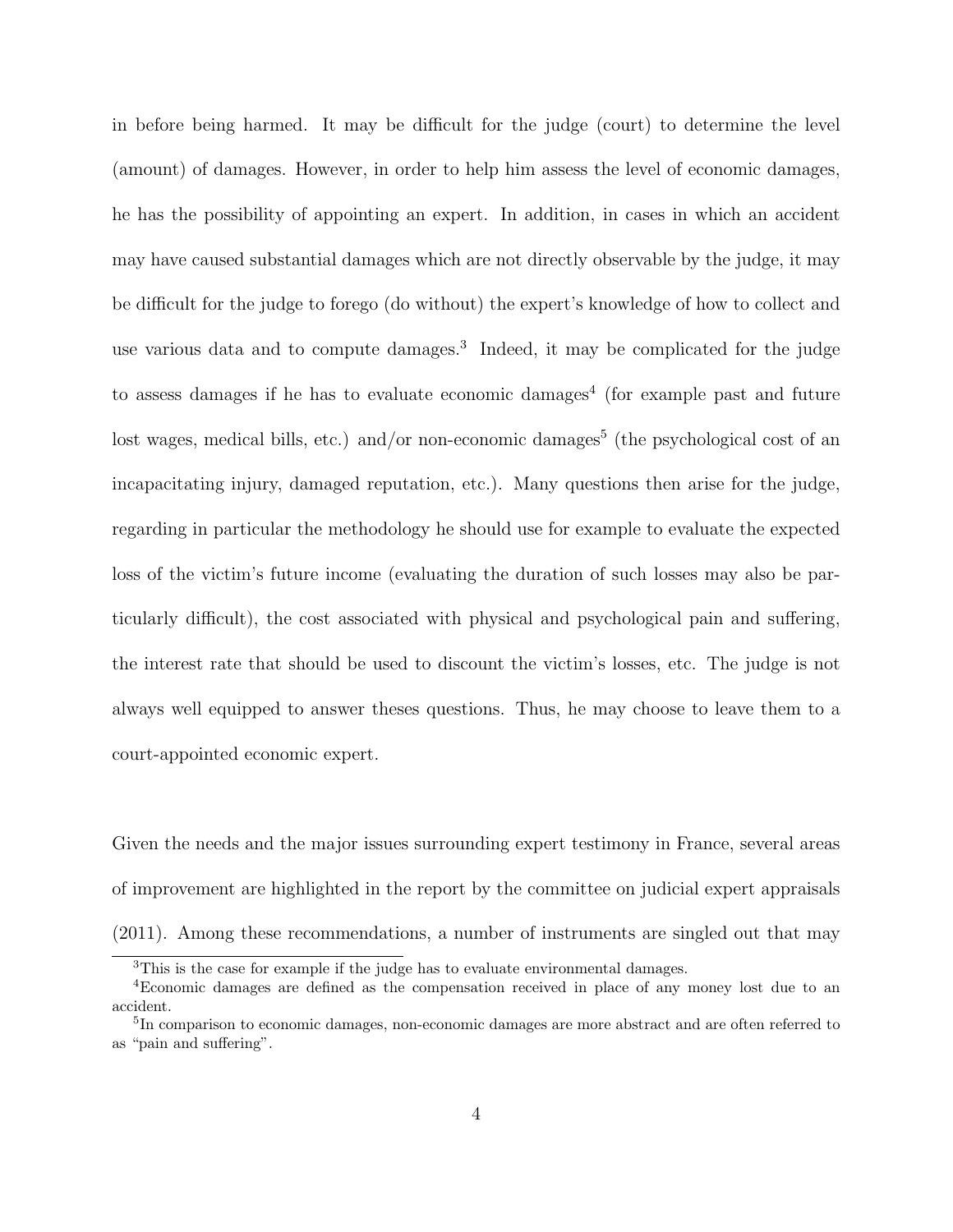have a positive impact on the quality of and accessibility to the legal system.

A first instrument is to improve the quality of expert testimony. This quality may be influenced by the training of experts, the way they are selected, and their ethics. In France, in order to improve the quality of expert testimony, Law No. 2004-130 of 11 February 2004 and its implementing decree No. 2004-1463 of 23 December 2004 sets more stringent criteria for the selection of experts who appear on the registered public lists, in order to better ascertain their level of skill, with a longer probatory period. However, for the committee on judicial expert appraisals (2011), these laws are not sufficient, in particular since "the disparity among procedures for selecting and appointing experts depending on the nature of litigation (civil, criminal, and administrative) makes the choice of expert less reliable".<sup>6</sup> Moreover, there is room for improving the quality of expert testimony, for instance by providing the same basic training for all registered experts and maintaining scorecards for each expert (with criteria such as relevance, clarity, respect of deadlines and accuracy of the answers) that can be used by the trial court.

A second instrument is to improve the judge's access to the expertise procedure, in order to facilitate his investigative work. Currently, the establishment of lists of approved experts is governed by Law No 71-498 of 29 June 1971 and decree No. 73-1184 of 31 December 1974. A single list is held by each appeal court. In addition, the Cour de Cassation registry holds

 $6"L'$ éparpillement des modalités de sélection et désignation des experts selon la nature des contentieux  $(civil, pénal, administratif)$  fragilise la fiabilité du choix de l'expert."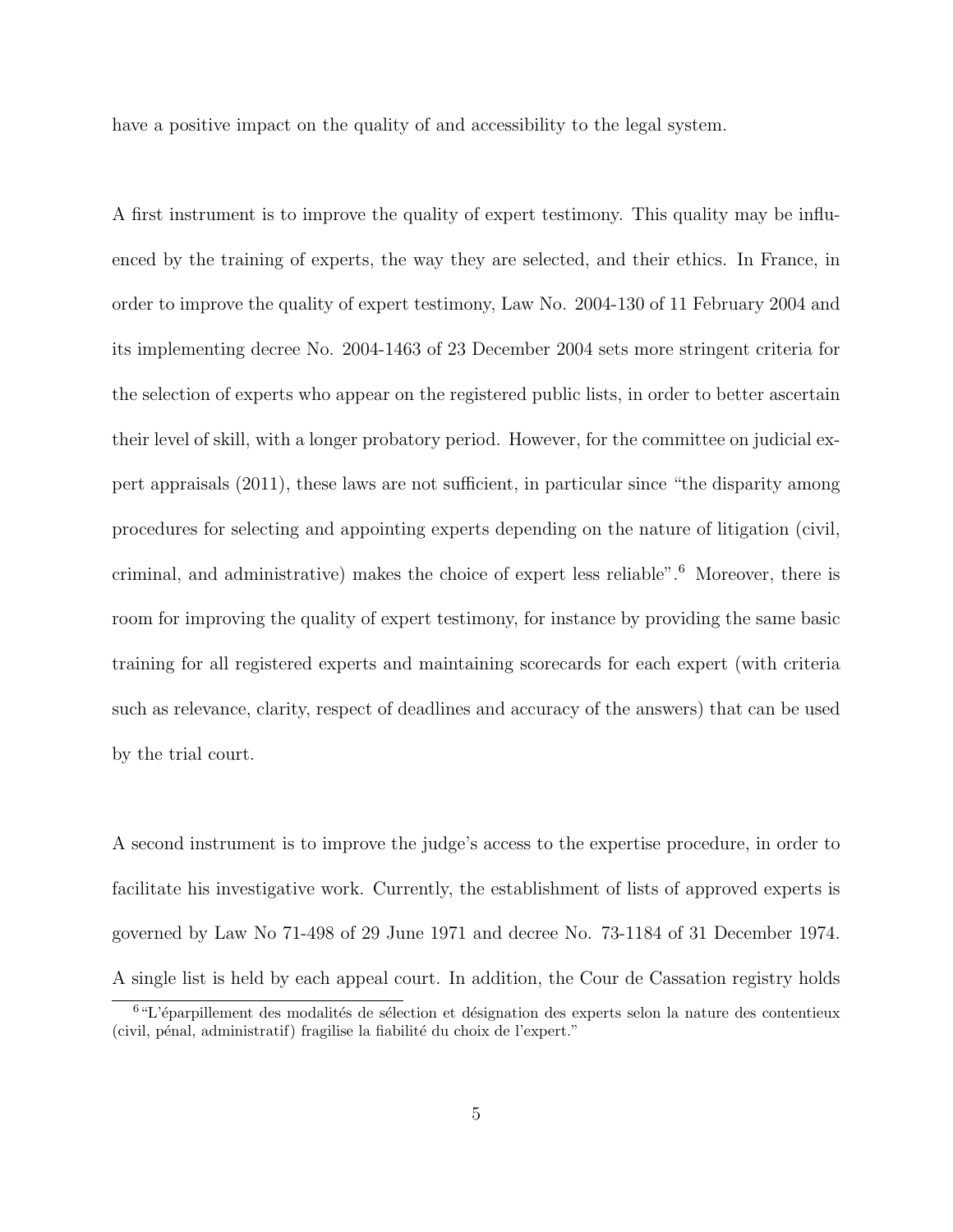a national list. These lists classify experts by their specialities. But, here too, areas for improvement exist. One recommendation is to harmonize the rules governing the selection and appointment of experts, especially when they are not chosen from a list of accredited experts (since the use of these lists is optional in civil matters).<sup>7</sup> Moreover, these lists of experts could be significantly improved, for example by developing national databases of registered experts in order to ensure improved monitoring of experts (and to facilitate this monitoring by providing appropriate training to judges). Finally, resort to expert testimony could be facilitated by using a standard expert's report form, to avoid reports that are too long and/or technical for the judge and parties to fully understand.

A third instrument is the reduction of the cost associated with the expertise proceedings. An expert procedure leads to potentially extensive delays forcing the parties to bear additional costs. Indeed, the effect of delays is far from negligible, since the average length of an expertise is 15.3 months, and reaches 20.2 months in the construction sector. Furthermore, the average cost of a civil expert testimony is 2,174 euros rising to 3,475 euros in the construction sector.<sup>8</sup> Accordingly, in civil cases, the costs associated with expert testimony may hinder the access to justice for some victims with a too high level of income to be eligible for legal aid services. In order to limit the costs and delays of expertise, one possibility is to make greater use of faster and cheaper investigative measures, such as expert's consultations or expert's observations. Another solution might be to limit the use of expert testimony to

<sup>7</sup>A concrete proposal, going in this direction and made by the committee on judicial expert appraisals, is to add a requirement that the decision to appoint an expert not registered on a list of approved experts must be justified.

<sup>8</sup>See the statistics in "Infostat Justice" (May 2003).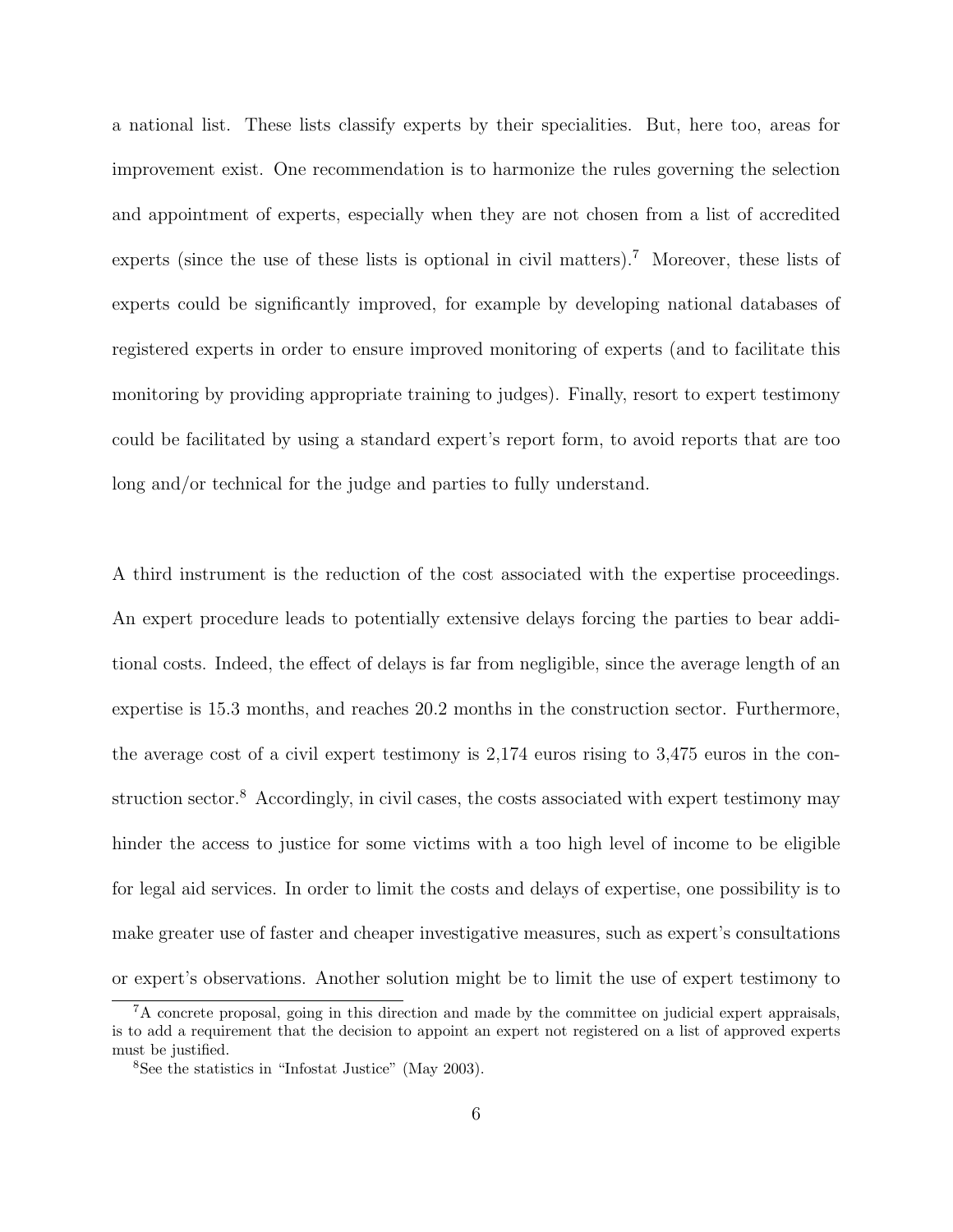cases where the stakes are sufficiently high.

Contribution. In this paper, we present a unilateral care model under strict liability in order to study the efficiency of these three instruments (the quality of expert testimony, the judge's accessibility to the expertise procedure, the reduction of costs associated with the expertise proceedings). We investigate how they may affect (i) the decision of victims to sue in the event of an accident (and thus the accessibility to justice) and (ii) the level of care chosen by a potential injurer. We then compare the injurer's level of care with that minimizing the total expected cost, which we define as the sum of the injurer's cost of care, the expected cost of trials (which we assume is equal to the expected cost of expert testimony) and the expected harm suffered by victims. Finally, we make some public policy recommendations and extend the model to allow for the possibility of settlement before the victim decides whether or not to sue. Indeed, a settlement stage is often included in standard litigation models (see Shavell (1982), Rubinfeld and Polinsky (1988) and Bebchuk (1984) among others). It is thus important to determine how our results are affected when we include the possibility for the parties to settle rather than litigate.

Summary of the model. In our model, an injurer (he) first chooses his level of care, knowing that the probability of an accident decreases with care. We focus on a unilateral care model, so the victim (she) cannot influence the probability of an accident. However, if an accident does occur, she decides whether or not to sue. Victims are heterogeneous with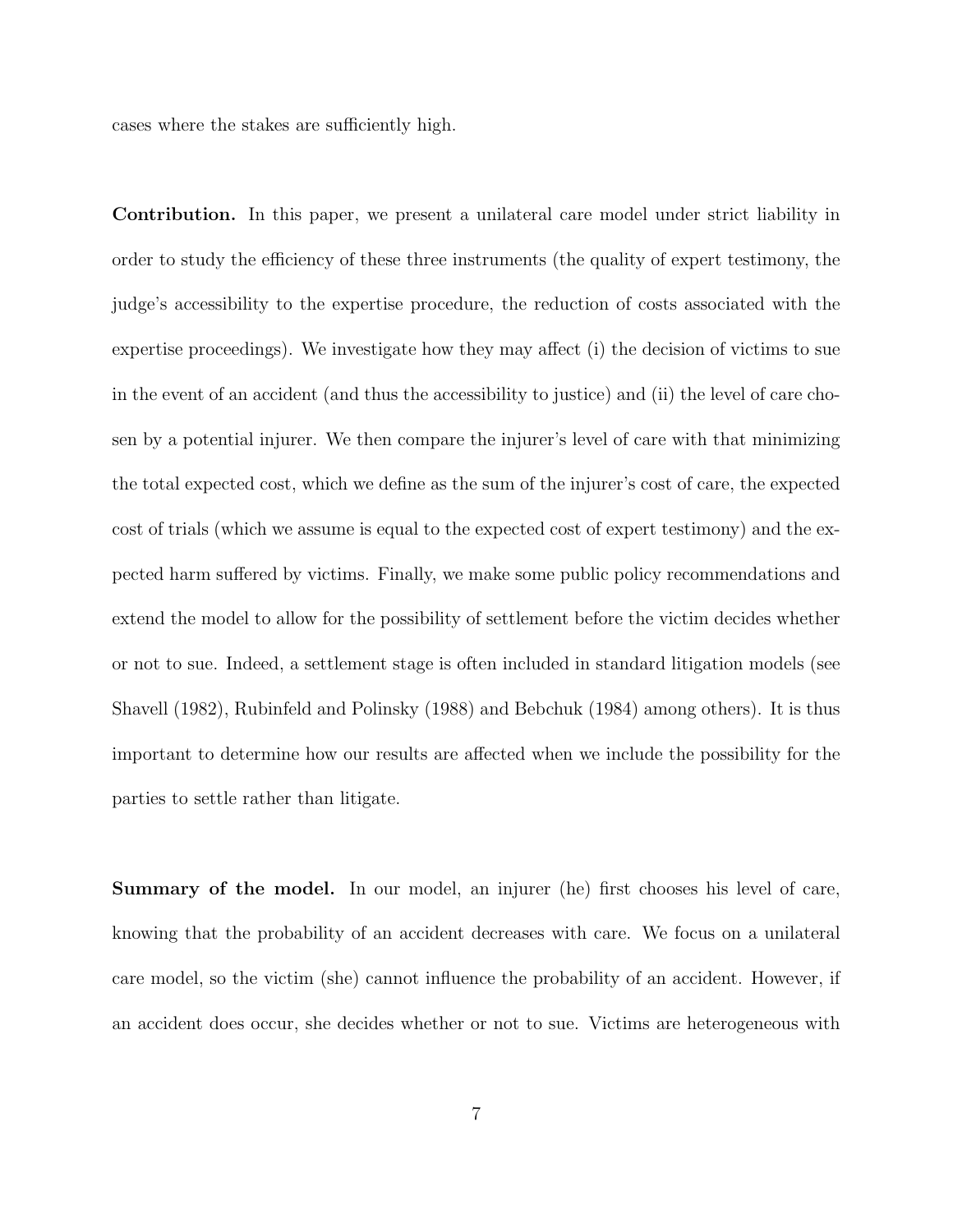respect to the harm they suffer in the event of an accident and, if a victim decides to sue, then the judge decides whether or not to appoint an expert, and then chooses the amount of damages to be awarded.

In order to focus on the specific topic of the evaluation of damages, we assume that strict liability applies. Thus, the expert's only role is to bring information to the judge about the level of harm suffered by the victim. He is not tasked with determining whether or not the injurer was negligent. Moreover, we focus on the case in which the expert is courtappointed. We do not consider the case in which the expert is a "hired gun", selected by a party.<sup>9</sup> In the context of our model, the probability of the judge awarding the correct amount of compensation to the victim increases when an expert is appointed by the judge. However, an expertise procedure is costly. These costs are shared between the plaintiff (the victim) and the defendant (the injurer), and we allow for a continuum of cost-sharing rules, from a pro-plaintiff rule (the cost is borne solely by the injurer) to a pro-defendant one (the cost is borne solely by the victim).

Main results. First, we show that the probability of a victim filing a lawsuit decreases with the cost of the expert testimony (our first instrument) and the quality of the expert testimony (our second instrument), and increases with the (non-monetary) cost for the judge to appoint an expert<sup>10</sup> (our third instrument). The results regarding the quality of the expert

<sup>9</sup>See for example Turner (2006) and Patterson (1999) for discussions on the subject of hired guns in medical malpractice cases.

<sup>&</sup>lt;sup>10</sup>This (non-monetary) cost may be interpreted as the cost associated with a longer period of procedure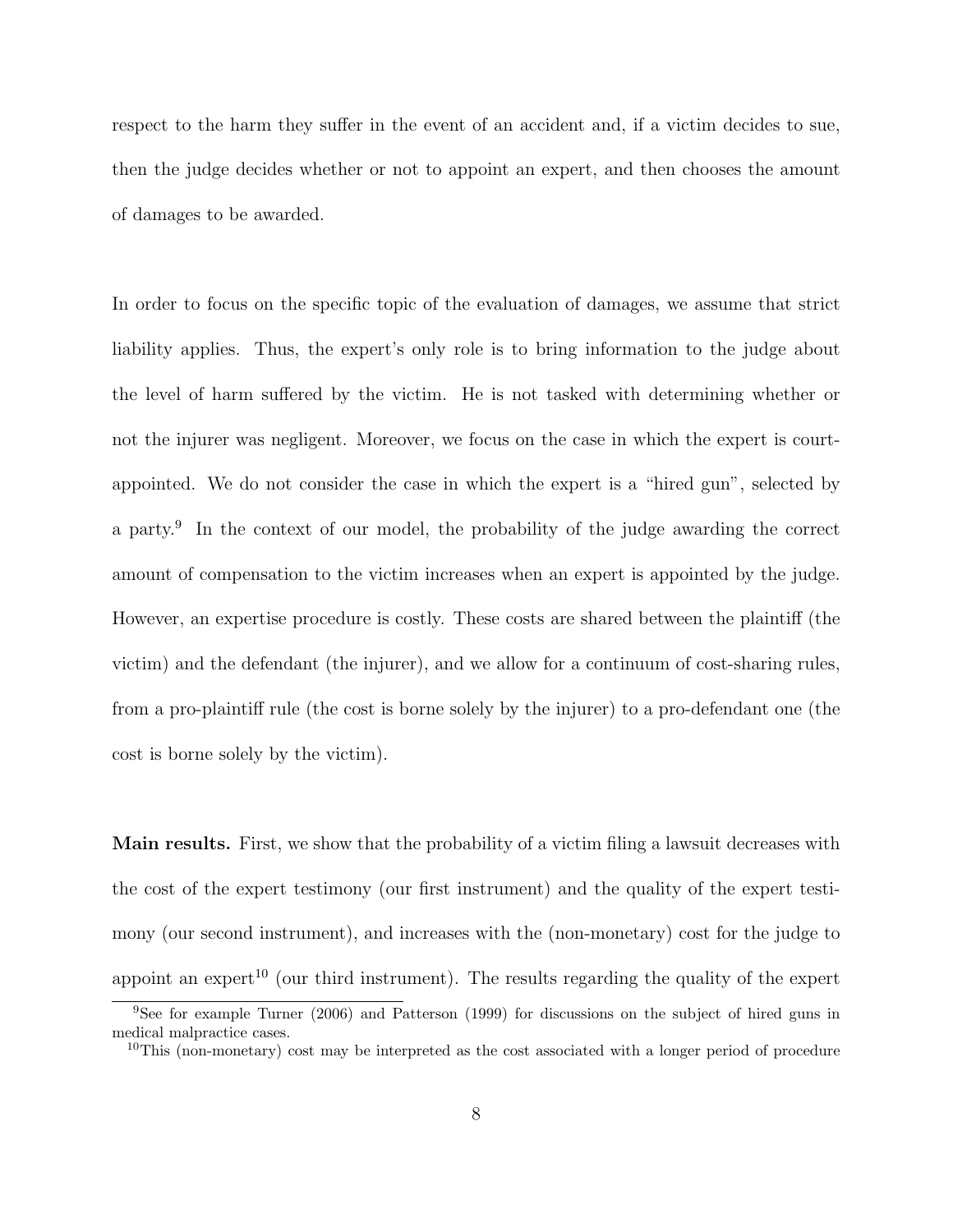testimony and the (non-monetary) cost for the judge to appoint an expert may be surprising at first glance. Indeed, one might well expect that the probability of lawsuit in the event of an accident should increase with the quality of expert testimony and decrease with the (non-monetary) cost for the judge to appoint an expert. However, in our model, we assume that the judge is a Bayesian decision-maker, which implies that even when he makes an error (i.e. when he does not observe the harm suffered by the victim), his expectation of damages (and thus his decision) is correct on average. Consequently, for the marginal victim (the victim who is indifferent between filing a lawsuit or not), the judge's decision when he fails to award the correct amount is biased upward. Thus, when no expert is appointed, the marginal victim's compensation is higher than when an expert is appointed. In other words, when an expert is less often appointed, which arises for example if the quality of the expertise decreases and/or the non-monetary cost of the expertise for the judge increases, the payoff of the marginal victim from filing a lawsuit increases: the proportion of victims willing to go to trial in the event of an accident increases.

Second, regarding the injurer's level of care at the equilibrium, we show that an increase in the quality of expertise has two effects. On one side, the judge is more likely to appoint an expert thereby increasing the expected cost of a trial for the injurer. On the other side, the probability of a trial in the event of an accident decreases. The overall effect on the injurer's expected cost and thus on his level of care is ambiguous. Similar reasoning applies regarding if the judge appoints an expert, the monitoring cost of the expert's investigations, the effort needed to read and understand his report, etc.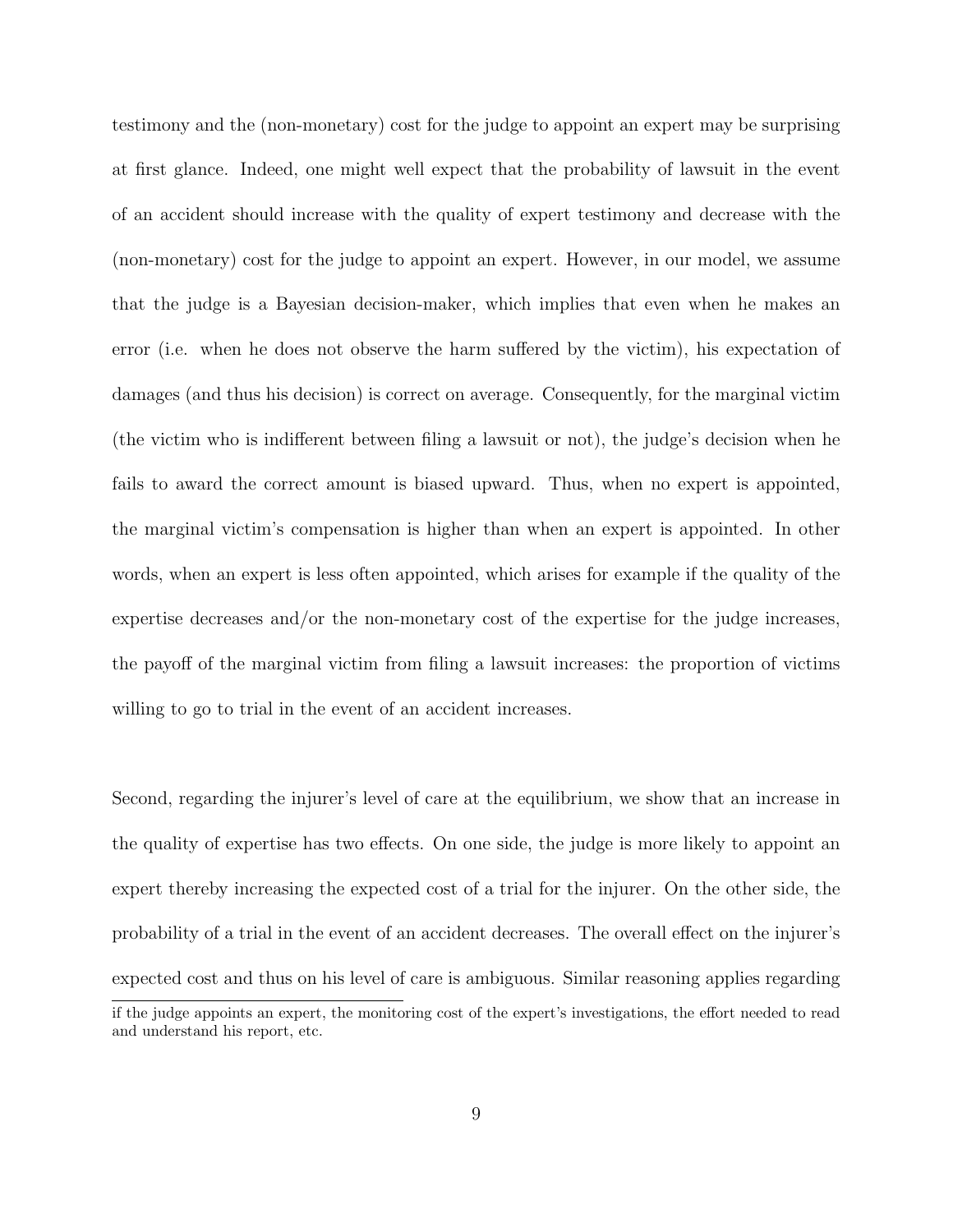the non-monetary cost of the expertise for the judge. We also find that an increase in the cost of expert testimony has an ambiguous effect on the injurer's expected cost in the event of an accident (and thus on his level of care): on one side, fewer victims lawsuits, but on the other side the injurer's expected cost of trial increases.

Third, we find that the level of care of the injurer at the equilibrium is suboptimal. However, assuming that the policy maker's objective is to reduce the total expected cost for both the injurer and the victim, we find that he often faces a trade-off between (i) increasing the injurer's level of care (to close the gap with the socially optimal level of care) and (ii) decreasing the probability of trials and thus the associated expected expertise costs in the event of an accident. Thus, we cannot make clear-cut public policy recommendations. Instead, we show that the optimal policy largely depends on what the policy maker's main objective is: giving the right incentives to the injurer versus reducing the expected cost of trials.

Related literature. Many papers focus on expert testimony in a broad sense. An important strand of this literature is that initiated by Crawford and Sobel (1982). Their cheap talk model has been extended in various ways (see for example Farrell (1993), Krishna and Morgan (2001), Ottaviani and Sorensen (2006)). In contrast to these papers, we focus on costly investigative measures such that delivering information to the judge about the amount of harm suffered by the victim is not cheap talk. Many contributions have also investigated the existing delegation relationship between the expert (the agent) and the decision-maker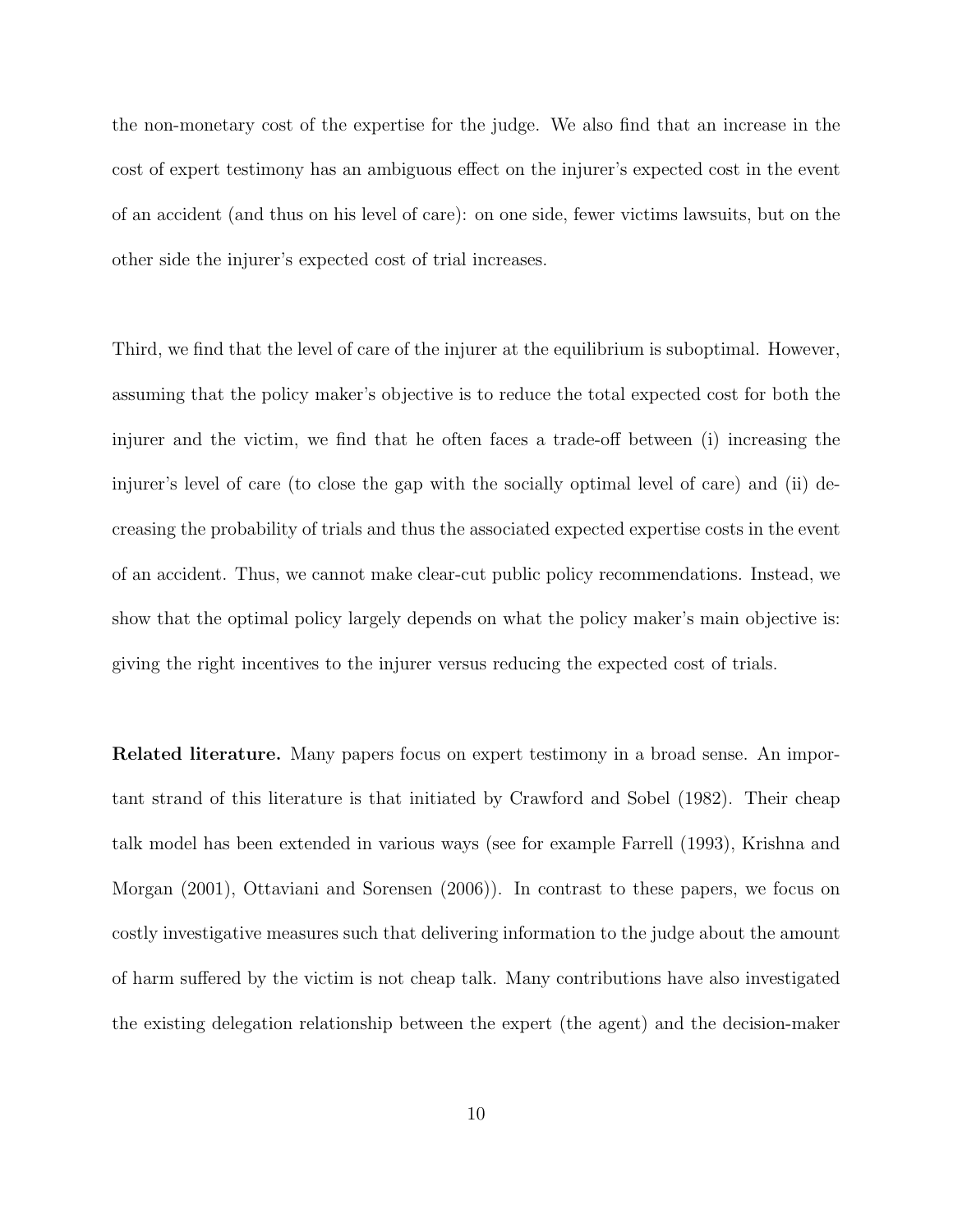(the principal), by explicitly modeling their respective objectives and therefore the potential conflicts of interest arising between them (e.g. Bourjade and Jullien (2011), Morris (2001), Sobel (1985)). Unlike these papers, we do not deal with the expert's objectives. We model the judge's decision to hire an expert, but not the principal-agent relationship between them, concentrating instead on the injurer's level of care and the victim's decision to sue. Another important branch of the literature on expert testimony focuses on the comparison between the inquisitorial and the adversarial procedure (see Block et al. (2000), Dewatripont and Tirole (1999), Froeb and Kobayashi  $(2001)$ .<sup>11</sup> For our part, we assume that only the judge may engage an expert: the investigations are centralized by the judge, and the investigative procedure is therefore inquisitorial. Another important issue in the literature on expert testimony is the use of multiple experts to improve the quality and the revelation of information (Gromb and Martimort (2007), Li (2010)). In our model, we assume that the choice of the judge is limited to appointing an expert or not. When he hires an expert, the probability of reaching a fair decision increases by a given amount (which depends on the relative quality of expert testimony).

Other papers have focused more specifically on the use of expert testimony in a judicial context (see Cecil and Willging (1993), Lambert and Oytana (2016), Oytana (2014), Tomlin and Cooper (2008), Yee (2008)). However, none of them addresses the issue of the ex ante impact on the parties of the possibility of the judge appointing an expert. This is what we

<sup>11</sup>On this subject, see also the contributions of Deffains and Demougin (2008), Palumbo (2001), Palumbo (2006), Parisi (2002), and Shin (1994).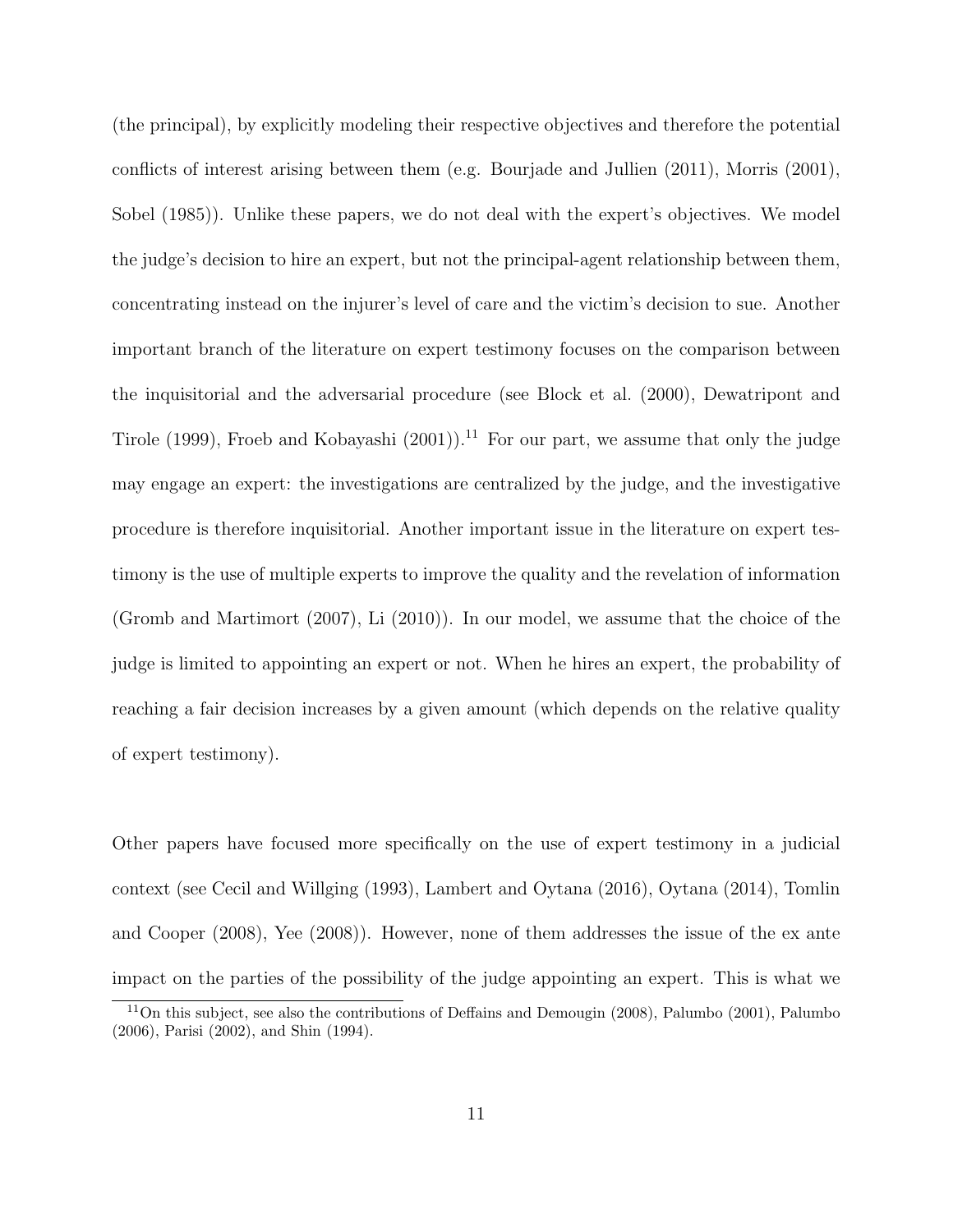attempt to do in this paper by using a model à la Bebchuk (1984). Nonetheless, our model is different on a number of points. To begin with, the private information of the victim relates to the magnitude of harm that she has suffered and not to the likelihood of the plaintiff prevailing at trial. Moreover, in the model used by Bebchuk (1984) (as in most papers on dispute resolution), the compensation awarded to the victim by the judge is always correct. We relax this assumption to include the possibility of the judge making a mistake. Last but not least, Bebchuk (1984) is mainly interested in the settlement stage, whereas our main concern is on the impact on the parties' behavior of the possibility of the judge appointing a neutral expert in order to make better decisions about the amount of damages. On these last two points, our paper is also linked to the literature studying tort litigation when judicial errors may arise (Hylton (1990), Png (1986), Polinsky and Shavell (1989)). Note however that, unlike theses contributions, we do not deal with errors in causation but in the amount of damages alone.

Summary of the paper. The rest of this paper is organized as follows. In section 2, we present the model. In section 3, we describe the equilibrium of our model. In section 4, we give some comparative statics results regarding the proportion of victims who decide to sue following an accident, and the level of care of the injurer. We make some public policy recommendations in section 5. Section 6 extends our model to allow for the possibility of settlement. Section 7 contains concluding remarks.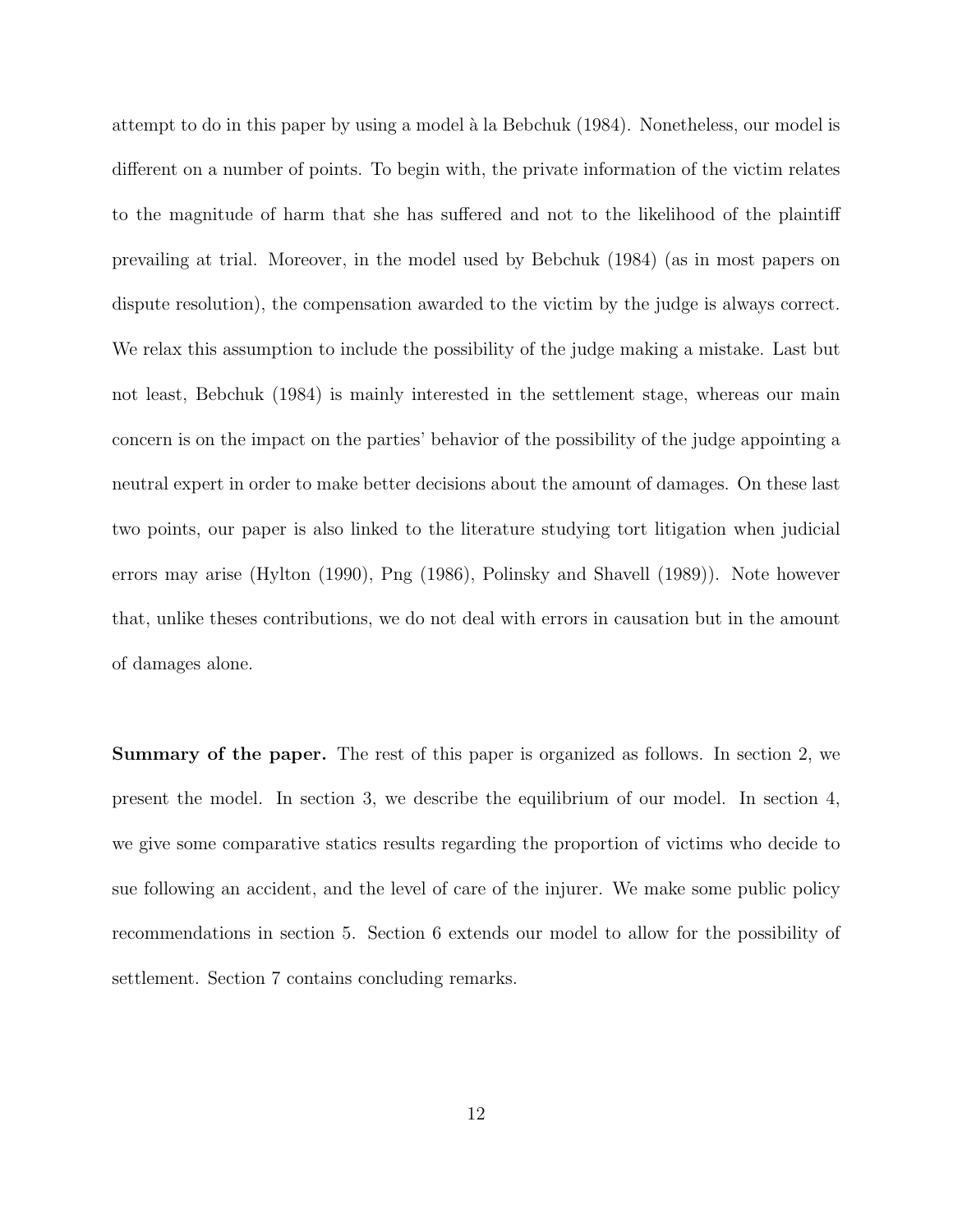### 2 The model

Basic notation. A court has to decide a case under a strict liability regime. The trial follows from an accident in which the defendant is the injurer (he) and the plaintiff is the victim (she). The model assumes one potential injurer and a continuum of victim types, indexed by the amount of harm suffered in the event of an accident, denoted  $L$ , and distributed according to a distribution G with differentiable density g and support  $[0, \overline{L}]$ , such that  $g(L) \neq 0$  for all  $L \in (0, \overline{L})$ . The amount L is known to the plaintiff, but is not observable by the judge or the defendant.

The judge is tasked with determining the amount of compensation that will be awarded to the victim. His decision is right if and only if the damages awarded correspond to the victim's type  $(L)$ . As the actual amount of harm suffered by the victim may not be directly observable by the judge, he has the possibility of appointing a judicial expert to help him find evidence. If the judge does not appoint an expert, he has a probability of  $q \in (0,1)$ of accurately ascertaining the victim's type. If he decides to appoint an expert, he has a probability of  $p \in (0, 1)$  of accurately ascertaining the victim's type. We assume that  $p > q$ . In other words, the judge is more likely to properly determine the victim's type if he appoints an expert. Moreover, if he decides to appoint an expert, the judge incurs a non-monetary cost  $k > 0$ . This cost may represent, for example, the longer delay before the trial due to the expertise procedure, but also the cost of the personal effort made by the judge to search for a competent expert, to monitor the expert's investigations, to read and understand his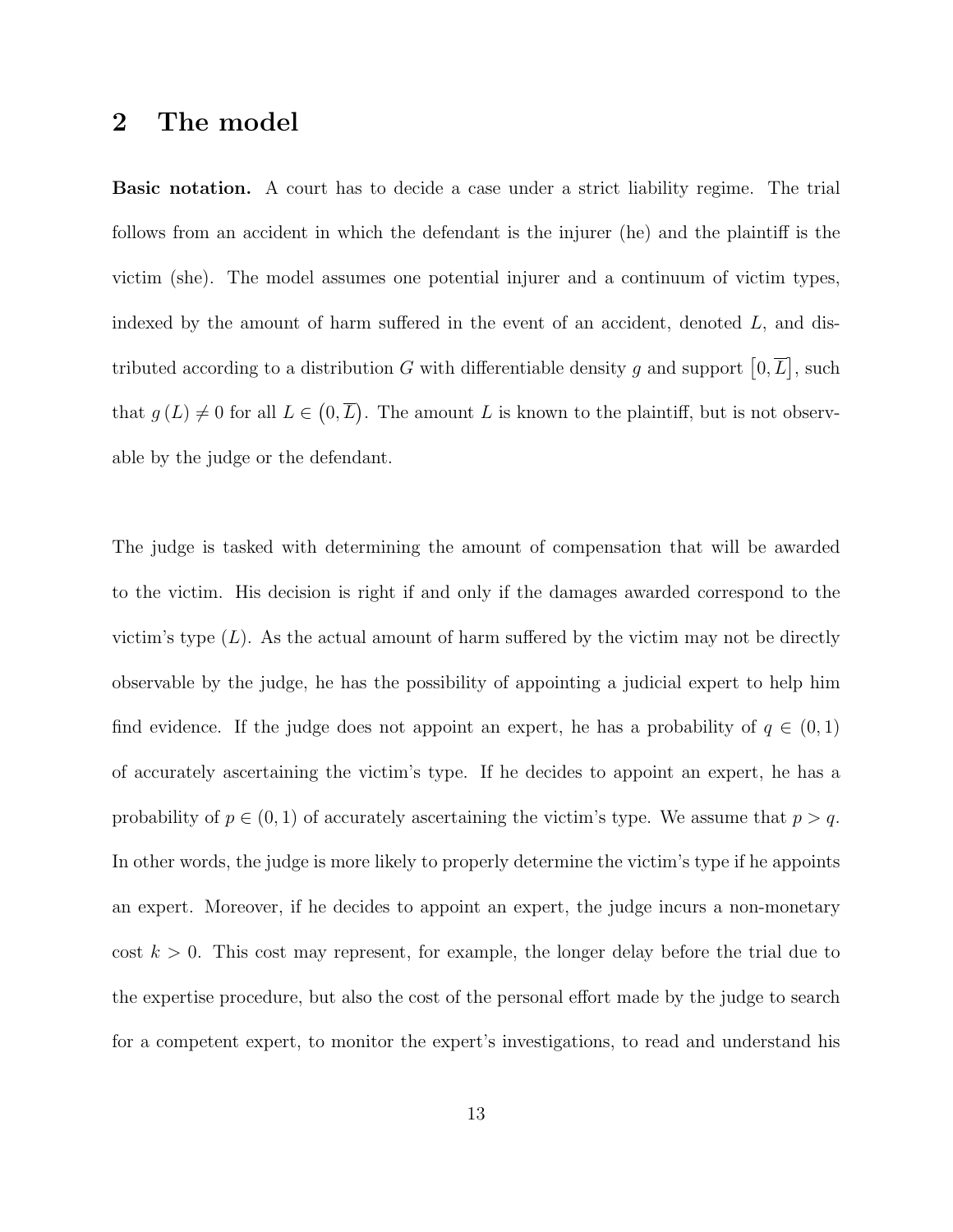report, etc.

We assume there is a continuum of judges who differ by their concern for the quality of judicial decision-making. More specifically, judges are indexed by the payoff they obtain if a correct decision is made. This payoff is denoted  $\Delta$  and is distributed according to a distribution F with differentiable density f and support  $[0, +\infty)$ ,<sup>12</sup> such that  $f(\Delta) \neq 0$  for all  $\Delta \in [0, +\infty)$ .

In order to focus on the consequences of the possibility for the judge appointing an expert, we assume that the only litigation costs are those related to the expertise procedure, denoted by  $c_e \geq 0$ . We define the parameter  $\alpha \in [0,1]$  as being the share of the cost  $c_e$  which is borne by the injurer. Thus, if  $\alpha = \frac{1}{2}$  $\frac{1}{2}$ , the litigation costs are borne equally by each litigant. If  $\alpha = 0$  (respectively  $\alpha = 1$ ), the litigation costs are borne solely by the victim (respectively the injurer).

#### Timing of the game.

 $t = 0$ . Nature chooses the victim's type  $(L)$ .

 $t = 1$ . The potential injurer chooses his level of care x at cost  $c(x)$ , with  $c'(x) > 0$  and  $c''(x) > 0$ . With probability  $\pi(x)$  (respectively  $1 - \pi(x)$ ), an accident occurs (respectively there is no accident), with  $\pi'(x) < 0$  and  $\pi''(x) > 0$ .

 $t = 2$ . If an accident occurs, the victim decides whether or not to sue.

<sup>&</sup>lt;sup>12</sup>A support  $[0, +\infty)$  allows us to focus on the (more realistic) situation in which there is always a positive proportion of judges who decide to appoint a neutral expert, although judges do not systematically hire an expert.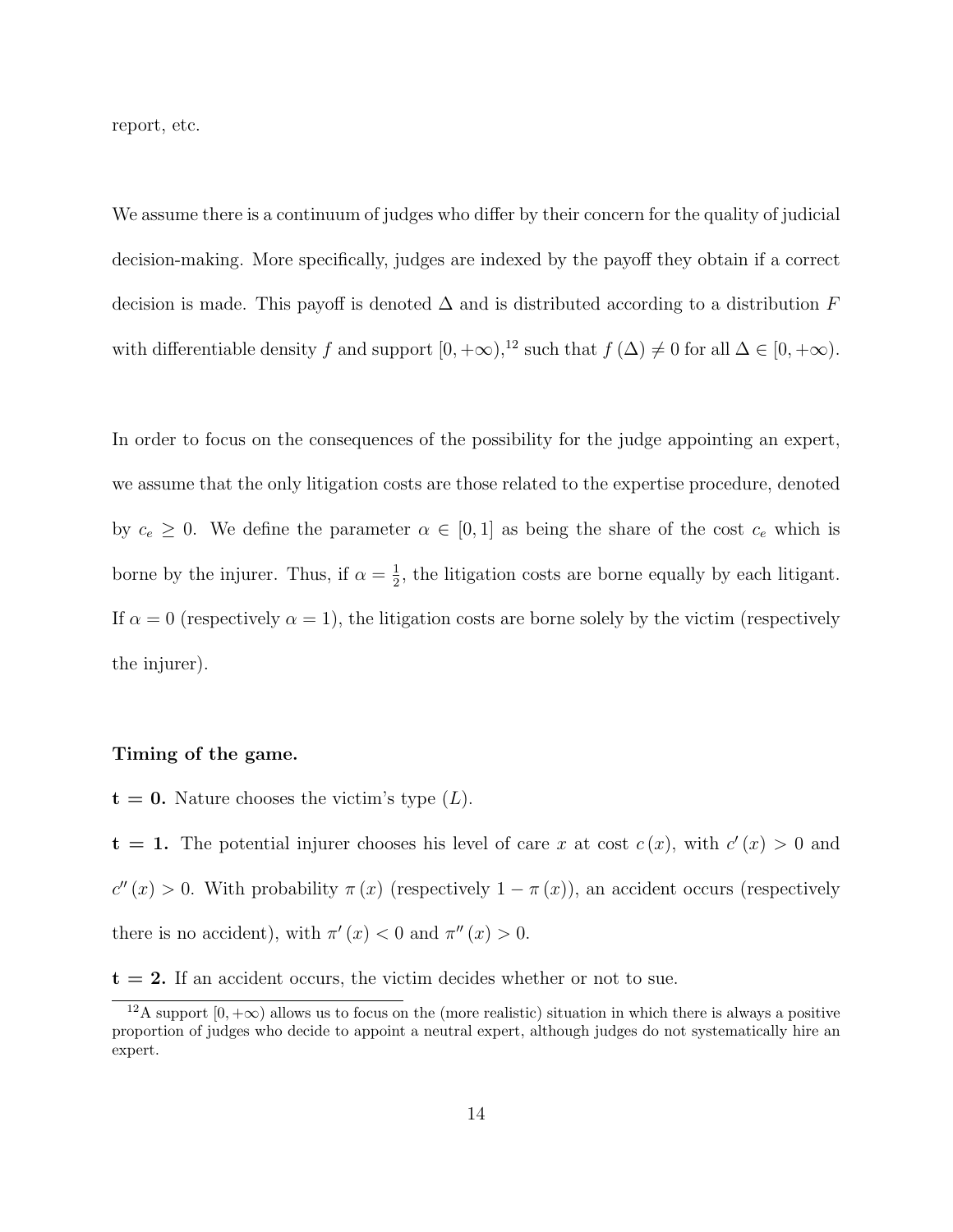$t = 3$ . If the victim files a lawsuit, the judge decides whether or not to appoint an expert and makes a decision  $y \in [0, \overline{L}]$  regarding the compensation the injurer has to pay to the victim.

We do not include any settlement stage. The possibility the parties will settle rather than litigate will be discussed later in section 6. We solve this game by backward induction and describe the equilibrium in the next section.

### 3 Resolution

In this section, we first determine the amount of compensation (depending on whether the judge has observed the victim's type or not) and the judge's decision to appoint an expert. We then study the decision of the victim whether or not to sue. Finally, we solve for the injurer's level of care.

#### 3.1 Compensation and judge's decision to appoint an expert

The victim's compensation. The judge's decision depends on whether he observes the victim's type or not. If the judge does (respectively does not) appoint an expert, then he has a probability of p (respectively q) of accurately ascertaining the victim's type, and makes a correct decision  $y = L$ . If he does not correctly ascertain the victim's type, the judge makes an incorrect decision: the compensation in this case is specified below.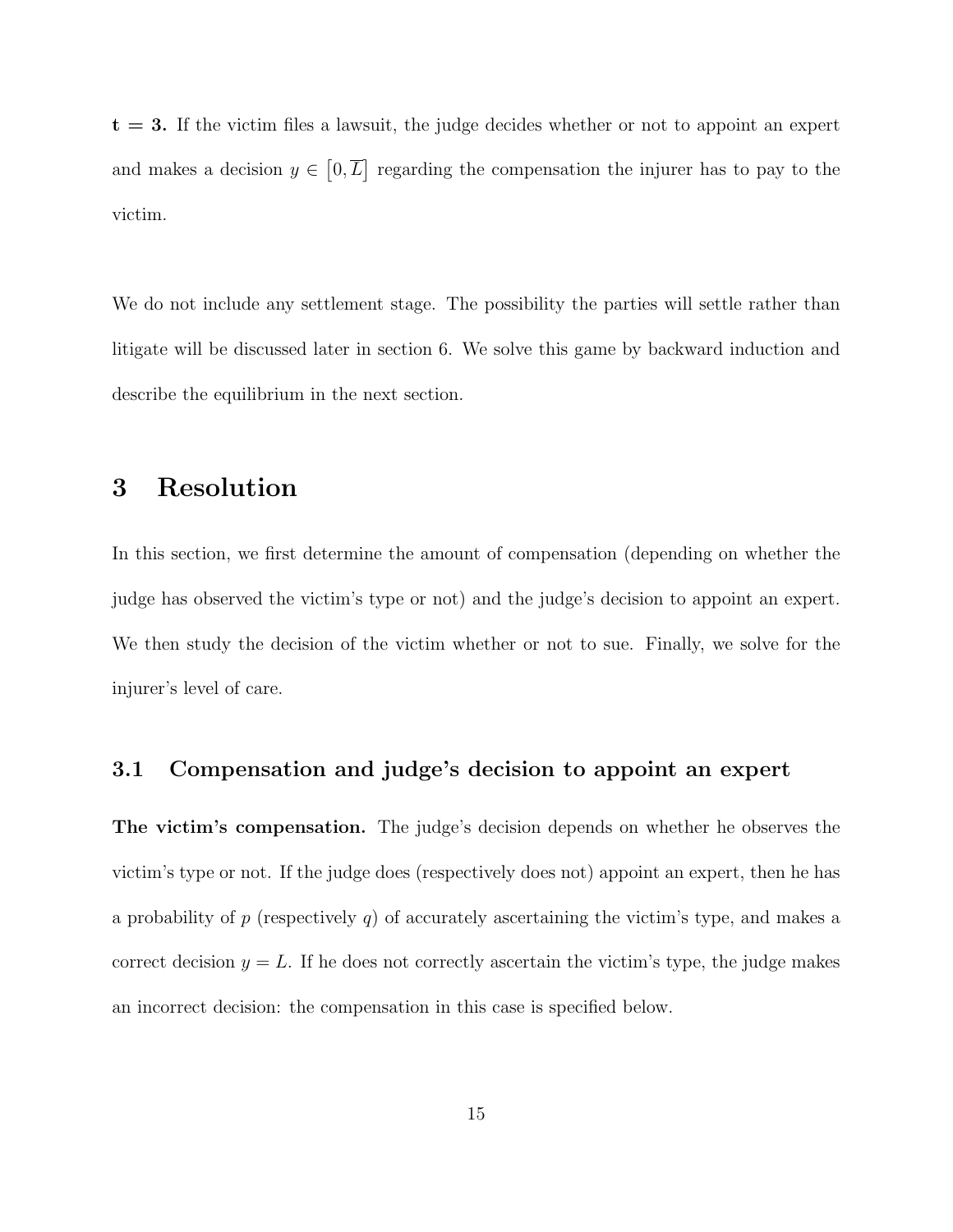If he does not correctly ascertain the victim's type, the judge revises his belief,<sup>13</sup> taking into account the fact that a victim who has suffered harm below a certain threshold  $(L \leq \hat{L})$  will decide not to file.<sup>14</sup> For a given  $\hat{L}$ , the judge's belief that the magnitude of harm caused by the defendant takes a specific value  $L_i$  (with  $L_i > \hat{L}$ ) is:

$$
\Pr\left(L = L_i | \hat{L}\right) = \frac{g\left(L_i\right)}{1 - G\left(\hat{L}\right)}\tag{1}
$$

The judge's decision, when he has no information on the magnitude of harm suffered by the victim, is thus:

$$
y\left(\hat{L}\right) = \int_{\hat{L}}^{\overline{L}} \frac{L}{1 - G\left(\hat{L}\right)} dG\left(L\right) \tag{2}
$$

Recall that, prior to the trial, only the victim knows the amount of harm, while the injurer and the judge observe only the occurrence of an accident and the distribution of damages among the population of victims. The judge knows that a victim only files a lawsuit if her type (the damage she suffers) is sufficiently important, with  $L > L$ . As a Bayesian decisionmaker, the judge's decision regarding the level of compensation is thus equal to the average damage incurred by the victims who decide to sue in the event of an accident.

The judge's decision to appoint an expert. The judge's utility function is given by his expected payoff from a correct decision, less his non-monetary cost  $(k)$  if he decides to appoint an expert (the cost of the effort for the judge to select an expert, to monitor the

<sup>13</sup>We thus assume that the judge is a Bayesian decision-maker.

<sup>&</sup>lt;sup>14</sup>Note that  $\hat{L}$  is an endogenous variable to be determined. Also, we discuss later the situations in which all cases go to trial  $(\hat{L} < 0)$ , or no case goes to trial $(\hat{L} \geq \overline{L})$ .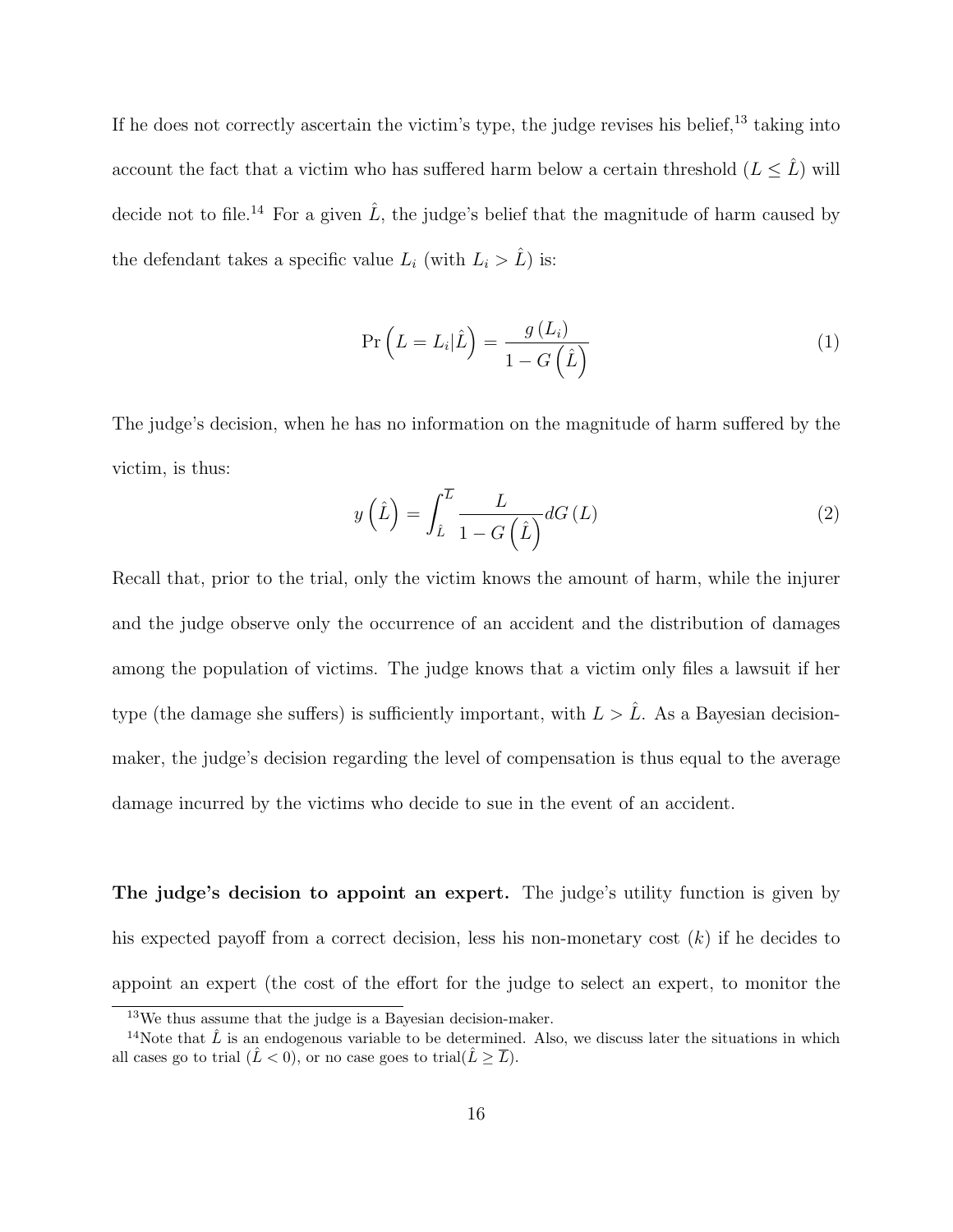investigations, to read and understand the expert's report, etc.). Knowing that the judge makes a correct decision only if he observes the victim's type, his utility function is given by:

$$
U_j = \begin{cases} p\Delta - k & \text{if he decides to appoint an expert} \\ q\Delta & \text{otherwise} \end{cases}
$$
 (3)

From this, we find that the judge does not appoint an expert if his payoff from a correct decision is no more than a threshold, i.e. if:

$$
\Delta \le \frac{k}{p-q} := \hat{\Delta} \tag{4}
$$

Somewhat intuitively, the judge is more willing to appoint an expert when the payoff he obtains in the event he makes a correct decision  $(\Delta)$  is high,<sup>15</sup> his cost from appointing an expert  $(k)$  is low, the quality of the expertise  $(p)$  is high, and the probability of a correct decision being made if he does not appoint an expert  $(q)$  is low.

All judges for whom the expected payoff from a correct decision is strictly above the threshold  $\Delta$  decide to appoint an expert. The proportion of judges who choose to appoint an expert is thus  $1-F(\hat{\Delta})$ .

<sup>&</sup>lt;sup>15</sup>The parameter  $\Delta$  may stand, for example, for the preoccupation of the judge for his reputation if there is a higher probability that his decision is reversed in appeal when incorrect. This parameter may also capture the intrinsic preoccupation of the judge for the quality of his decision-making.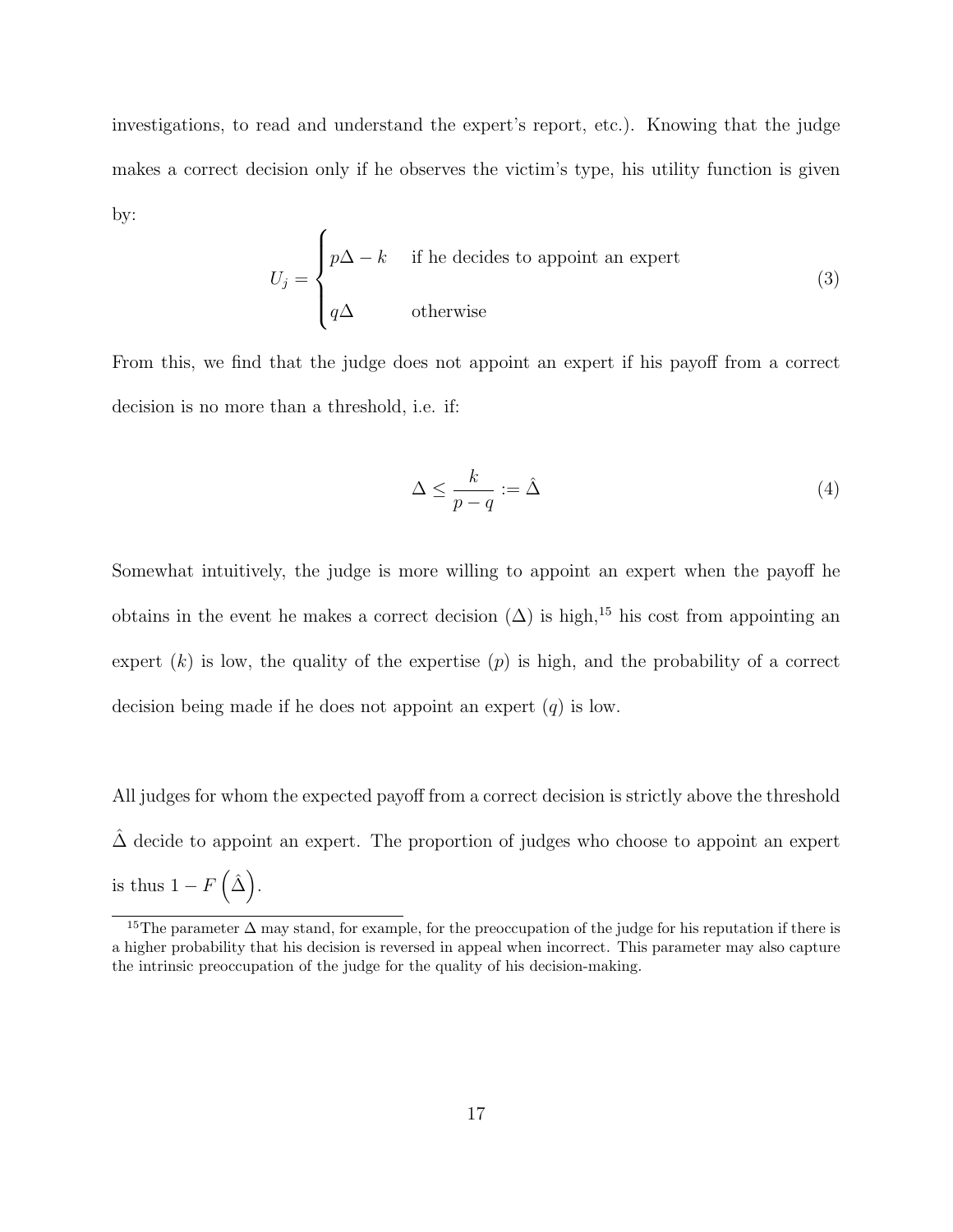#### 3.2 Victim's decision to sue

Recall that if the victim decides to sue and the judge does (respectively does not) appoint an expert, the victim obtains a compensation L with probability p (respectively q), and  $y\left(\hat{L}\right)$ with probability  $1 - p$  (respectively  $1 - q$ ). Moreover, if the judge decides to appoint an expert, the victim bears an additional cost  $(1 - \alpha) c_e$ . The harm being a sunk cost at the time the victim decides whether or not to sue, her expected payoff is 0 if she does not file. Thus, she decides to sue if:

$$
F\left(\hat{\Delta}\right)\left(qL + (1-q)y\left(\hat{L}\right)\right) + \left(1 - F\left(\hat{\Delta}\right)\right)\left(pL + (1-p)y\left(\hat{L}\right) - (1-\alpha)c_e\right) > 0 \quad (5)
$$

The first term on the left side of this inequality is the expected payoff of the victim if she files a lawsuit and the judge does not hire an expert. The second term is her expected payoff if the judge hires an expert. The marginal victim payoff (i.e. the payoff of the victim of type  $L$ ) decreases with the probability an expert is appointed, because (i) she incurs a share  $(1 - \alpha)$  of the cost of expertise and (ii) the expected compensation she obtains decreases.<sup>16</sup> Depending on the value of the parameters, we observe that there are three possibilities: no case goes to trial, all cases go to trial, and only a fraction of cases go to trial. The level of care chosen by the injurer in each of these cases is given in the next subsection.<sup>17</sup>

$$
F\left(\hat{\Delta}\right)\left(q\hat{L} + \left(1-q\right)y\left(\hat{L}\right)\right) + \left(1 - F\left(\hat{\Delta}\right)\right)\left(p\hat{L} + \left(1-p\right)y\left(\hat{L}\right) - \left(1-\alpha\right)c_e\right) = 0
$$

We focus mainly on this third case in the remainder of this paper.

<sup>&</sup>lt;sup>16</sup>Her expected compensation is higher if the judge does not observe her type because  $y(\hat{L}) > \hat{L}$ ).

<sup>&</sup>lt;sup>17</sup>If no case goes to trial, condition (5) is never satisfied, even for a victim of type  $L = \overline{L}$ . If all cases go to trial, condition (5) is always satisfied, even for a victim of type  $L = 0$ . Finally, if only a fraction of cases goes to trial, then there exists  $\hat{L} \in [0, \overline{L}]$  defined by: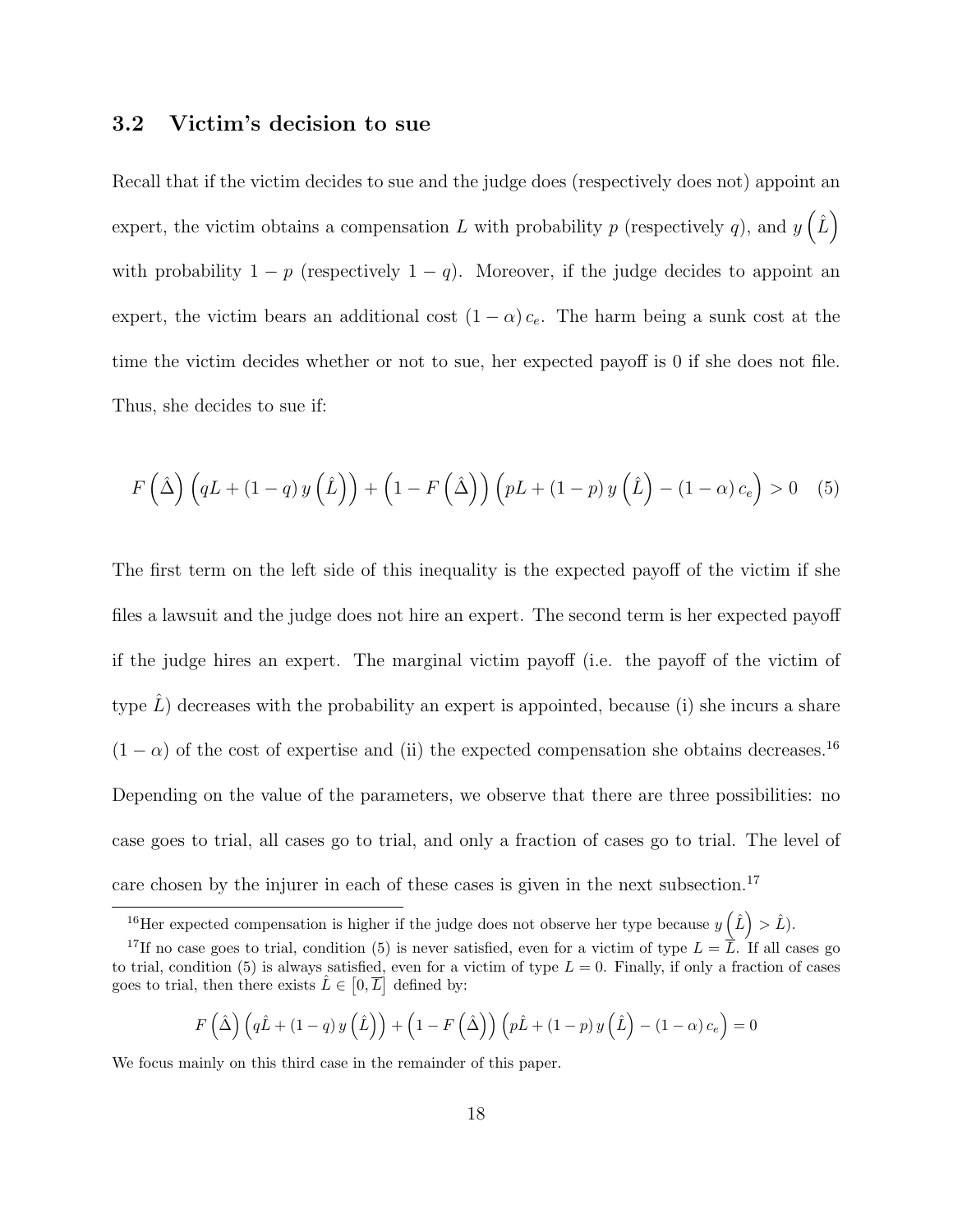#### 3.3 Care choice by the injurer

No case goes to trial. If no victim goes to trial, the potential injurer has no incentive to increase his level of care. The cost-minimizing level of care is given by  $x_n^* = 0$ , and the probability of an accident is  $\pi(0)$ .

All cases go to trial. If all victims go to trial, the expected cost for the potential injurer when he chooses his level of care is:

$$
c(x) + \pi(x) \left[ \left( 1 - F\left(\hat{\Delta}\right) \right) \alpha c_e + \int_0^{\overline{L}} L dG\left(L\right) \right]
$$
 (6)

To understand this expression, recall that the harm suffered by the victim  $(L)$  is her private information. The term  $\int_0^L L dG(L)$  represents the victim's expected compensation from the point of view of the potential injurer.<sup>18</sup> Minimizing (6) with respect to x yields the following first order condition:

$$
c'(x_a^*) + \pi'(x_a^*) \left[ \left( 1 - F\left(\hat{\Delta}\right) \right) \alpha c_e + \int_0^{\overline{L}} L dG\left(L\right) \right] = 0 \tag{7}
$$

Note that the behavior of the potential injurer at the time he chooses his level of care is influenced by the possibility that the judge will appoint an expert only through the expected

$$
\int_0^{\overline{L}} L dG(L) = \int_0^{\overline{L}} F(\hat{\Delta}) (qL + (1-q) y(0)) + (1 - F(\hat{\Delta})) (pL + (1-p) y(0)) dG(L)
$$

<sup>18</sup>Note that: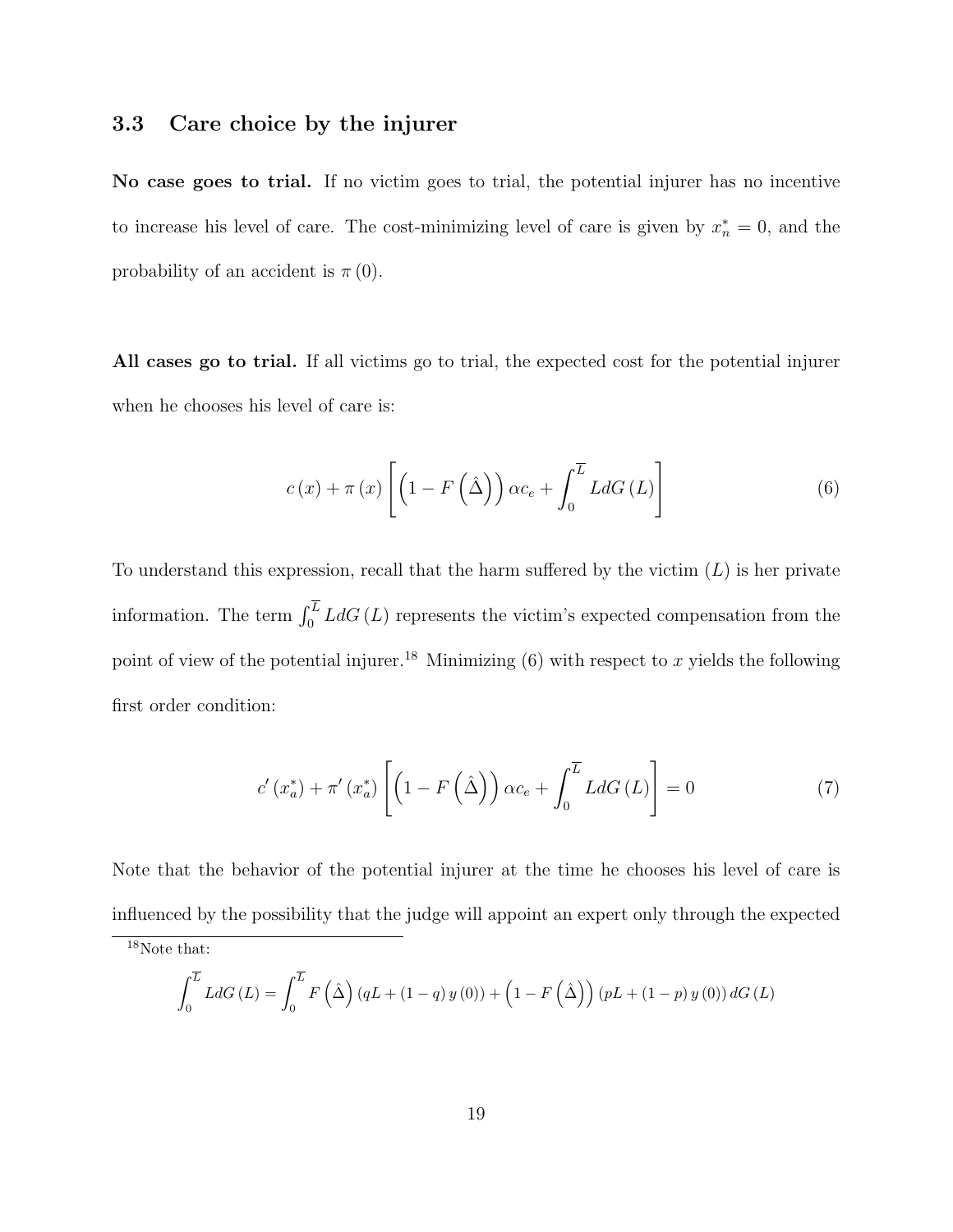cost of the expert testimony in the event of an accident. When all cases go to trial, the fact that appointing an expert allows the judge to make a better decision has no impact on the injurer's level of care.

Only a fraction of cases go to trial. We now turn to the most interesting situation in which only some of the victims go to trial. The expected cost for the potential injurer is:

$$
C_i = c(x) + \pi(x) \left( 1 - G\left(\hat{L}\right)\right) \left[ \left( 1 - F\left(\hat{\Delta}\right)\right) \alpha c_e + y\left(\hat{L}\right) \right]
$$
\n(8)

Using the same reasoning as in the situation in which all cases go to trial, we know that  $y\left(\hat{L}\right)$  is the expected damages the injurer has to pay in the event of a trial, at the time he decides on his level of care. Minimizing  $(8)$  with respect to x yields the following first order condition:

$$
\frac{\partial C_i}{\partial x} = c'(x^*) + \pi'(x^*) \left( 1 - G\left(\hat{L}\right) \right) \left[ \left( 1 - F\left(\hat{\Delta}\right) \right) \alpha c_e + y\left(\hat{L}\right) \right] = 0 \tag{9}
$$

This first order condition equals the marginal cost of care for the injurer with his marginal benefit related to the decrease in the expected cost of expertise and compensation in the event of an accident.

We have now fully characterized the model's equilibrium. The next section presents some comparative statics results.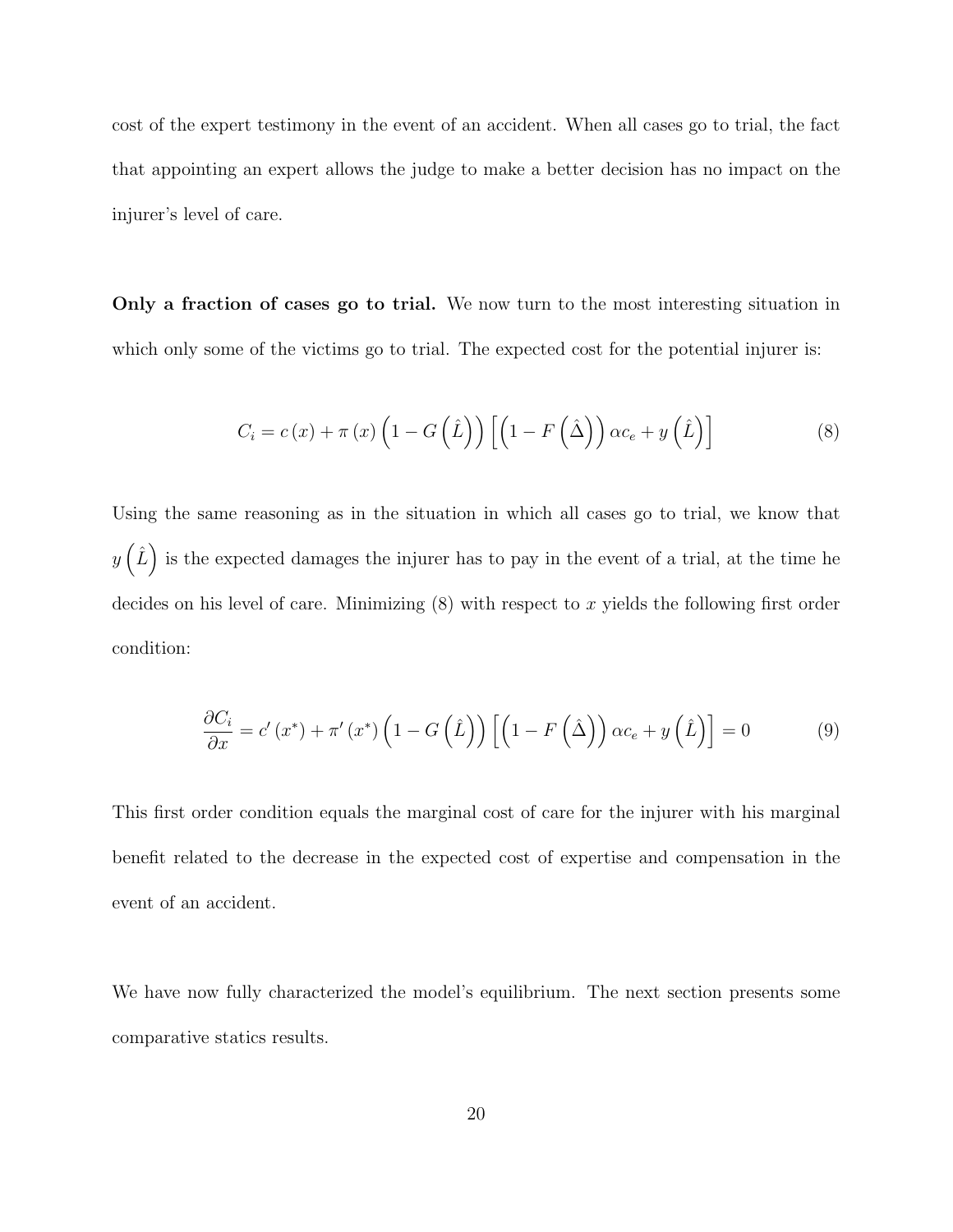### 4 Comparative statics

In this section, we study the impact of a variation in the parameters corresponding to the three instruments highlighted in the introduction, on the proportion of victims who sue in the event of an accident (measuring the accessibility to the courts) and on the injurer's level of care. In a first subsection, we study the effect of an increase in the quality of the expert testimony (first instrument). In a second subsection, we study the effect of an increase in the non-monetary cost of an expert testimony for the judge (second instrument). In a third subsection, we study the effect of an increase in the cost of expert testimony incurred by the parties (third instrument).

Unless otherwise specified, we focus hereafter on the case in which only some victims sue.<sup>19</sup>

#### 4.1 First instrument: the quality of expert testimony

**Proposition 1.** An increase in p decreases the proportion of victims who sue, and has an ambiguous effect on the injurer's level of care.

*Proof.* The threshold  $\hat{L}$  is the solution of:

$$
U_v(\hat{L}) = F(\hat{\Delta}) \left( q\hat{L} + (1-q) y(\hat{L}) \right)
$$

$$
+ \left( 1 - F(\hat{\Delta}) \right) \left( p\hat{L} + (1-p) y(\hat{L}) - (1-\alpha) c_e \right) = 0 \quad (10)
$$

 $19$ Recall that in this equilibrium the level of care is given by equation (9) and the proportion of victims who go to trial is  $1 - G(\hat{L}) \in (0, 1)$ .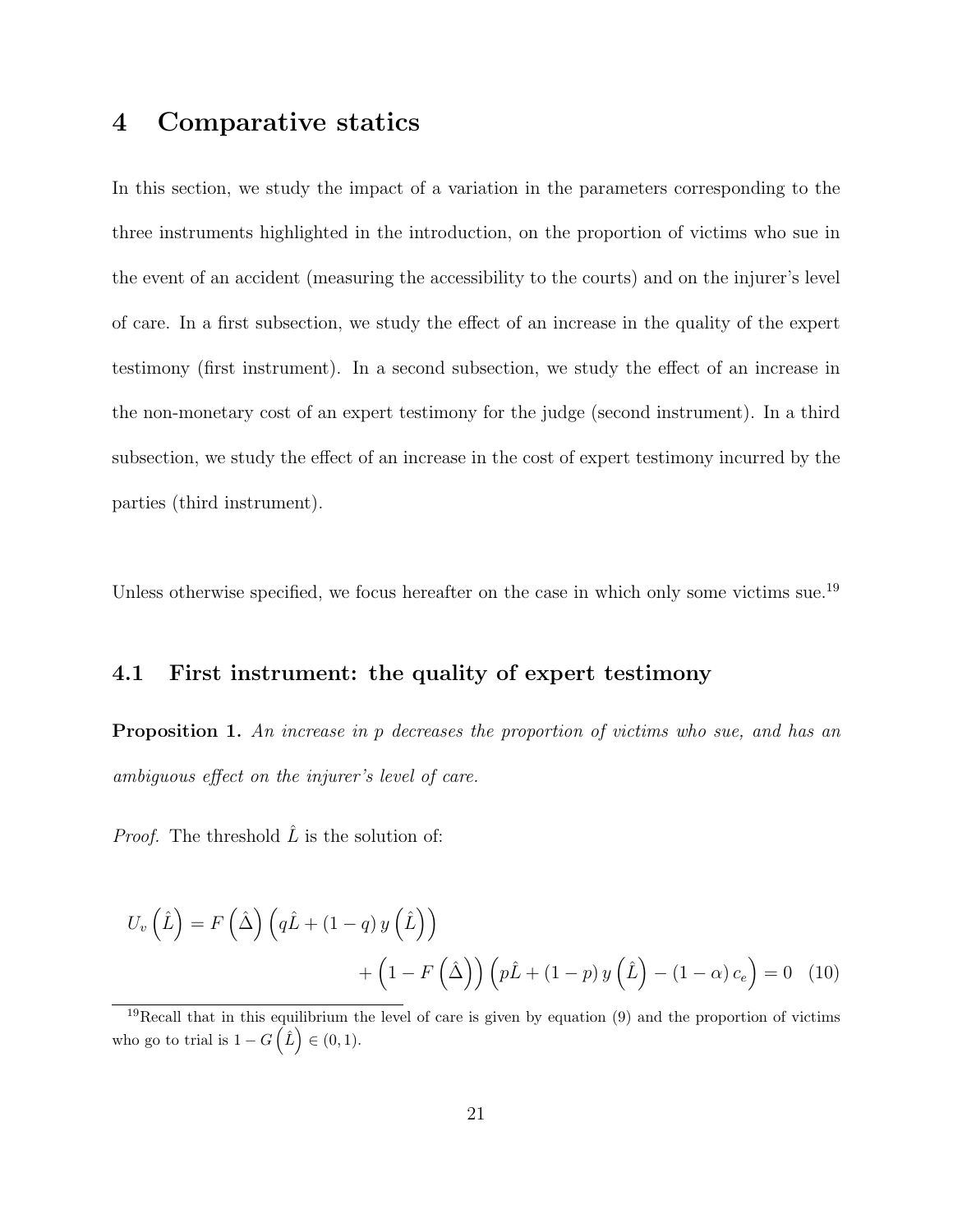We have:

$$
\frac{\partial U_v}{\partial \hat{L}} = F\left(\hat{\Delta}\right) \left(q + (1-q) y'\left(\hat{L}\right)\right) + \left(1 - F\left(\hat{\Delta}\right)\right) \left(p + (1-p) y'\left(\hat{L}\right)\right) \tag{11}
$$

It is straightforward from (2) that  $y'(\hat{L}) > 0$  and, as a consequence, that we have  $\frac{\partial U_v}{\partial \hat{L}} > 0$ . Moreover, we have:

$$
\frac{\partial U_v}{\partial p} = \left(1 - F\left(\hat{\Delta}\right)\right)\left(\hat{L} - y\left(\hat{L}\right)\right) + \frac{\partial F}{\partial \hat{\Delta}}\frac{\partial \hat{\Delta}}{\partial p}\left[(p - q)\left(y\left(\hat{L}\right) - \hat{L}\right) + (1 - \alpha)c_e\right] \tag{12}
$$

We know that  $\frac{\partial F}{\partial \hat{\Delta}} > 0$ ,  $\frac{\partial \hat{\Delta}}{\partial p} < 0$ ,  $q < p$  and  $\hat{L} < y\left(\hat{L}\right)$ . Consequently, we have  $\frac{\partial U_v}{\partial p} < 0$ . From the implicit function theorem, we know that the sign of  $\frac{\partial \hat{L}}{\partial p}$  is the inverse of the sign of  $\frac{\partial U_v}{\partial p}$ . In other words, we have  $\frac{\partial \hat{L}}{\partial p} > 0$ : the number of cases going to trial decreases with p.

Recall that the cost the injurer minimizes is:

$$
C_{i} = c(x) + \pi(x) \left(1 - G\left(\hat{L}\right)\right) \left(\left(1 - F\left(\hat{\Delta}\right)\right) \alpha c_{e} + y\left(\hat{L}\right)\right)
$$

$$
= c(x) + \pi(x) \left[\left(1 - G\left(\hat{L}\right)\right) \left(1 - F\left(\hat{\Delta}\right)\right) \alpha c_{e} + \int_{\hat{L}}^{\overline{L}} L dG\left(L\right)\right]
$$
(13)

The second order condition for the minimization of this cost is:

$$
\frac{\partial^2 C_i}{\partial x^2} = c''(x) + \pi''(x) \left[ \left( 1 - G\left(\hat{L}\right) \right) \left( 1 - F\left(\hat{\Delta}\right) \right) \alpha c_e + \int_{\hat{L}}^{\overline{L}} L dG\left(L\right) \right] > 0 \tag{14}
$$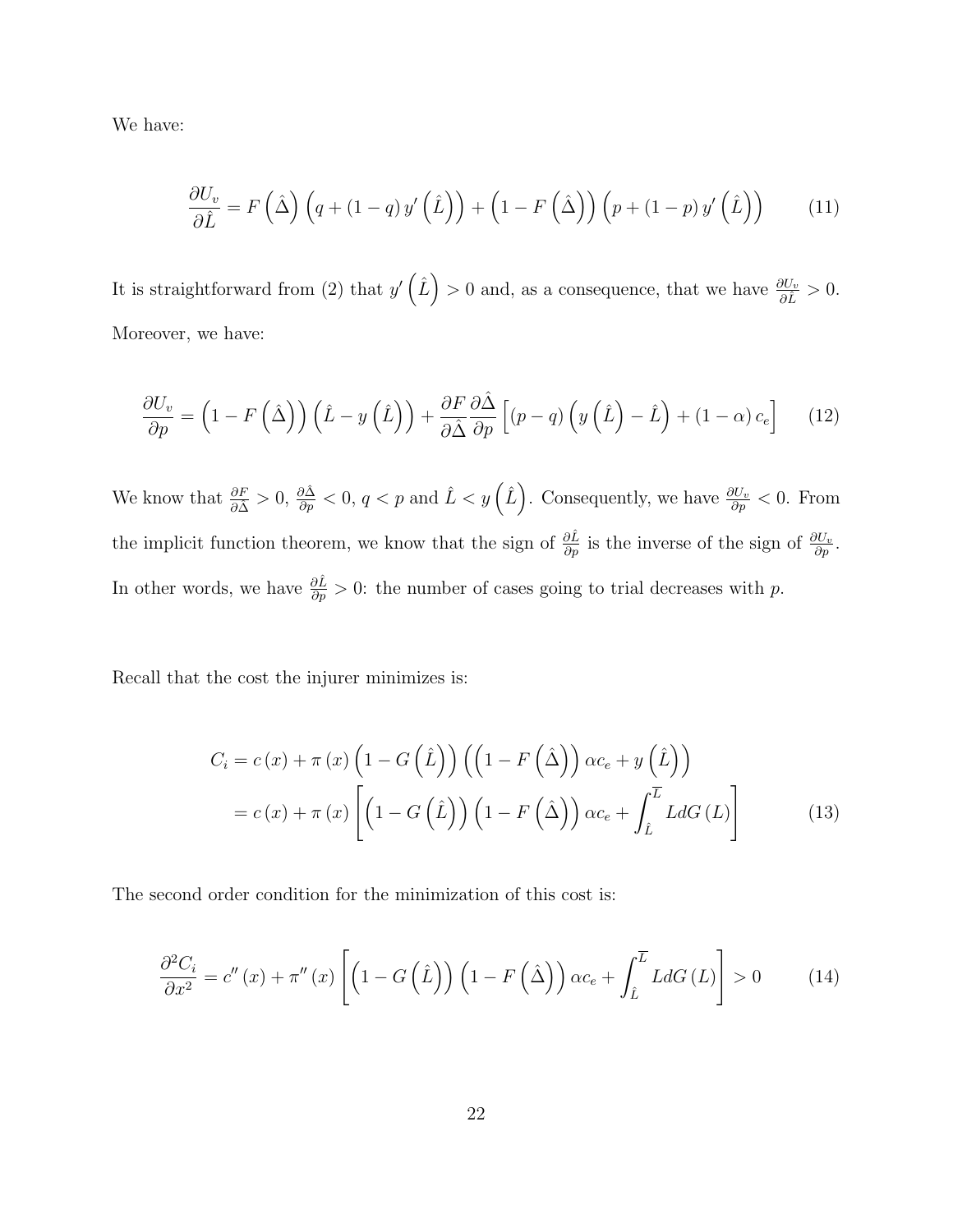Moreover, we have:

$$
\frac{\partial^2 C_i}{\partial x \partial p} = -\frac{\partial G}{\partial \hat{L}} \frac{\partial \hat{L}}{\partial p} \pi'(x) \left[ \left( 1 - F\left( \hat{\Delta} \right) \right) \alpha c_e + \hat{L} \right] - \frac{\partial F}{\partial \hat{\Delta}} \frac{\partial \hat{\Delta}}{\partial p} \pi'(x) \left( 1 - G\left( \hat{L} \right) \right) \alpha c_e \tag{15}
$$

The sign of this expression is ambiguous: an increase in  $p$  has an ambiguous effect on the injurer's level of care.  $\Box$ 

The intuition for the result stating that an increase in  $p$  decreases the proportion of victims who sue is the following. First, a higher  $p$  increases the probability of the judge appointing an expert, thus increasing the expected cost of the expertise for the victim in case of a trial. Second, it increases the probability of the marginal victim obtaining  $\hat{L}$  instead of  $y\left(\hat{L}\right)$ . But we know that  $\hat{L} < y(\hat{L})$ : when the judge does not appoint an expert, the marginal victim obtains higher compensation. Combining these two effects, the more frequent appointment of an expert due to the increase in  $p$  triggers an increase in the expected cost of the trial due to a higher expected expert appraisal cost and reduces the expected compensation for the marginal victim. A lawsuit is less interesting for her: the accessibility of justice for the victim is weakened.

The intuition for the result stating that an increase in  $p$  has an ambiguous effect on the level of precaution of the injurer is the following. On the one hand, a higher  $p$  decreases the expected compensation and decreases the expected cost of expertise because fewer victims file a lawsuit, reducing the incentive of the injurer to take care. On the other hand, an expert is more often appointed in the event of a trial, and thus the expected cost of the expertise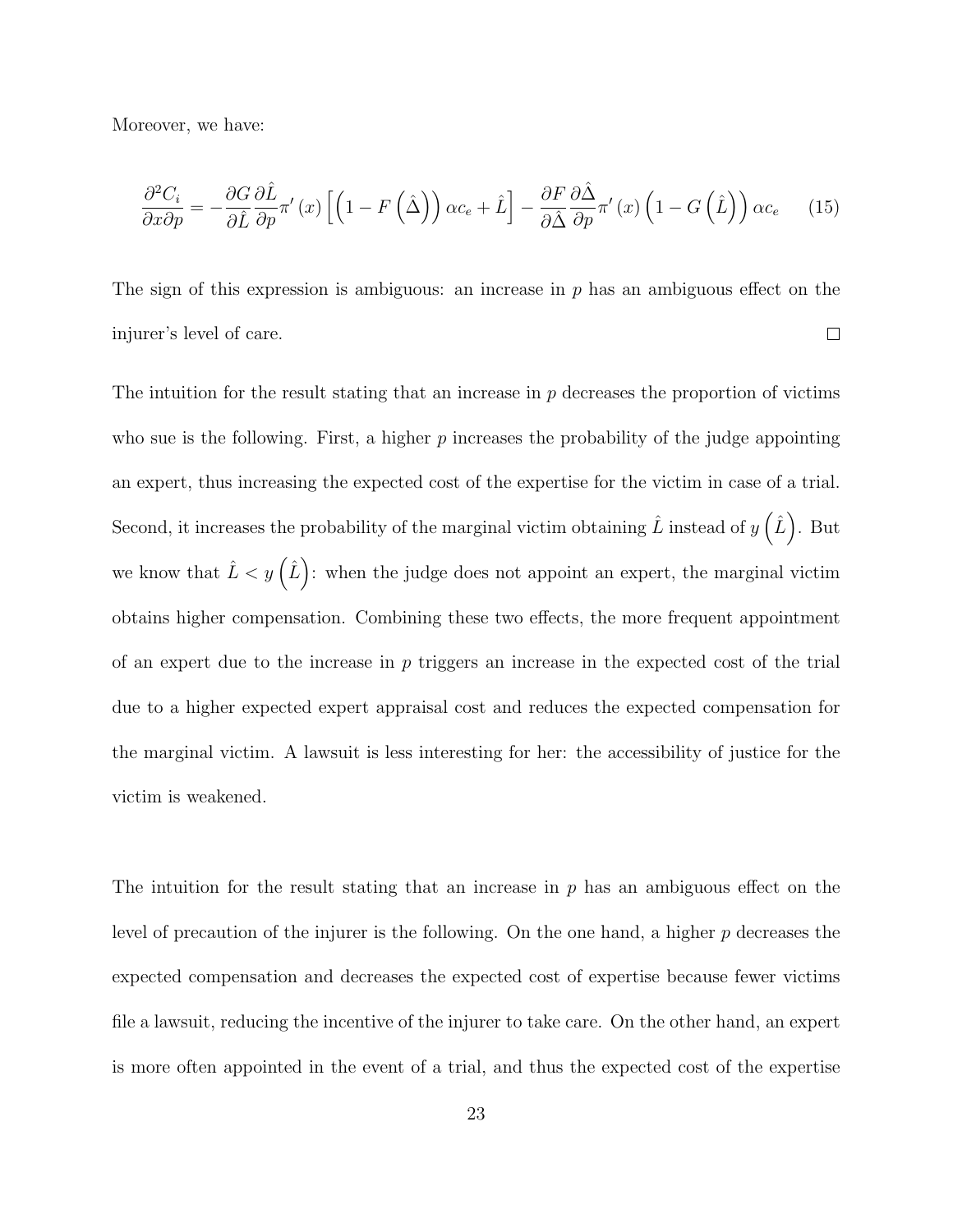increases, increasing the incentive of the injurer to take care. Depending on which effect dominates, the injurer will raise or lower his level of care.

More formally, note that which effect dominates depends crucially on the size of  $\frac{\partial G}{\partial \hat{L}}$  $\frac{\partial \hat{L}}{\partial p}\big|$ relative to  $\left|\frac{\partial F}{\partial \hat{\Delta}}\right|$  $\frac{\partial \hat{\Delta}}{\partial p}$ . More specifically, if  $\left| \frac{\partial G}{\partial \hat{L}} \right|$  $\frac{\partial \hat{L}}{\partial p}$ | is sufficiently important relative to  $\left| \frac{\partial F}{\partial \hat{\Delta}} \right|$  $\frac{\partial \hat{\Delta}}{\partial p}|,$ then the decrease in the injurer's expected cost due to the lower probability of trial in the event of an accident dominates the increase in his expected cost due to the higher probability of the judge appointing an expert: as a consequence, the injurer's level of care decreases. Conversely, if  $\left| \frac{\partial F}{\partial \hat{\Delta}} \right|$  $\frac{\partial \hat{\Delta}}{\partial p}$ | is high enough compared to  $\left| \frac{\partial G}{\partial \hat{L}} \right|$  $\frac{\partial \hat{L}}{\partial p}$ , then the injurer's level of care increases.

# 4.2 Second instrument: the non-monetary cost of an expertise for the judge

**Proposition 2.** An increase in k increases the proportion of victims who file a lawsuit, and has an ambiguous effect on the injurer's level of care.

Proof. The proof is very similar to that for proposition 1. We know from the proof of proposition 1 that the threshold  $\hat{L}$  is the solution of (10) and that  $\frac{\partial U_v}{\partial \hat{L}} > 0$ . Moreover, we have:

$$
\frac{\partial U_v}{\partial k} = \frac{\partial F}{\partial \hat{\Delta}} \frac{\partial \hat{\Delta}}{\partial k} \left[ (p - q) \left( y \left( \hat{L} \right) - \hat{L} \right) + (1 - \alpha) c_e \right] > 0 \tag{16}
$$

Thus, from the implicit function theorem, we have  $\frac{\partial \hat{L}}{\partial k} < 0$ : the number of cases going to trial increases with k.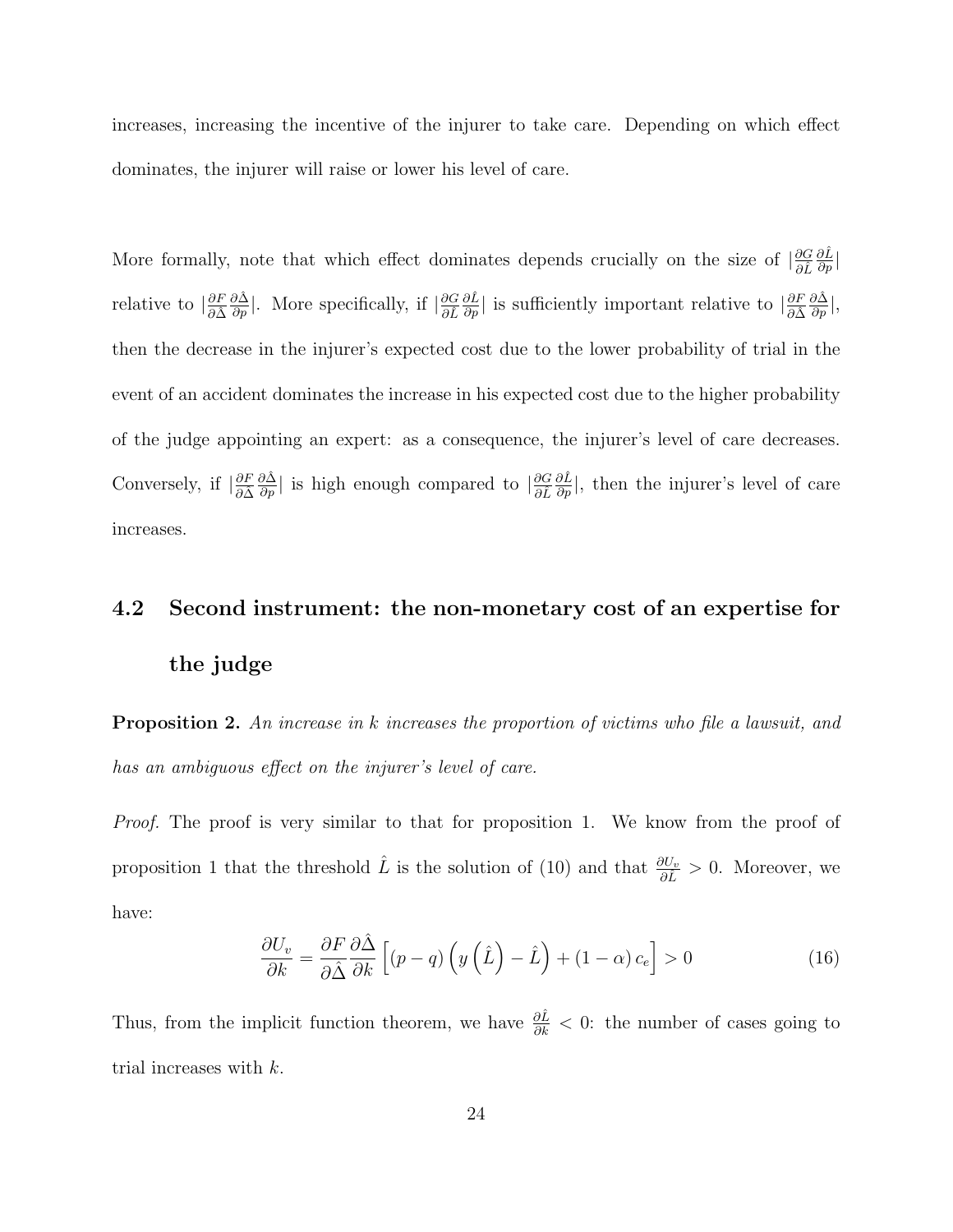The cost the injurer minimizes is (13) and we know from the proof of proposition 1 that  $\frac{\partial^2 C_i}{\partial x^2} > 0$ . Moreover, we have:

$$
\frac{\partial^2 C_i}{\partial x \partial k} = -\frac{\partial G}{\partial \hat{L}} \frac{\partial \hat{L}}{\partial k} \pi'(x) \left[ \left( 1 - F\left( \hat{\Delta} \right) \right) \alpha c_e + \hat{L} \right] - \frac{\partial F}{\partial \hat{\Delta}} \frac{\partial \hat{\Delta}}{\partial k} \pi'(x) \left( 1 - G\left( \hat{L} \right) \right) \alpha c_e \tag{17}
$$

The sign of  $(17)$  is ambiguous: an increase in k has an ambiguous effect on the injurer's level of care.  $\Box$ 

The intuitions are the following. When  $k$  increases, the judge appoints an expert less often. Consequently, the expected compensation for the marginal victim increases while the expected cost of the expert testimony she incurs decreases, thus increasing the proportion of victims who sue in the event of an accident. Turning now to the effect of an increase in  $k$  on the injurer's level of care, we find two opposing effects. On one side, an increases in k increases the proportion of victims who sue, and thus the expected cost of a trial for the injurer. On the other side, it reduces the probability of the judge appointing an expert, and thus the expected cost of expert testimony when there is a trial. The overall effect on the expected cost of an accident for the injurer (and thus on his incentive to take care) is ambiguous. More formally, which effect dominates depends on the magnitude of  $\frac{\partial G}{\partial \hat{L}}$  $\frac{\partial \hat{L}}{\partial k}\big|$ relative to  $\left|\frac{\partial F}{\partial \hat{\Delta}}\right|$  $\frac{\partial \hat{\Delta}}{\partial k}|.$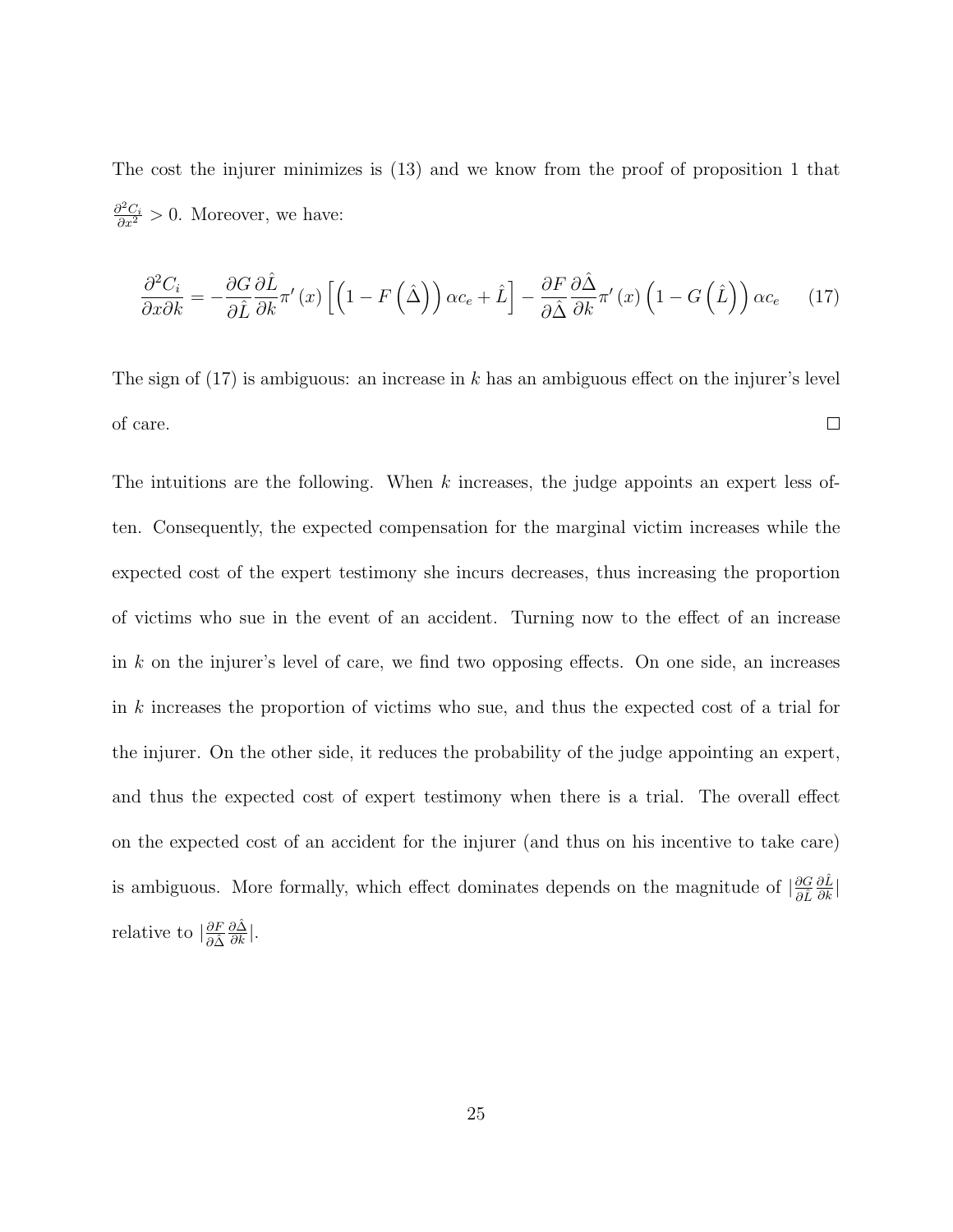#### 4.3 Third instrument: the cost of expert testimony

**Proposition 3.** An increase in  $c_e$  decreases the proportion of victims who file a lawsuit, and has an ambiguous effect on the injurer's level of care.

Proof. The proof is very similar to that for proposition 1. We know from the proof of proposition 1 that the threshold  $\hat{L}$  is the solution of (10) and that  $\frac{\partial U_v}{\partial \hat{L}} > 0$ . Moreover, we have:

$$
\frac{\partial U_v}{\partial c_e} = -\left(1 - F\left(\hat{\Delta}\right)\right)(1 - \alpha) < 0\tag{18}
$$

Thus, from the implicit function theorem, we have  $\frac{\partial \hat{L}}{\partial c_e} > 0$ : the number of cases going to trial decreases with  $c_e$ .

The cost the injurer minimizes is (13) and we know from the proof of proposition 1 that  $\frac{\partial^2 C_i}{\partial x^2} > 0$ . Moreover, we have:

$$
\frac{\partial^2 C_i}{\partial x \partial c_e} = -\frac{\partial G}{\partial \hat{L}} \frac{\partial \hat{L}}{\partial c_e} \pi'(x) \left[ \left( 1 - F\left( \hat{\Delta} \right) \right) \alpha c_e + \hat{L} \right] + \pi'(x) \left( 1 - G\left( \hat{L} \right) \right) \left( 1 - F\left( \hat{\Delta} \right) \right) \alpha (19)
$$

The sign of  $(19)$  is ambiguous: an increase in  $c_e$  has an ambiguous effect on the injurer's level of care.  $\Box$ 

The intuitions are the following. First, a higher  $c_e$  increases the expected cost of the expertise borne by the victim in the event of an accident, decreasing her incentive to sue. Second, like an increase in  $k$ , an increase in  $c_e$  has two opposing effects. It directly increases the expected cost of a trial for the injurer. However, it also increases this cost for the victim, and thus it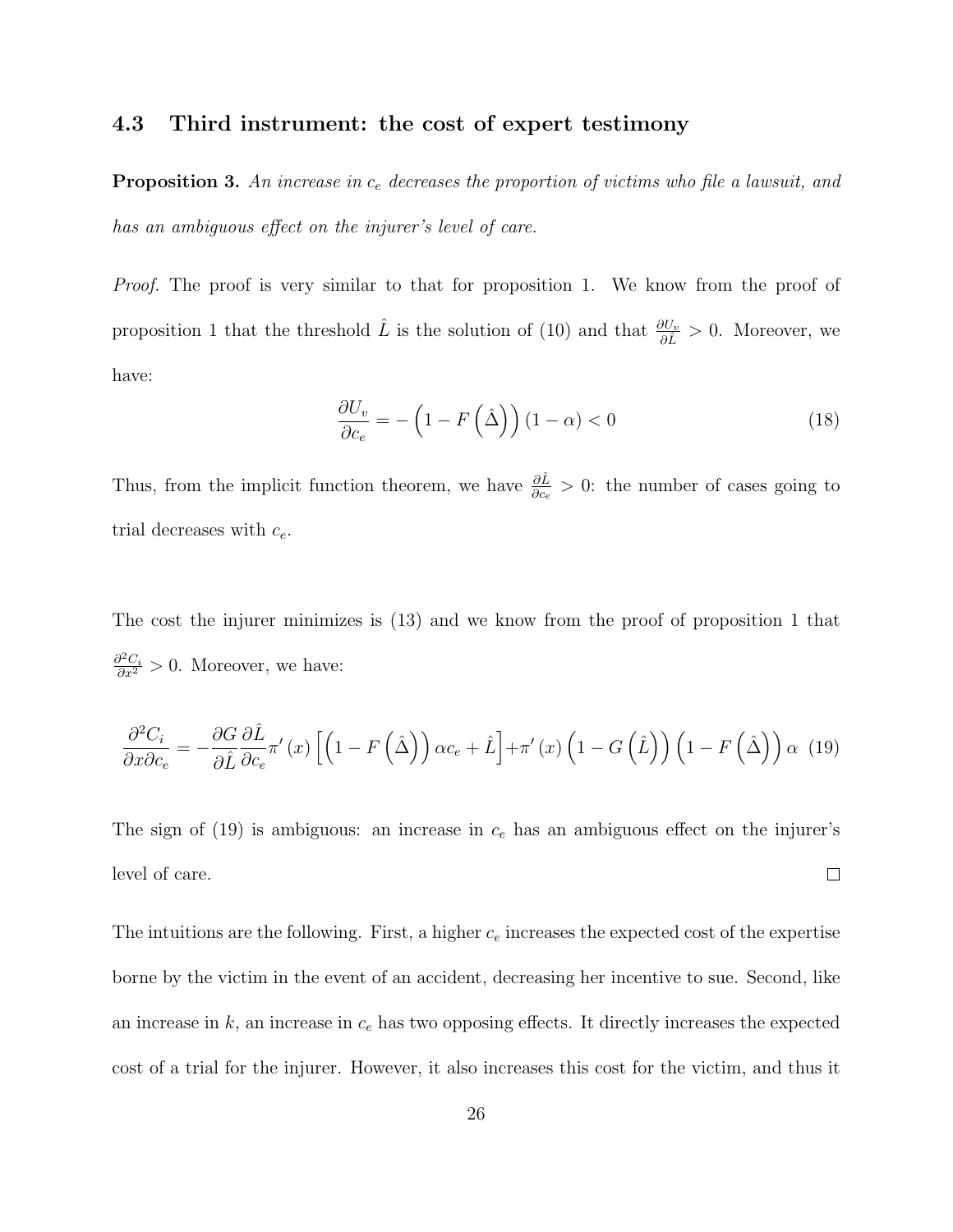reduces the number of lawsuits filed. The overall effect on the injurer's cost and thus on his level of care is ambiguous.

Although this instrument is not discussed in the report of the committee on judicial expert appraisals (2011), we can show that one way to unambiguously increase the accessibility to the courts for victims, while increasing the injurer's level of care, is to increase the share of the expert testimony cost borne by the injurer  $(\alpha)$ .

### 5 Public policy implications

In this section, we start by defining the socially optimal level of care. We then discuss some policy implications of our model.

The socially optimal level of care minimizes the total expected cost of the potential injurer and victims. This total expected cost is the sum of the injurer's cost of care, the expected cost of expertise, and the expected harm:

$$
C_s = c(x) + \pi(x) \left[ \left( 1 - G\left(\hat{L}\right) \right) \left( 1 - F\left(\hat{\Delta}\right) \right) c_e + \int_0^{\overline{L}} L dG\left(L\right) \right] \tag{20}
$$

Before determining the socially optimal level of precaution, note that (20) differs from (8) on two points. First, the objective of the policy maker is to minimize the total expected cost of the expert testimony, and not just the share  $\alpha$  incurred by the injurer. Second, the policy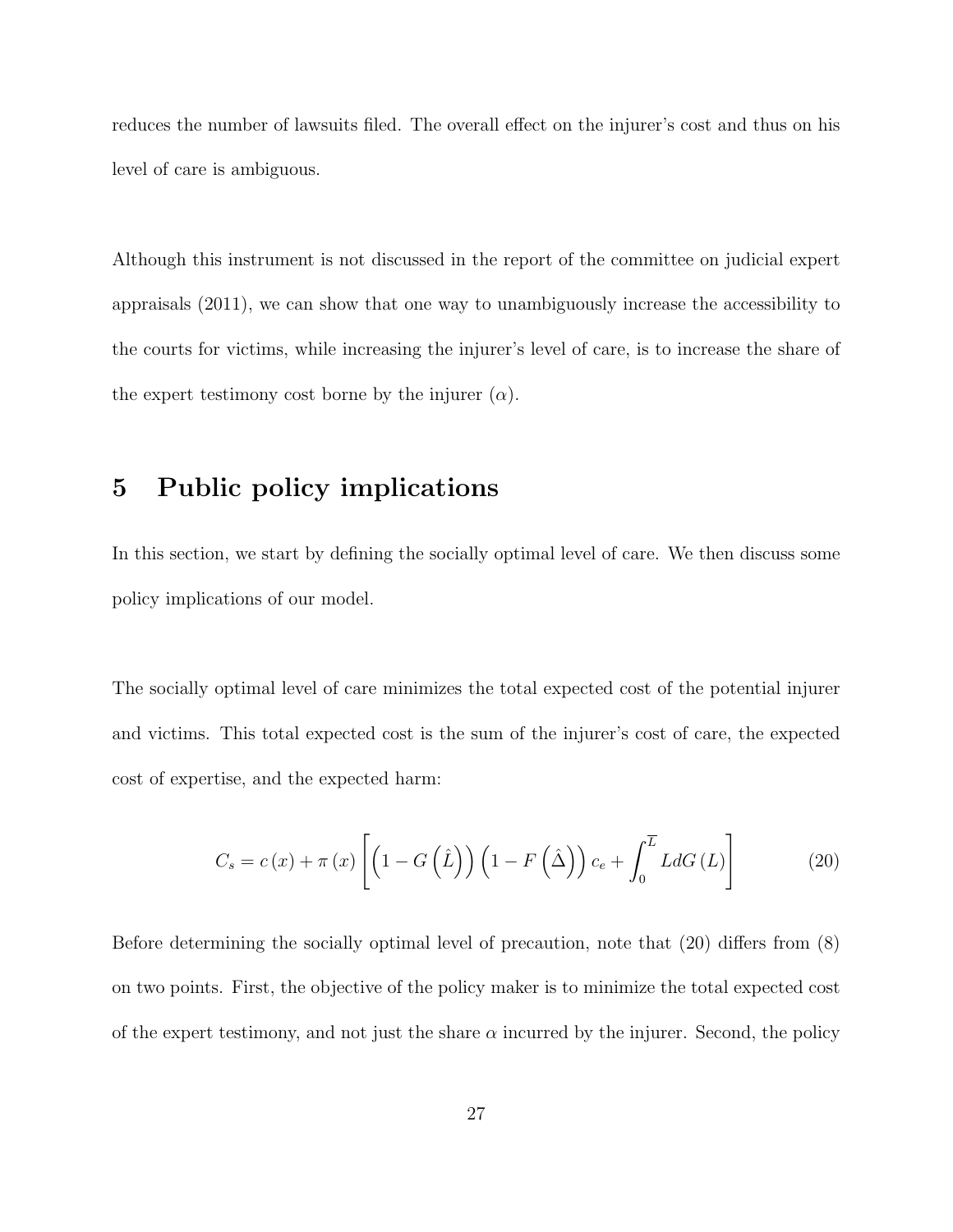maker takes into account the total expected harm in the event of an accident, and not just the expected compensation in the event of a trial.

We have omitted the expected utility of judges in this total expected cost. Indeed, we would like to have a total expected cost function which is an unweighted sum of the expected costs borne by the potential injurer and victims, as is generally done in the literature (see for example Gravelle, 1990). However, if we add the expected utility of judges to this total expected cost, additional effects to those highlighted below appear. More specifically, an increase in k (or an increase in p) has an ambiguous effect on the expected utility of judges.<sup>20</sup>

The socially optimal level of care of the injurer, noted  $x^s$ , is the solution of:

$$
\frac{\partial C_s}{\partial x} = c'(x^s) + \pi'(x^s) \left[ \left( 1 - G\left(\hat{L}\right) \right) \left( 1 - F\left(\hat{\Delta}\right) \right) c_e + \int_0^{\overline{L}} L dG\left(L\right) \right] = 0 \tag{21}
$$

It is straightforward to show that  $\frac{\partial^2 C_s}{\partial x^2} > 0$ . The marginal social cost is strictly lower than the private marginal cost of an increase in the injurer's level of care (and thus his level of

 $20$ To be even more specific, if k increases, fewer judges appoint experts (indirectly reducing the nonmonetary cost of expertise for judges), and those who appoint an expert obtain lower expected utility from appointing one (the direct effect of an increase in  $k$ ). Moreover, the number of suits filed increases (and thus the expected utility of the judge increases, since this expected utility is always positive as we have defined it), while the injurer's level of care (and thus the number of cases which may be filed and bring a positive utility to judges) varies ambiguously. The overall effect on the expected utility of judges is ambiguous. The reasoning is similar for p.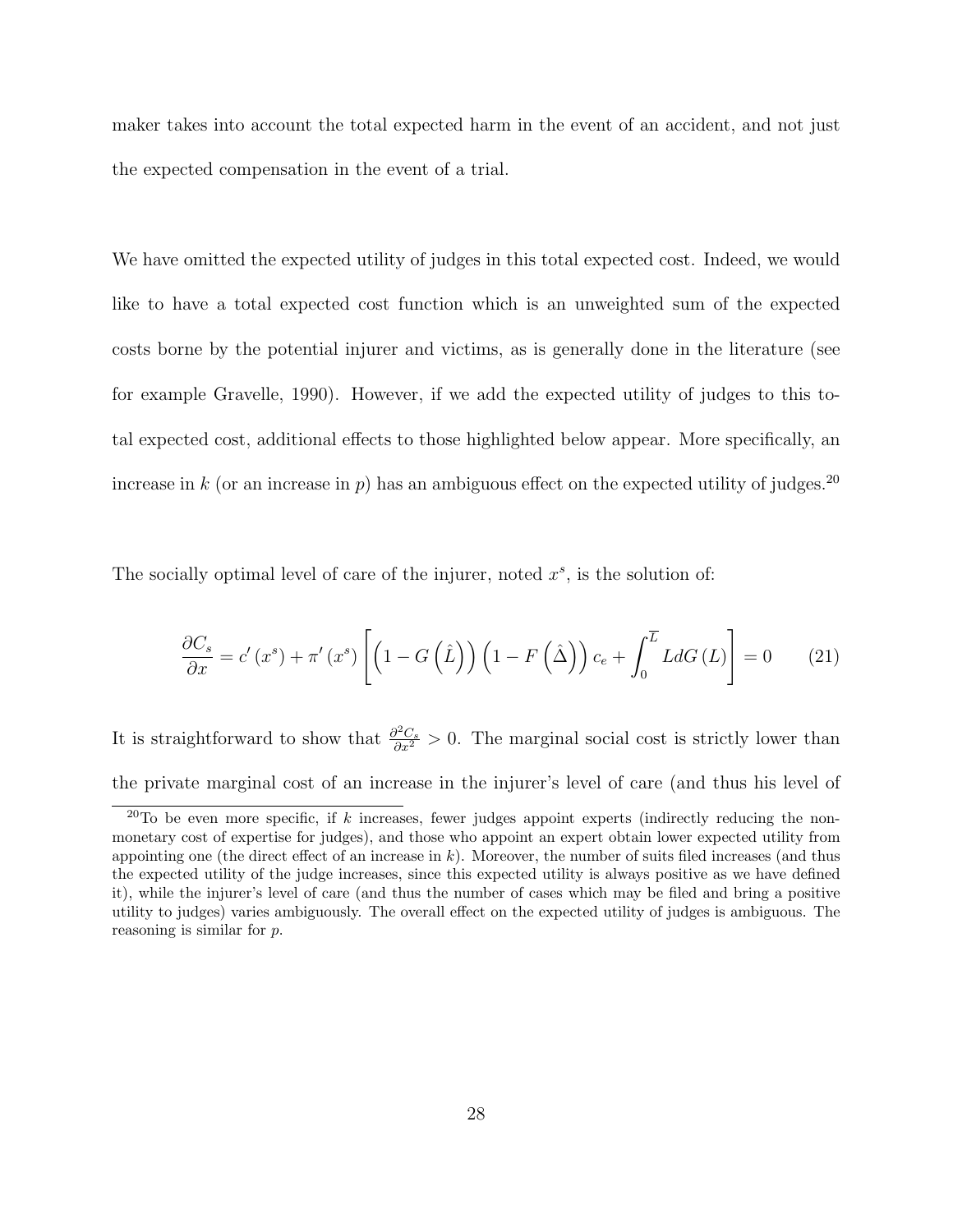care is too low) if and only if:

$$
\frac{\partial C_s}{\partial x} = c'(x) + \pi'(x) \left[ \left( 1 - G\left(\hat{L}\right) \right) \left( 1 - F\left(\hat{\Delta}\right) \right) c_e + \int_0^{\overline{L}} L dG\left(L\right) \right] \n< \frac{\partial C_i}{\partial x} = c'(x) + \pi'(x) \left( 1 - G\left(\hat{L}\right) \right) \left[ \left( 1 - F\left(\hat{\Delta}\right) \right) \alpha c_e + y\left(\hat{L}\right) \right] \tag{22}
$$

This condition, after simplification, is equivalent to:

$$
\left(1 - G\left(\hat{L}\right)\right) \left(1 - F\left(\hat{\Delta}\right)\right) \left(1 - \alpha\right) c_e + \int_0^{\hat{L}} L dG\left(L\right) > 0 \tag{23}
$$

First, the potential injurer only bears a share  $\alpha$  of the cost of the expert testimony: he does not internalize all the cost. Second, the expected compensation the injurer has to pay to the victim is less than the total expected harm. These two effects encourage the injurer to choose too low a level of care.

**Proposition 4.** The injurer's level of care is lower than the level of care which minimizes the total expected cost  $(C_s)$ .

Proof. The proof is in the text.

This proposition implies that  $\frac{\partial C_s}{\partial x^*} < 0$ . Thus, one objective of the policy maker should be to increase the injurer's level of care. However, as we show below, there is often a trade-off between this increase in the injurer's level of care and the minimization of the expected cost of trials in the event of an accident (which depends on the proportion of victims who sue and on the decisions of judges whether or not to appoint an expert). This trade-off may be inter-

 $\Box$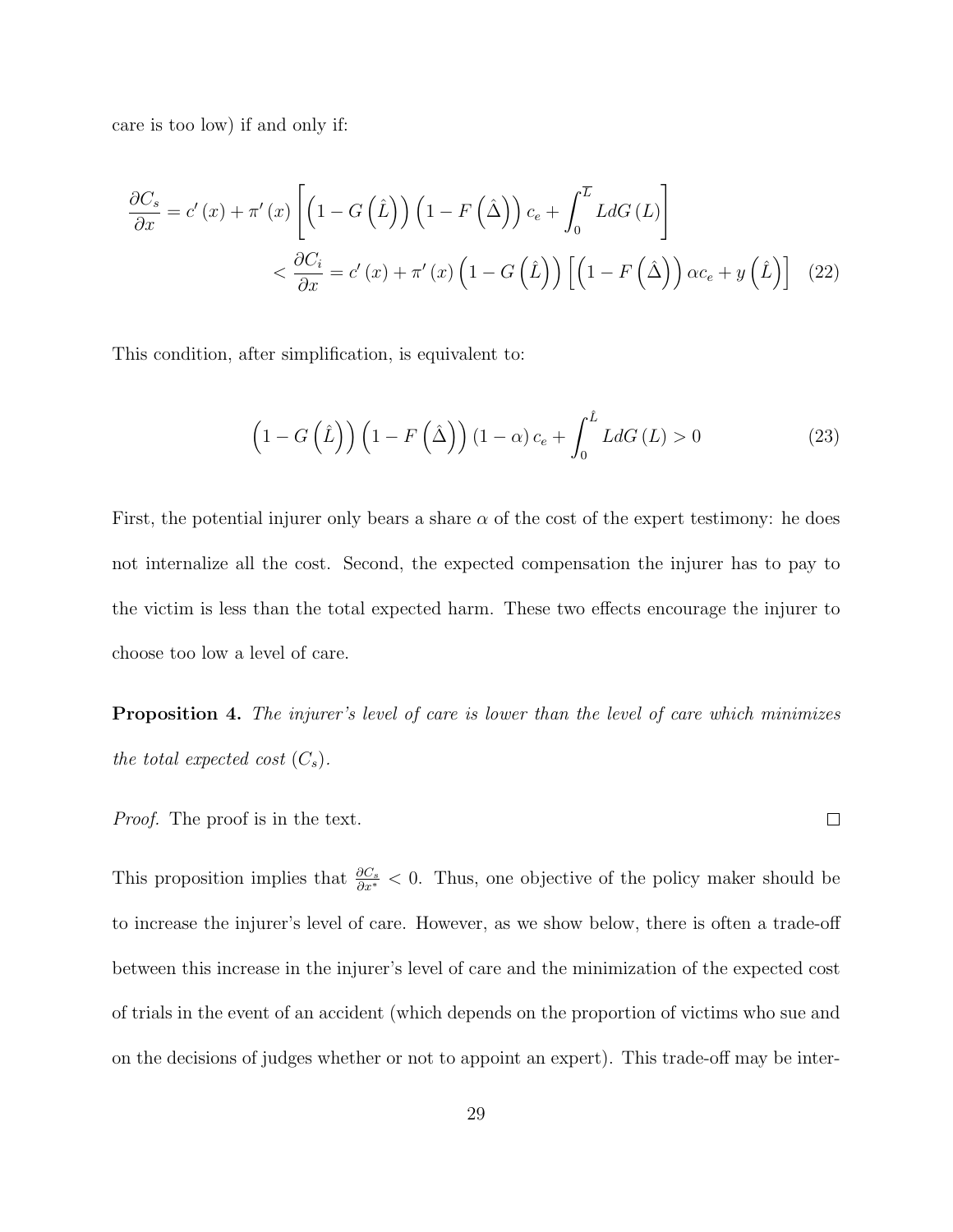preted as an ex ante (increasing the injurer's level of care before an accident occurs) versus ex post (decreasing the expected cost of trials after an accident has occurred) perspective. We now discuss the effects of the different instruments highlighted in the introduction on the total expected cost  $C_s$ , and make some public policy recommendations.

First instrument: the quality of expert testimony  $(p)$ . The policy maker should be able to increase the quality of expert testimony by imposing more stringent criteria for the registration of an expert on a certified public list. This measure may be combined with an increase in the fees of experts so as to have enough experts registered on these lists, but also in order to incentivize them to make a higher effort. The policy maker may also try to facilitate the reimbursement of their costs, to increase the time available for experts to conduct their investigations and write their reports. Moreover, encouraging the judge to conduct further investigations on his side to supplement those of the expert may also be a way to increase or decrease the expert's effort, and thus to increase or decrease the quality of the decision-making, as shown by Lambert and Oytana (2016). Finally, the policy maker may be able to increase the quality of expert testimony by providing common training to accredited experts, and by establishing scorecards for each of them. Note that all the reforms proposed above may entail additional costs (which may lead to an increase in k and/or  $c_e$ ) that we do not directly take into account in the model. The policy maker has to be aware of these costs when deciding whether or not to apply these proposals.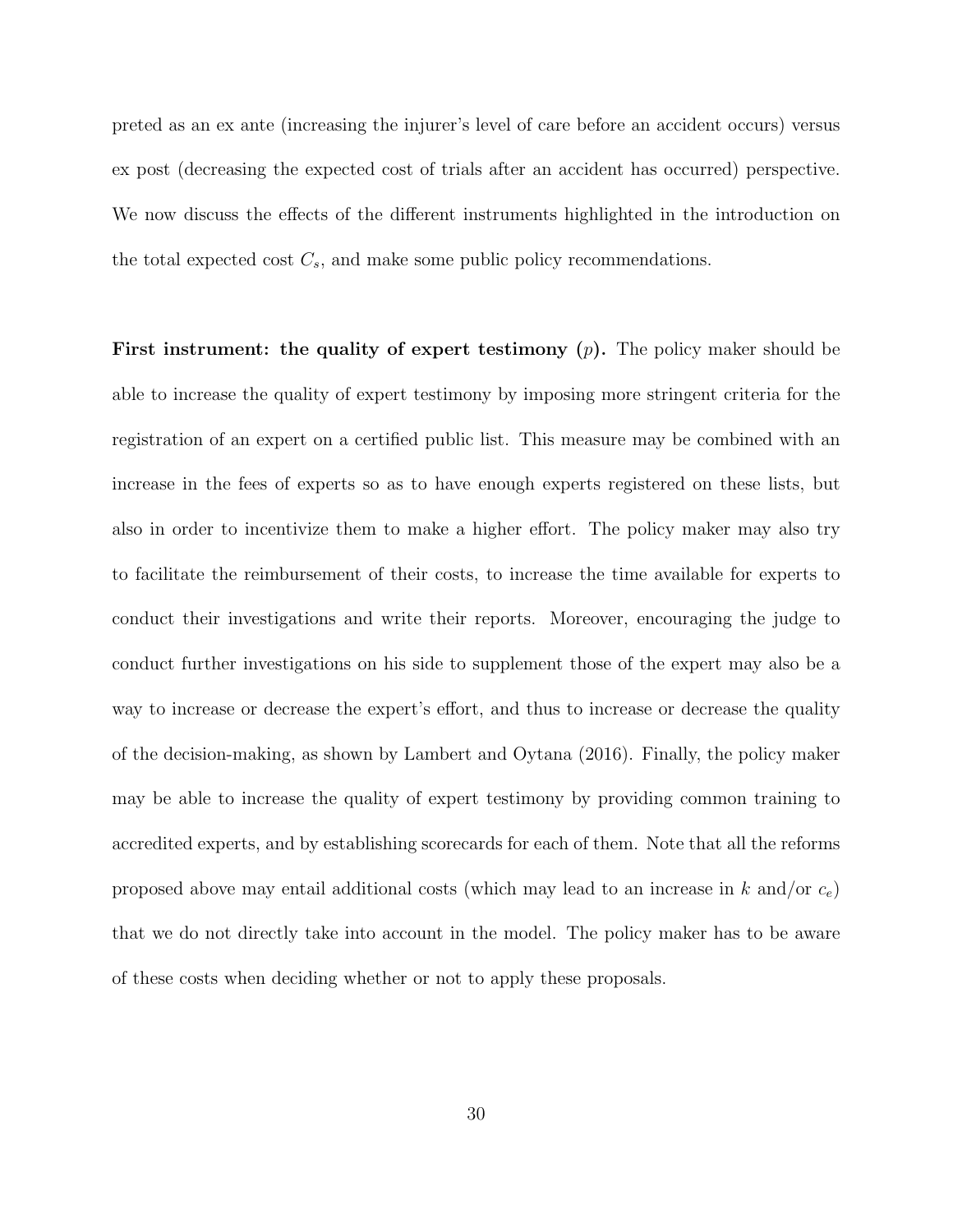In our model, the effect of an increase in  $p$  on the total expected cost is:

$$
\frac{\partial C_s}{\partial p} = \frac{\partial C_s}{\partial G} \frac{\partial G}{\partial \hat{L}} \frac{\partial \hat{L}}{\partial p} + \frac{\partial C_s}{\partial F} \frac{\partial F}{\partial \hat{\Delta}} \frac{\partial \hat{\Delta}}{\partial p} + \frac{\partial C_s}{\partial x^*} \frac{\partial x^*}{\partial p}
$$
(24)

The first two terms represent the effect of an increase in  $p$  on the expected cost of trials, respectively via the choice of victims to sue or not, and via the judge's decision whether or not to appoint an expert. The third term is the effect of  $p$  on the injurer's level of care.

As we have shown in proposition 1, the effect of  $p$  on the injurer's level of care is ambiguous. More specifically, the sign of this effect depends on the sensitivity of the proportion of victims who sue according to p (measured by  $\left|\frac{\partial G}{\partial \hat{L}}\right|$  $\frac{\partial \hat{L}}{\partial p}$ ), with respect to the sensitivity of the probability with which the judge appoints an expert (measured by  $\left|\frac{\partial F}{\partial \hat{\Delta}}\right|$  $\frac{\partial \hat{\Delta}}{\partial p}$ |). To illustrate, let us assume that  $\left|\frac{\partial G}{\partial \hat{L}}\right|$  $\frac{\partial \hat{L}}{\partial p}$ | is high enough compared with  $\left|\frac{\partial F}{\partial \hat{\Delta}}\right|$  $\frac{\partial \hat{\Delta}}{\partial p}$ , such that expression (15) is positive (and therefore  $\frac{\partial x^*}{\partial p} < 0$ ) and  $\frac{\partial C_s}{\partial G}$ ∂G<br>∂L  $\frac{\partial \hat{L}}{\partial p}+\frac{\partial C_s}{\partial F}$ ∂F ∂F ∂∆ˆ  $\frac{\partial \hat{\Delta}}{\partial p} < 0$ . In this case, there exists a trade-off for the policy maker between reducing the proportion of victims who sue in the event of an accident, and giving the injurer the incentive to take care. If the policy maker's objective is mainly to increase the injurer's level of care (this is the case if  $c_e$  is sufficiently low relative to the expected harm for instance), then he should reduce  $p$ . Conversely, if he seeks to reduce the proportion of victims who sue in the event of an accident, then an increase in p allows him to do that. However, if  $\vert \frac{\partial G}{\partial \hat{L}} \vert$  $\frac{\partial \hat{L}}{\partial p}|$  is sufficiently low relative to  $|\frac{\partial F}{\partial \hat{\Delta}}$  $\frac{\partial \hat{\Delta}}{\partial p}|,$ such that expression (15) is negative (and therefore  $\frac{\partial x^*}{\partial p} > 0$ ) and  $\frac{\partial C_s}{\partial G}$ ∂G<br>∂L  $\frac{\partial \hat{L}}{\partial p}+\frac{\partial C_s}{\partial F}$ ∂F ∂F ∂∆ˆ  $\frac{\partial \hat{\Delta}}{\partial p} > 0,$ these recommendations are reversed: an increase in  $p$  narrows the gap between the injurer's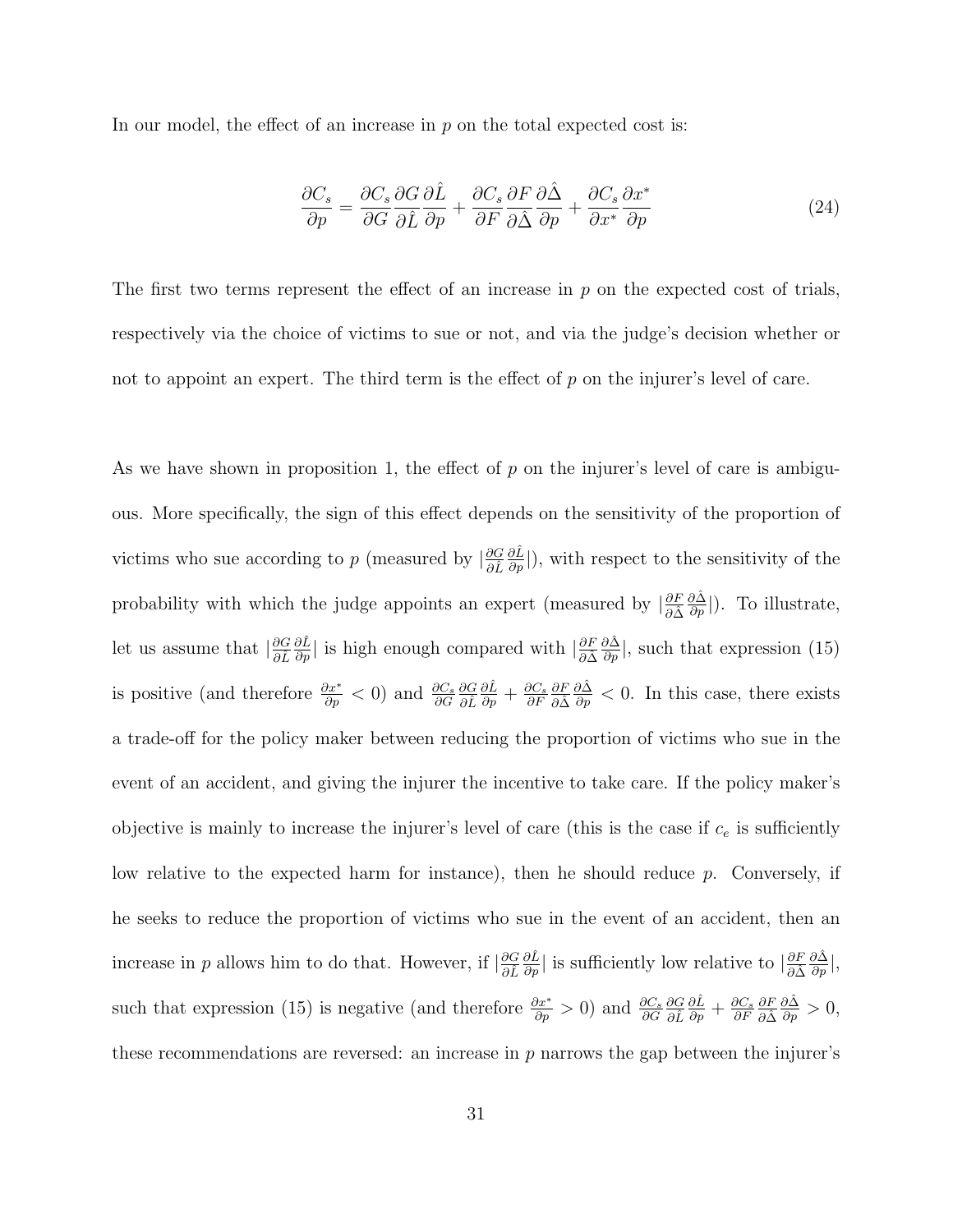level of care and the socially optimal one, and a decrease in p lowers the expected cost of expertise in case of an accident (the probability of the judge appointing an expert is lower).<sup>21</sup>

Second instrument: the non-monetary cost of an expertise for the judge  $(k)$ . In our model, this cost k represents the non-monetary cost for the judge to appoint an expert. Indeed, for the judge, an expert testimony implies making an extra effort in order to select the expert, monitor the expertise procedure and read and interpret the report. Moreover, an expert testimony may increase the time needed before a decision is made by the judge. One way to reduce this cost  $k$  may be to harmonize and facilitate the rules governing the selection and the appointment of experts. It is also possible to enhance the lists of registered experts by developing a national database in order to improve the evaluation and monitoring of experts, and to make it easier for the judge to find a competent expert. Another measure may be to provide training for judges to facilitate their monitoring and interpretation work. Last but not least, an additional suggestion is to normalize the presentation of the experts' reports to improve their readability for the judge.

The reasoning when k increases is very similar to that we made previously for a decrease in the quality of the expertise  $(p)$ . There exists a trade-off between incentivizing the injurer to take more precautions, and reducing the expected cost of litigation in the event of an accident (respectively the ex ante and ex post perspectives). More specifically, if  $\frac{\partial G}{\partial \hat{L}}$  $\frac{\partial \hat{L}}{\partial k}\big|$ 

<sup>&</sup>lt;sup>21</sup>For intermediate values of  $\left|\frac{\partial G}{\partial \hat{L}}\right|$  $\frac{\partial \hat{L}}{\partial p}$ | and  $\frac{\partial F}{\partial \hat{\Delta}}$  $\frac{\partial \hat{\Delta}}{\partial p}$ , there may exist situations in which the policy maker is able to simultaneously increase the injurer's level of care, while reducing the expected cost of trials in the event of an accident.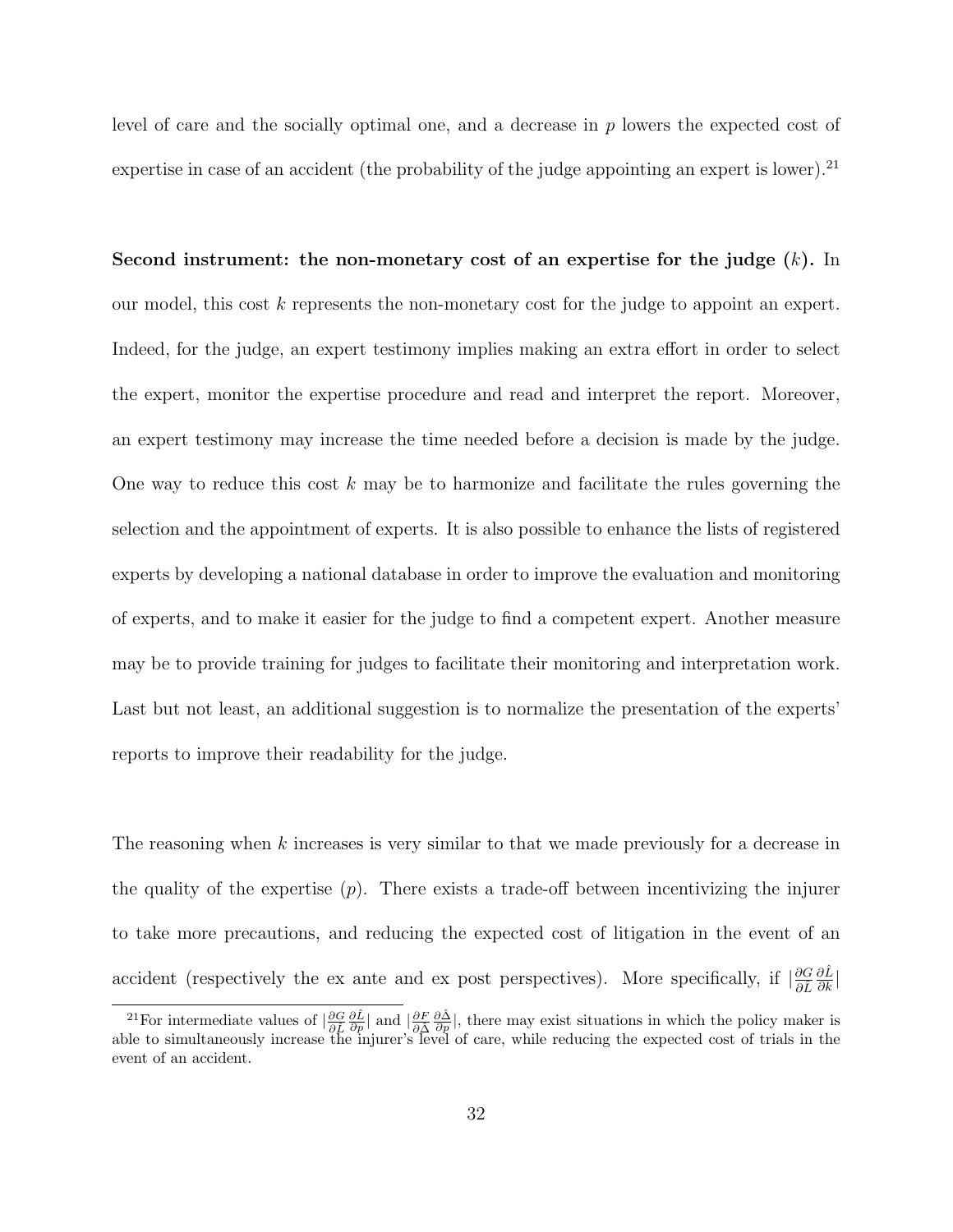is sufficiently high relative to  $\left|\frac{\partial F}{\partial \hat{\Delta}}\right|$  $\frac{\partial \hat{\Delta}}{\partial k}$ , an increase in k allows the policy maker to increase the injurer's level of care, but at the cost of a larger probability of trial in the event of an accident. Conversely, if  $\left|\frac{\partial G}{\partial \hat{L}}\right|$  $\frac{\partial \hat{L}}{\partial k}|$  is sufficiently low relative to  $|\frac{\partial F}{\partial \hat{\Delta}}$  $\frac{\partial \hat{\Delta}}{\partial k}$ , an increase in k reduces the probability of the judge appointing an expert (and thus the expected cost of expert testimony), but at the cost of a decrease in the injurer's level of care.

Third instrument: the cost of expert testimony  $(c_e)$ . In order to reduce the (monetary) cost of expert testimony borne by the parties, some concrete suggestions are to use more often expert's consultations and observations, $22$  which are faster and cheaper than a full expertise proceeding. Another suggestion may be to limit the use of expert testimony to the cases in which the stake is above a certain threshold.<sup>23</sup>

The effect of an increase in  $c_e$  on the total expected cost is:

$$
\frac{\partial C_s}{\partial c_e} = \frac{\partial C_s}{\partial G} \frac{\partial G}{\partial \hat{L}} \frac{\partial \hat{L}}{\partial c_e} + \frac{\partial C_s}{\partial x^*} \frac{\partial x^*}{\partial c_e} + \pi(x) \left( 1 - G\left(\hat{L}\right)\right) \left( 1 - F\left(\hat{\Delta}\right)\right) \tag{25}
$$

Increasing the cost of an expert testimony has the direct effect of increasing the total expected cost of trials (this direct effect corresponds to the third term in (25)). However, it indirectly decreases the probability of a trial in the event of an accident, and thus the expected cost of trials (the first term in (25)). Moreover, from expression (19) and the implicit

<sup>&</sup>lt;sup>22</sup>Note however that requiring an expert's consultation or observation instead of a full expertise may have a perverse effect on the quality of the expertise  $(p)$ .

<sup>&</sup>lt;sup>23</sup>In our model, if  $\overline{L}$  is sufficiently low, then the objective of the policy maker is mainly to reduce the expected cost of trials, and it may be optimal to forbid the use of an expertise.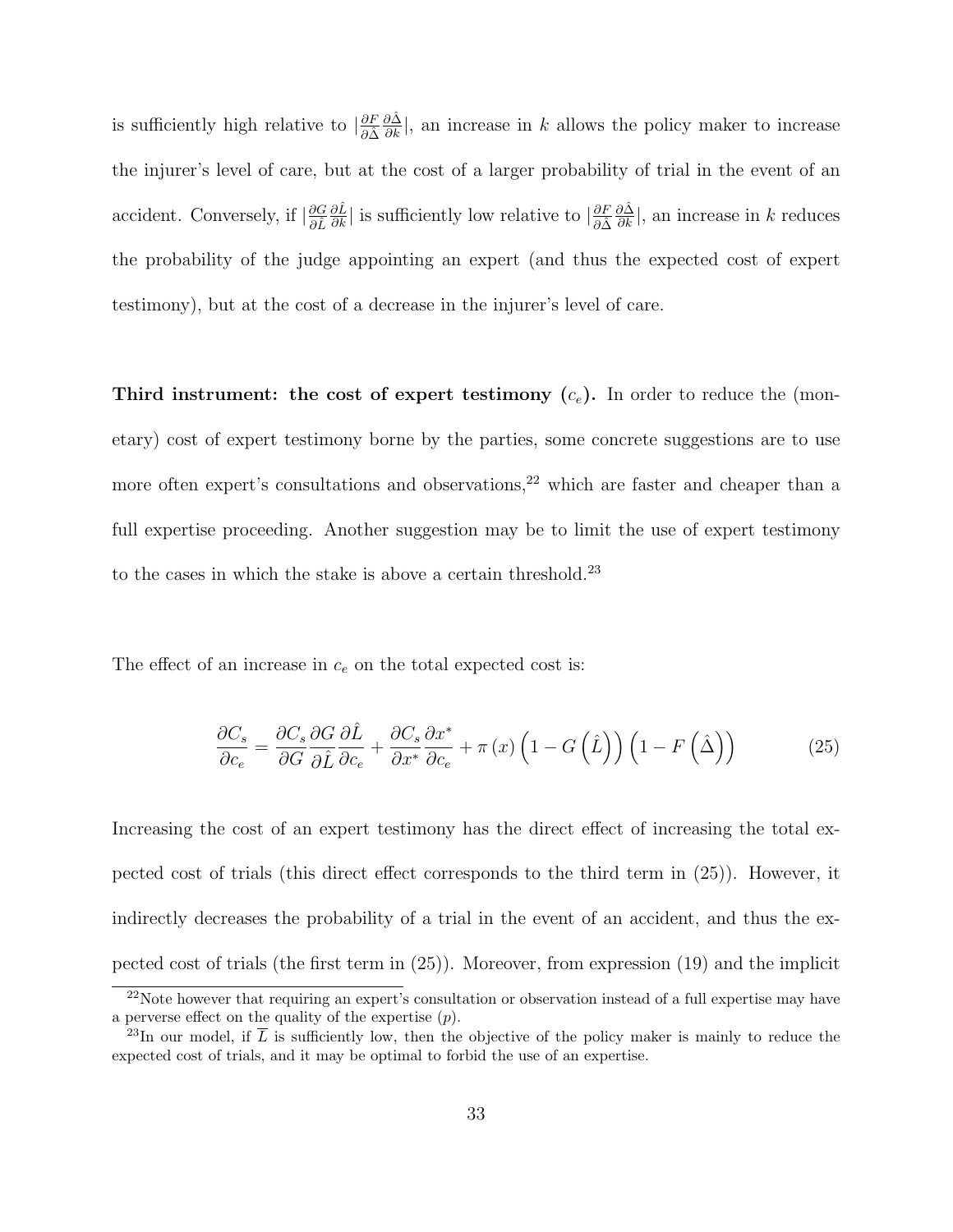function theorem, we know that an increase in  $c_e$  has an unambiguously positive effect on the injurer's level of care (i.e.  $\frac{\partial x^*}{\partial c_e} > 0$ ) only if  $\left| \frac{\partial G}{\partial \hat{L}} \right|$ ∂Lˆ  $\frac{\partial L}{\partial c_e}$  is sufficiently low. In this case, and if the policy maker seeks to increase the injurer's level of care, then an increase in  $c_e$  allows him to do that. Conversely, if his main objective is to decrease the expected cost of expertise in the event of an accident, then he should decrease  $c_e$ .

Other instruments. An interesting alternative to an increase (or a decrease) in the cost of expertise is to add an administrative cost of litigation for the parties. Even if we have not explicitly modeled them in order to keep the model as simple as possible, it is possible to guess what the effect of a change in these litigation costs will be. In the context of our model, an increase in the litigation cost borne by the injurer will increase his level of care, while an increase in the litigation cost borne by the victim may reduce the proportion of victims who sue in the event of an accident, and thus reduce the expected costs of trials when an accident occurs (albeit at the cost of a lower level of care on the part of the injurer).

An interesting alternative, in order to close the gap between the injurer's level of care and the socially optimal level of care, may be to increase the share of the expertise cost borne by the injurer  $(\alpha)$ . However, the use of this instrument again imposes a trade-off for the policy maker between increasing the injurer's level of care and reducing the expected cost of trials. To illustrate this consider the extreme cases in which  $\alpha = 1$  and  $\alpha = 0$ . First, if  $\alpha = 1$ , all victims decide to sue and the injurer's level of care is  $x_a^*$ . This level of care is socially optimal.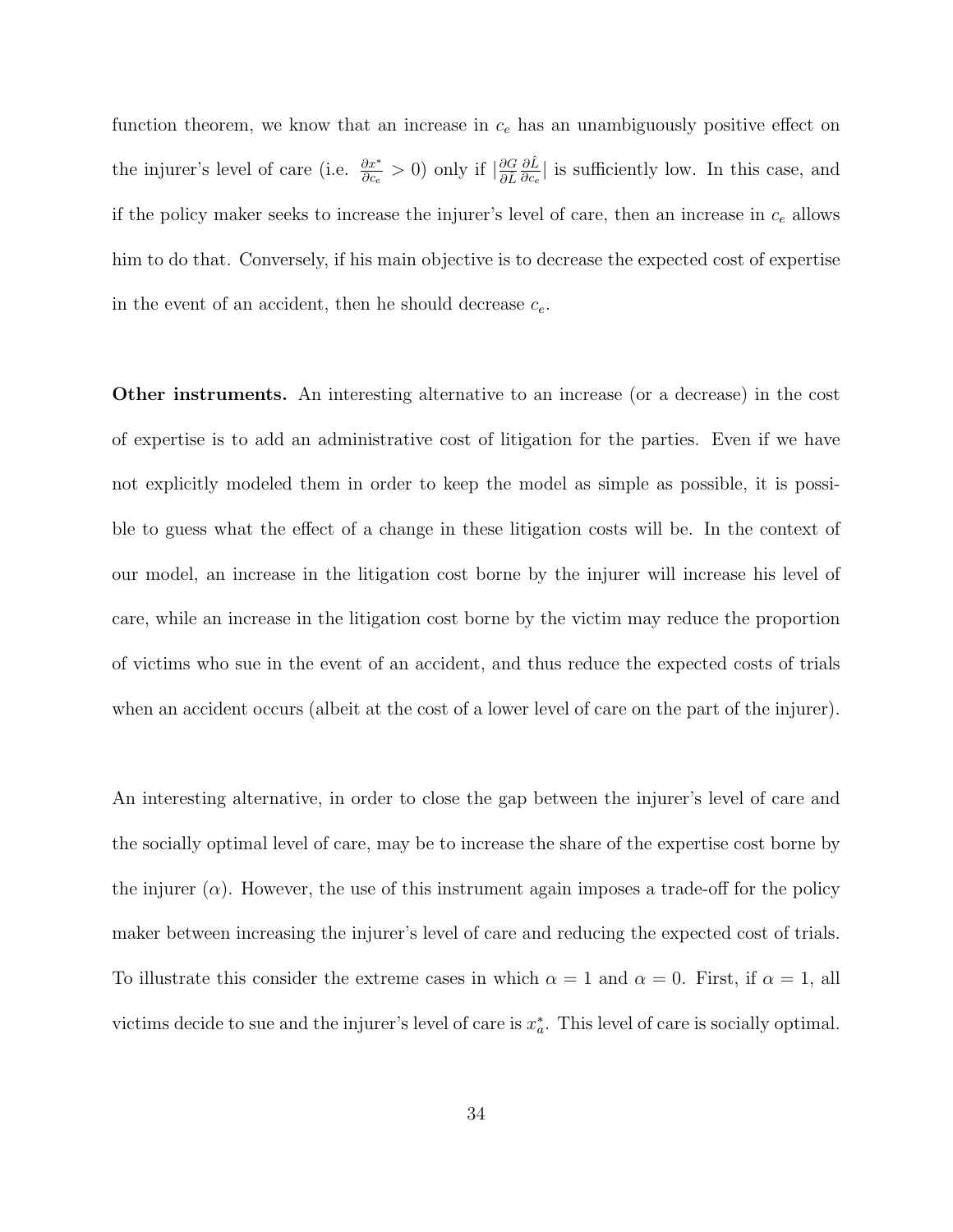However, this cost-sharing rule does not necessarily minimize the total expected cost, because the trial costs are then maximum since all victims litigate. Conversely, if  $\alpha = 0$  and if  $c_e$  is sufficiently high, then no victim sues. On one side, this solution minimizes the expected cost of trials, but on the other side, the probability of an accident (and therefore the probability of harm) is maximum. More generally, if the policy maker seeks to close the gap between the injurer's level of care and the level that minimizes the total expected cost  $C_s$ , then he should increase  $\alpha$  (the injurer internalizes a greater part of the cost of expertise). However, if the policy maker seeks to reduce the expected cost of a trial by reducing the proportion of victims who sue, then he should reduce  $\alpha$  (adopt a more pro-defendant cost-sharing rule).

### 6 Settlement

So far, we have ignored the possibility for the injurer and the victim to settle. We show in this section that adding a settlement stage before the victim decides to sue does not substantially change our results. We proceed in two steps. In a first subsection, we show in a simplified version of our model that an agreement between the parties is not always possible. In a second subsection, we show that even if an agreement is attainable, most of our main results remain valid.

#### 6.1 The possibility of settlement

In this subsection, we try to answer the following question: is the injurer always willing to make an offer in order to settle? To investigate this question, we add a settlement stage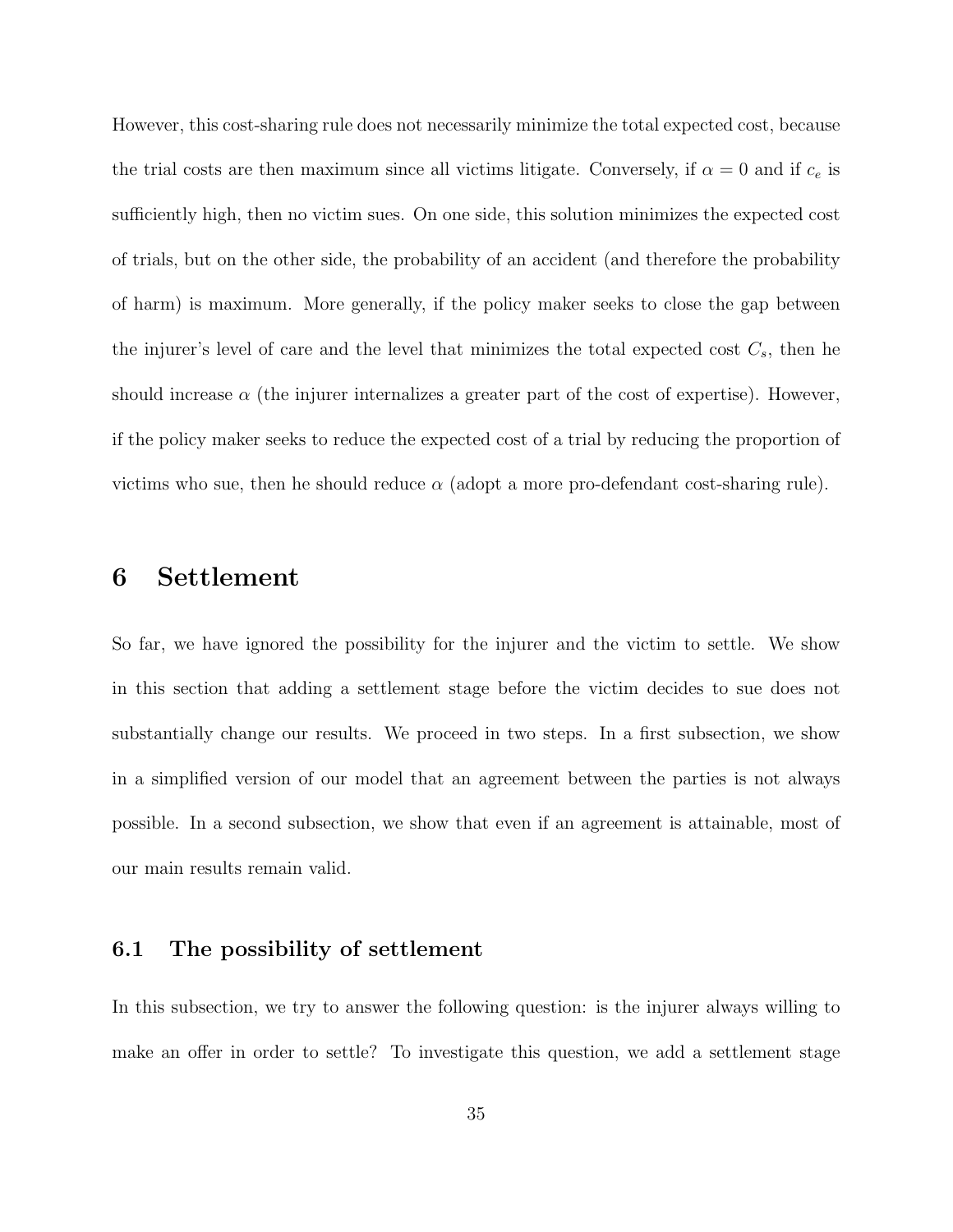before the victim chooses whether or not to sue. In the same vein as Bebchuk (1984) or Hylton (2002), we consider a settlement stage in which the less informed party (the injurer in our model) makes a take-it-or-leave-it offer to the party with private information (the victim). We aim to determine the condition under which the injurer will actually have an interest in making an offer which may be accepted with a positive probability by the victim.

Without loss of generality, we use a simplified version of the model presented in section 2. We assume that the judge systematically appoints an expert and that there are only two types of victims. With probability  $a \in (0,1)$ , the victim is type  $L = L_l$  (low harm). With probability  $1 - a$ , the victim is type  $L = L_h$  (high harm). Moreover, we assume that the offer made by the injurer is publicly observable.

We focus thereafter on values of the parameters such that, if the injurer does not make an offer (or equivalently makes an offer  $s = 0$ ), only the victims of type  $L<sub>h</sub>$  sue. In other words, the threat of a lawsuit from a victim  $L_l$  is not credible if  $s = 0$ . More formally, we assume that the following conditions hold:

$$
L_h > (1 - \alpha) c_e \tag{26}
$$

$$
pL_l + (1 - p)L_h < (1 - \alpha)c_e \tag{27}
$$

Inequality (26) is the incentive constraint of the victim of type  $L<sub>h</sub>$ . If the injurer does not make an offer, this victim prefers to sue, because her compensation  $(L_h)$  is superior to her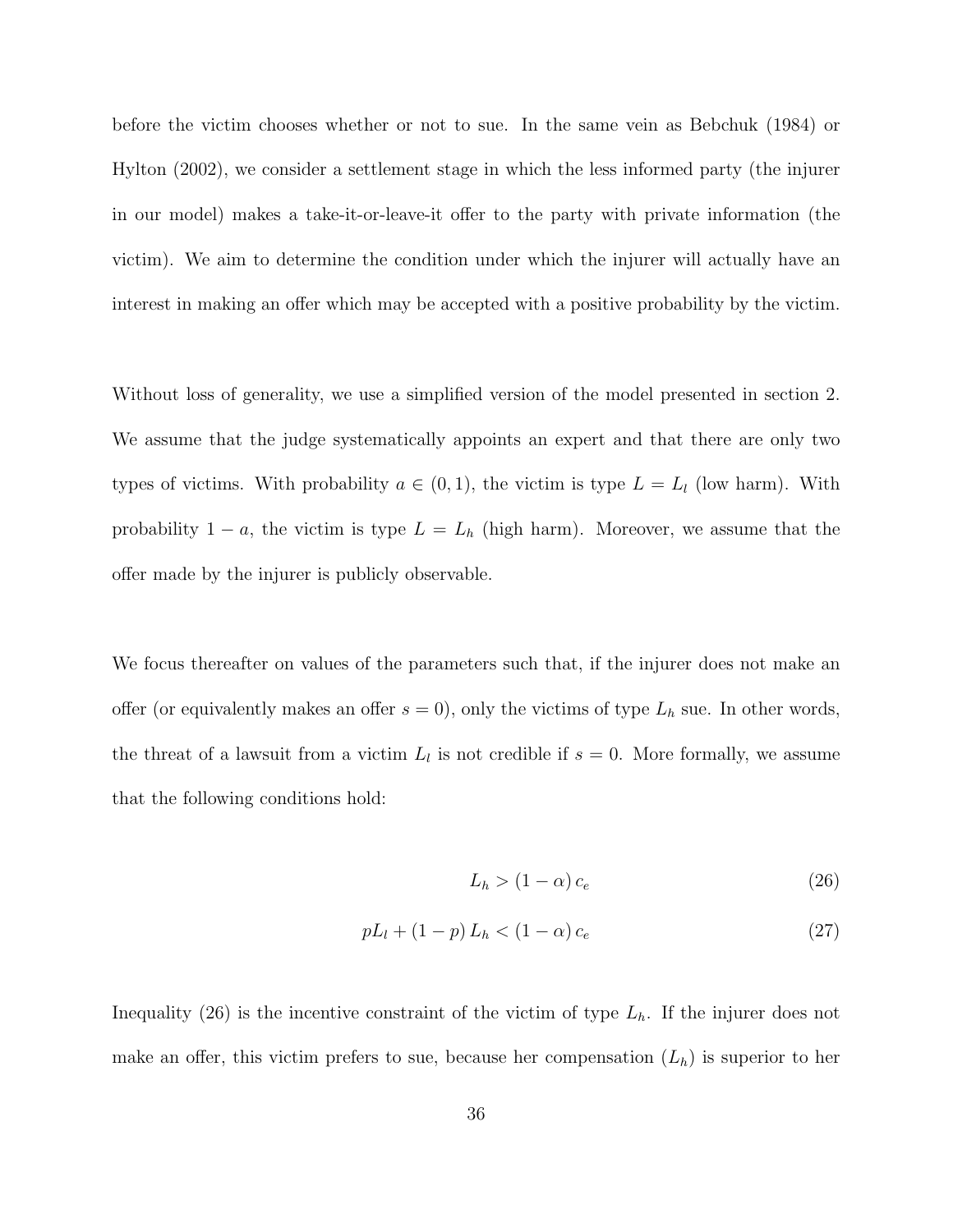expected cost of trial  $((1 - \alpha) c_e)$ . Note that, even if the judge does not observe the victim's type, he acts as a Bayesian decision-maker and thus makes a decision which is correct on average. In this simplified version of the model, this decision is  $y = L<sub>h</sub>$  because, in the separating equilibrium we focus on, and when there is no offer from the injurer, a victim of type  $L_l$  never files a lawsuit. Inequality (27) is the incentive constraint of a victim of type  $L_l$ . This condition means that a victim of type  $L_l$  obtains a lower payoff in the event of deviation from the separating equilibrium (i.e. if she decides to sue). Conditions (26) and  $(27)$  can be met simultaneously, since the payoff from filing a lawsuit for a victim of type  $L_l$ is inferior to the payoff of doing so for a victim of type  $L<sub>h</sub>$ , (because the judge observes the harm suffered by a victim with positive probability p), while the cost of a trial is  $(1 - \alpha) c_e$ for both types.

Let us turn now to the case in which the injurer makes an offer. We use the intuitive criterion (Cho and Kreps, 1987): in the equilibrium in which all victims are better off accepting the offer, if the judge observes a deviation by a victim who rejects the offer, his out-of-equilibrium beliefs are that this victim is type  $L_h$  with probability one. Thus, if the injurer decides to make a credible offer s (i.e. an offer accepted with a positive probability by the victim), the optimal offer is:

$$
s^* = L_h - (1 - \alpha) c_e \tag{28}
$$

The injurer offers the lowest amount possible such that a victim of type  $L<sub>h</sub>$  does not litigate. Note that an offer higher than  $s^*$  is not optimal for the injurer, since this is more costly for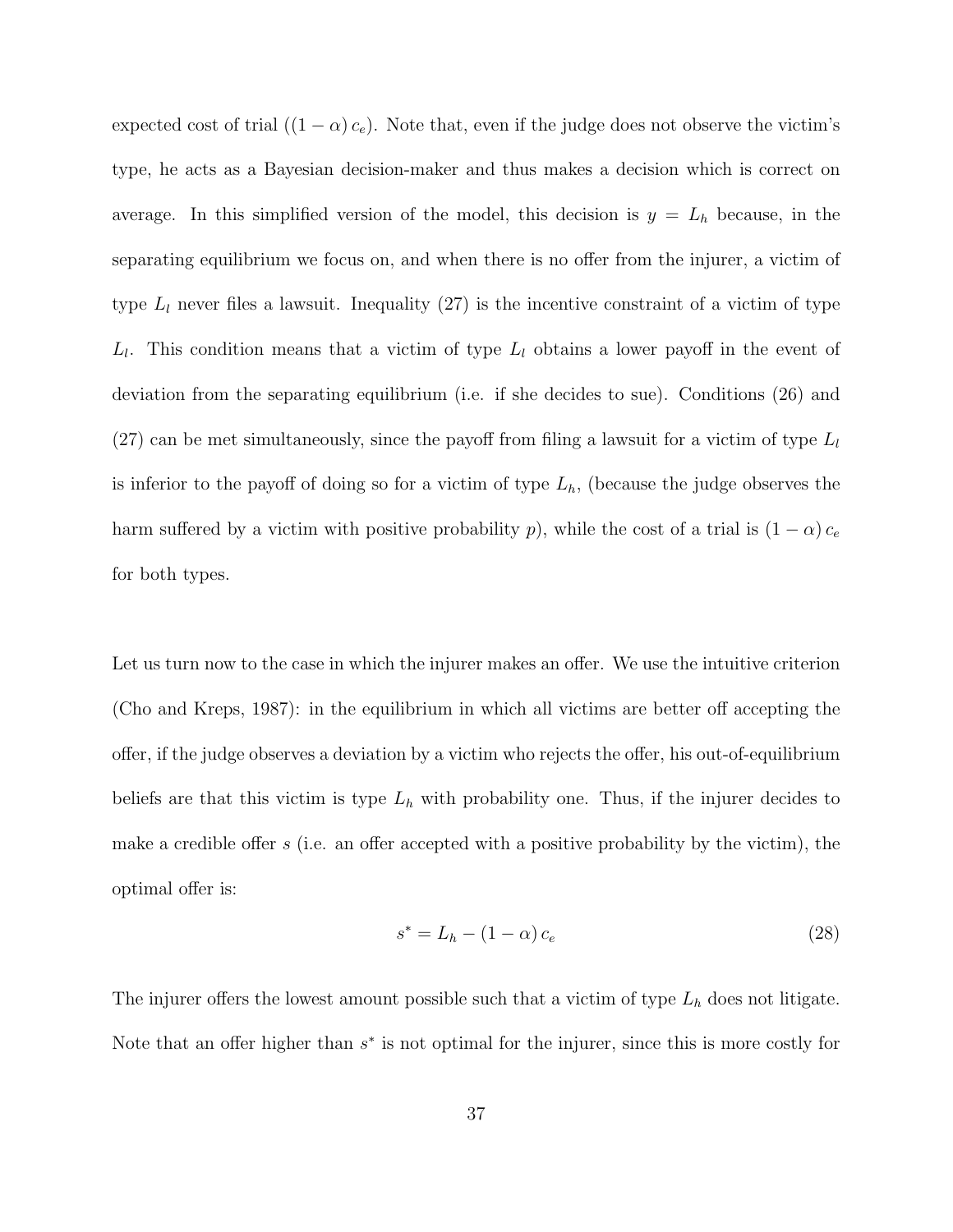him, while it does not decrease the probability of trial (all victims already accept the offer s <sup>∗</sup> at the equilibrium, so there is no trial). Moreover, if the injurer makes a credible offer lower than  $s^*$ , only the victims of type  $L_l$  accept it. This is not worthwhile for the injurer, since the decision to sue for these victims is not a credible threat at the equilibrium without offer.

If the injurer does not make an offer, then his expected costs (after an accident has occurred) are given by  $(1 - a) (L_h + \alpha c_e)$ . Thus, the injurer prefers to make an offer s<sup>\*</sup> rather than none if the following condition holds:

$$
s^* < (1 - a)(L_h + \alpha c_e) \tag{29}
$$

After substituting  $s^*$  with (28) and some manipulations, this expression can be rewritten as:

$$
c_e > \frac{aL_h}{1 - a\alpha} \tag{30}
$$

Intuitively, the benefit of making an offer  $s^*$  for the injurer is that he avoids the cost of a trial. However, the cost of making this offer is that the injurer has to pay  $s^*$  even to those victims of type  $L_l$  for whom a lawsuit, absent any offer, is not a credible threat. More specifically, the interpretation of condition (30) is that it is optimal for the injurer to make the offer  $s^*$  if  $c_e$  is sufficiently high, and if  $\alpha$ ,  $L_h$ , and a are sufficiently low.<sup>24</sup> Consequently,

 $^{24}$ If we assume that the cost of filing a lawsuit is positive, and for some values of the parameters, a mixedstrategy equilibrium exists in which a victim of type  $L_l$  decides to sue, and the defendant decides to settle, with probabilities strictly between 0 and 1 (while a victim of type  $L_h$  always files a lawsuit).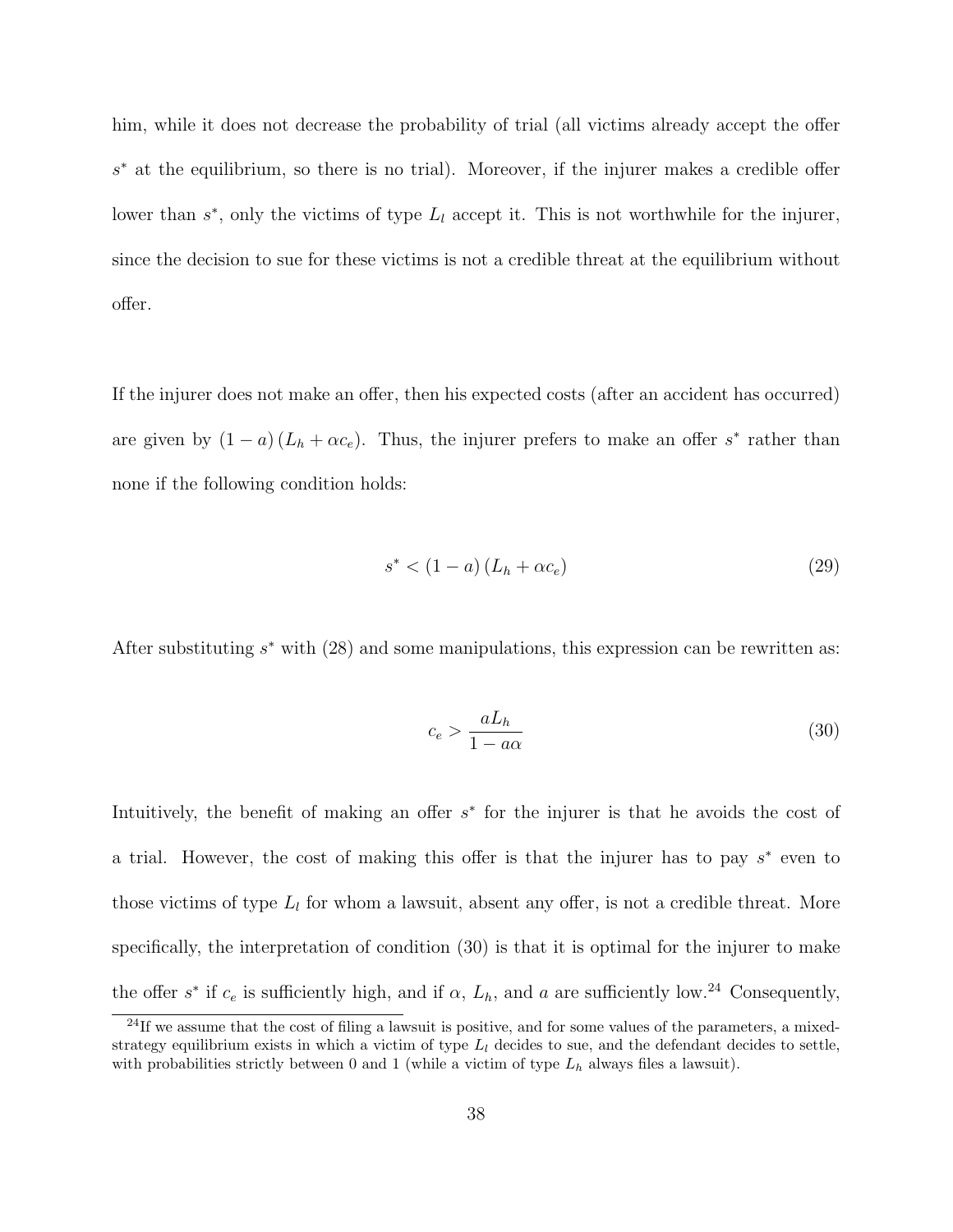it is not always interesting for the injurer to make an offer. This conclusion holds in the more complete version of the model presented in section 2.

#### 6.2 The settlement amount

Let us now see what happens if it is actually optimal for the injurer to make an offer. In order to do so, we go back to the more general model of section 2, which we extend to allow for the possibility that the injurer makes a take-it-or-leave-it offer before the victim decides whether or not to sue. We focus on the separating equilibrium in which only a victim who has suffered a harm which lies below a threshold such that  $L \leq \hat{L}'$  decides to accept the injurer's offer, while a victim  $L > \hat{L}'$  decides to go to trial. This threshold is defined by the following equation:

$$
F\left(\hat{\Delta}\right)\left(q\hat{L}' + (1-q)y\left(\hat{L}'\right)\right) + \left(1 - F\left(\hat{\Delta}\right)\right)\left(p\hat{L}' + (1-p)y\left(\hat{L}'\right) - (1-\alpha)c_e\right) = s\tag{31}
$$

By reasoning as in section 4, it is possible to show (for a given offer  $s$ ) that the proportion of victims who bring a lawsuit in the event of an accident decreases with  $p, c<sub>e</sub>$ , and  $s$ , and increases with  $\alpha$  and k. In other words, our comparative statics results for the threshold  $\hat{L}^{\prime}$ are qualitatively the same as the ones we find in section 4 for the threshold  $\tilde{L}$ .

In the event of an accident, the expected cost borne by the injurer is given by:

$$
C_{i,o} = G\left(\hat{L}'\right)s + \left(1 - G\left(\hat{L}'\right)\right)\left[y\left(\hat{L}'\right) + \left(1 - F\left(\hat{\Delta}\right)\right)\alpha c_e\right]
$$
(32)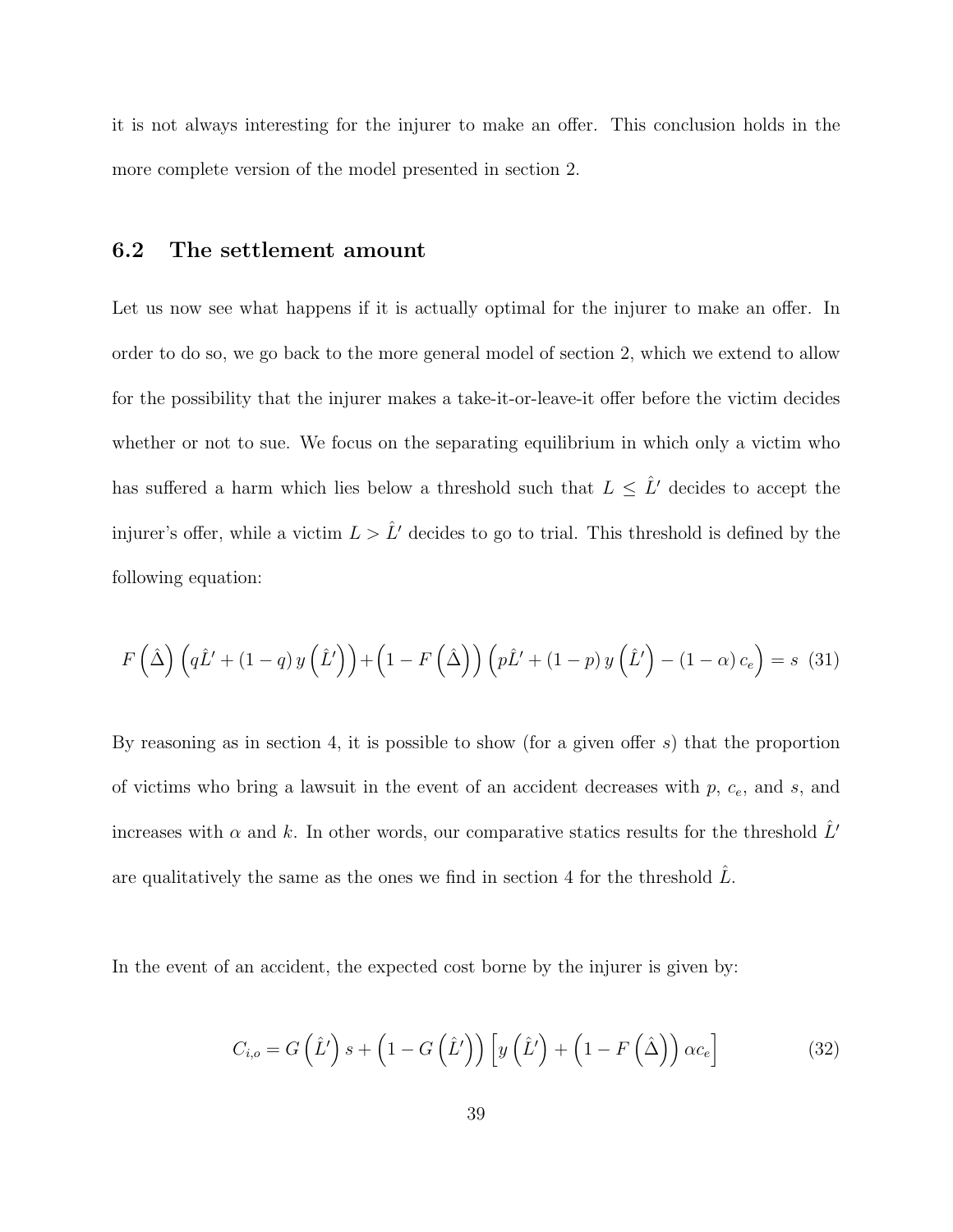The first order condition for the injurer's choice of his offer is:

$$
\frac{\partial C_{i,o}}{\partial s} = G\left(\hat{L}'\right) + \frac{\partial G}{\partial \hat{L}'}\frac{\partial \hat{L}'}{\partial s}s - \frac{\partial G}{\partial \hat{L}'}\frac{\partial \hat{L}'}{\partial s}\left(\hat{L}' + \left(1 - F\left(\hat{\Delta}\right)\right)\alpha c_e\right) = 0\tag{33}
$$

The first two terms are the marginal cost of an increase in s, respectively via the direct effect of the increase in the offer amount, and the indirect effect via the increase in the probability that this higher offer is accepted. The third term is the marginal benefit of an increase in s for the injurer, via the decrease in the probability of a trial in the event of an accident (and thus a decrease in the expected compensation and expertise cost). This expression is equivalent to expression (6) in Bebchuk (1984).

How does the expected cost of an accident for the injurer (given by  $(32)$ ) vary with p,  $\alpha$ , k, and  $c_e$ ? From the envelope theorem, and after some manipulations, the effect of an increase in  $p$  on this expected cost is:

$$
\frac{\partial C_{i,o}}{\partial p} = \frac{\partial G}{\partial \hat{L}'} \frac{\partial \hat{L}'}{\partial p} \left( s - \left( \hat{L}' + \left( 1 - F\left( \hat{\Delta} \right) \right) \alpha c_e \right) \right) - \frac{\partial F}{\partial \hat{\Delta}} \frac{\partial \hat{\Delta}}{\partial p} \left( 1 - G\left( \hat{L}' \right) \right) \alpha c_e \tag{34}
$$

We find that, as was the case without the possibility for the parties to settle, the effect of an increase in p on the expected cost of the injurer in the event of an accident is ambiguous and depends on the sensitivity of the probability that the victim accepts the offer according to p (measured by  $\left|\frac{\partial G}{\partial \hat{L}'}\right|$  $\frac{\partial \hat{L}'}{\partial p}$ ), relative to the sensitivity of the probability with which the judge appoints an expert (measured by  $\left|\frac{\partial F}{\partial \hat{\Delta}}\right|$  $\frac{\partial \hat{\Delta}}{\partial p}$ ). This result is similar to the one obtained in the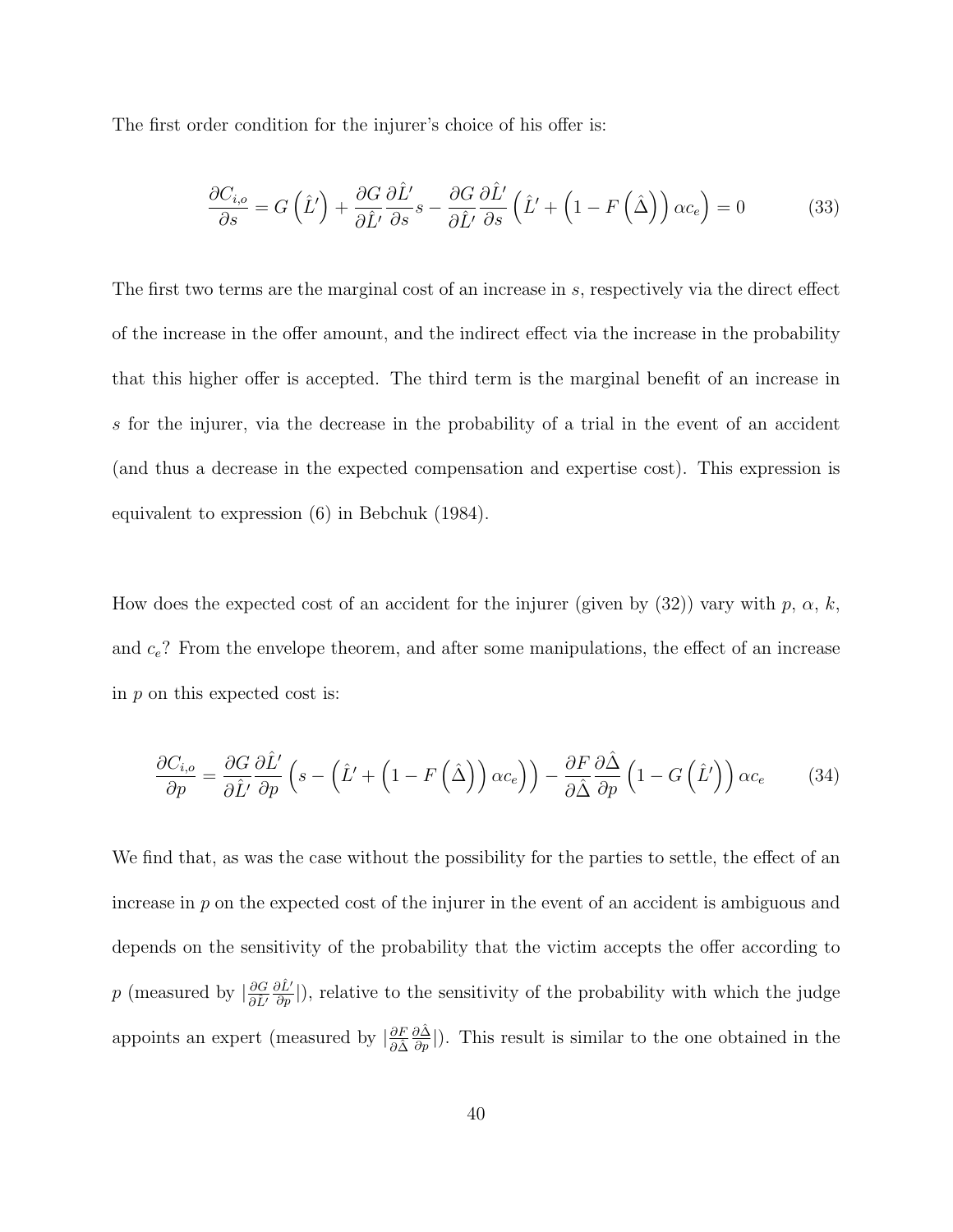absence of settlement. Following the same reasoning for the other parameters (for the sake of brevity, we do not give the details), we find that once again our results are qualitatively similar to those of section 4.

Is the total expected cost lower when the injurer makes an offer? Since we do not have an explicit solution for the equilibrium settlement offer, it is difficult to give a definite answer to this question. On one side, if the parties manage to settle, then it lowers the expected cost of trials in the event of an accident, which is socially desirable. On another side, because these costs are lower and the injurer tries to settle only if it reduces his expected costs in the event of an accident, his level of care will be lower.<sup>25</sup>

### 7 Conclusion

In this paper, we have presented an extension of an otherwise standard unilateral care model under strict liability to include the possibility for a judge to appoint a neutral expert. More specifically, we have focused on the impact of three public policy instruments (the quality of expert testimony, the judge's accessibility to the expertise procedure, the reduction of cost associated with the expertise proceedings) on the level of care of a potential injurer, and on the expected cost of trials. Our model has allowed us to make some public policy recommendations, assuming that the policy maker's objective is to minimize the total expected cost (the sum of the injurer's cost of care, the expected harm suffered by victims and the

 $25$ We can conjecture that, in general, the result stating that his level of care is lower than what is socially optimal may be extended to the case where the injurer has the possibility to settle.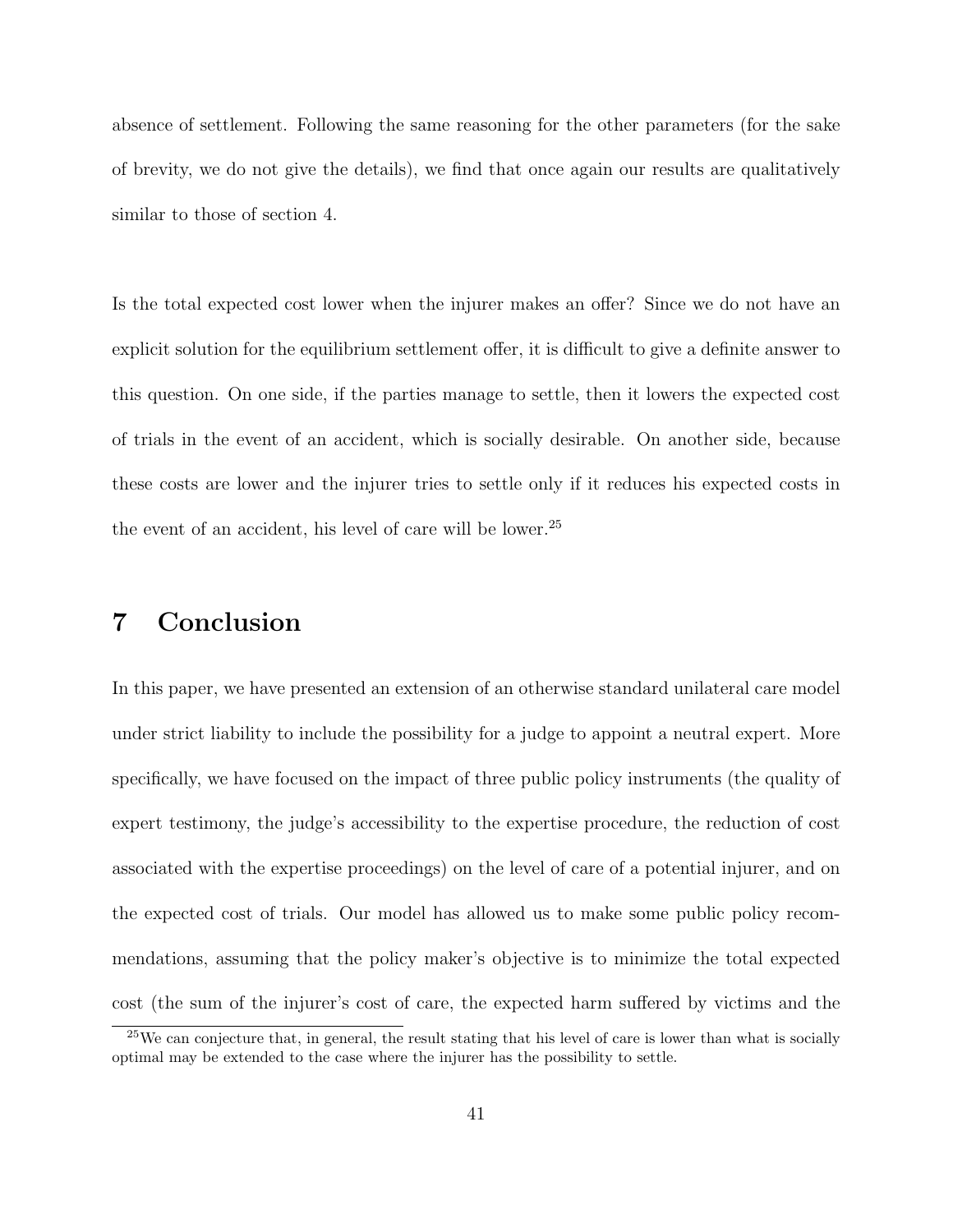expected cost of trials).

We have shown that the injurer's level of care is lower than the level that minimizes the total expected cost. However, it is difficult to make clear-cut public policy recommendations. Indeed, there often exists a trade-off for the policy maker between on one side incentivizing the injurer to choose a higher level of care, and on the other side reducing the expected cost of trials (or the expected cost of expertise in our model) after an accident occurred. This trade-off exists for example when the policy maker is acting on the quality of expert testimony. The overall impact of an increase in this quality depends to a large extent on the magnitude of the effect on the proportion of victims who sue, when compared to the effect on the probability that the judge will appoint an expert. Which effect dominates may alter the pertinence of an increase (or a decrease) in the quality of expert testimony, notwithstanding the cost of such a measure. Similar countervailing effects exist regarding the non-monetary cost of an expert testimony for the judge, and the cost of expert testimony incurred by the parties. Thus, the policy maker should be cautious when applying the different public policy recommendations suggested in the report of the committee on judicial expert appraisals (2011).

Our model can be extended in various directions. A first possible extension would be to consider a negligence rule rather than strict liability. In this context, the expert may bring evidence to help the judge determine whether the injurer has complied with the due-care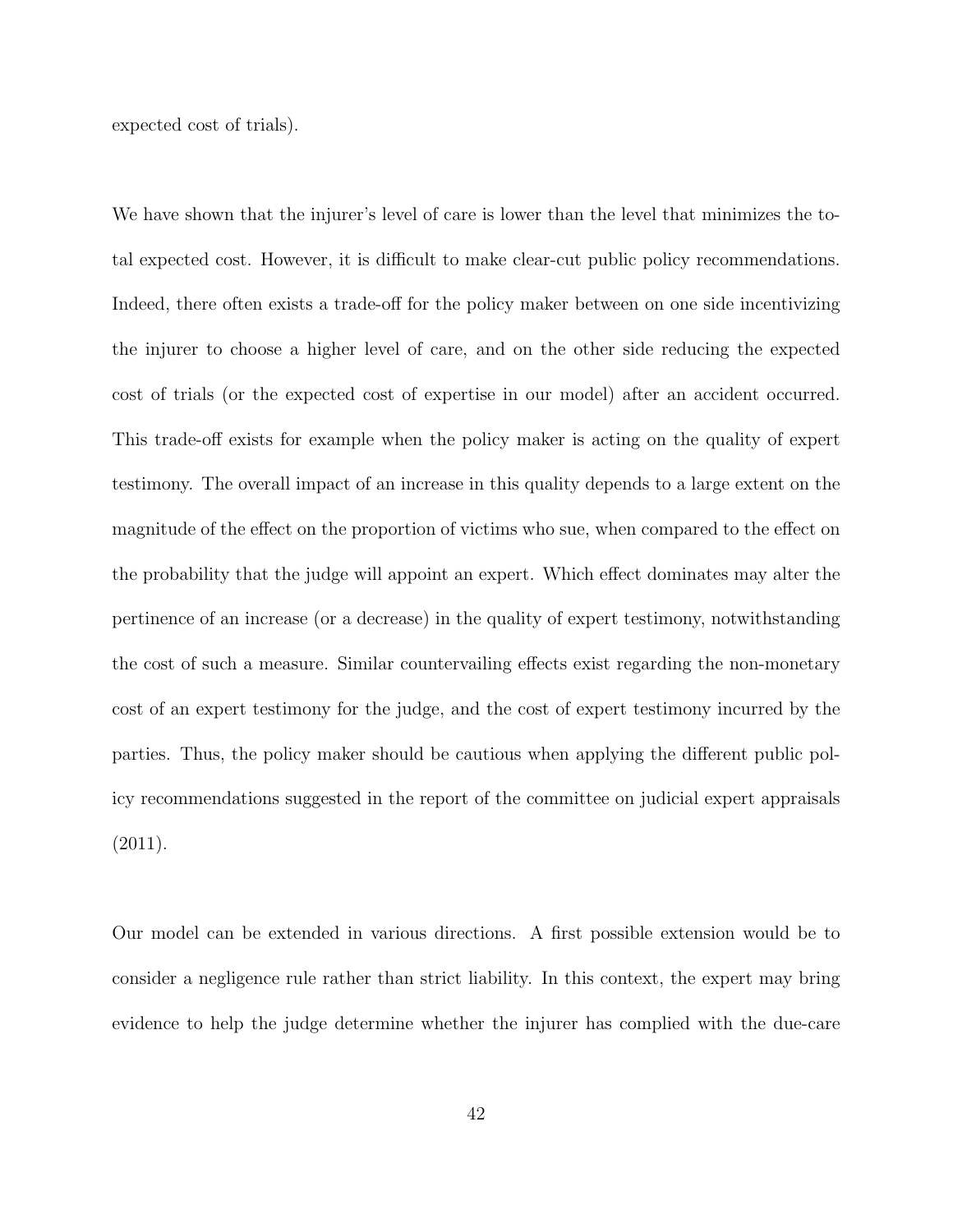standard, and not only evidence on the amount of damages. A second possible extension could be to consider a bilateral care model. A third possible extension would be to explicitly model the delegation relationship between the judge and the expert. However, to do that, one has to think carefully about the specific objectives pursued both by the judge and the expert.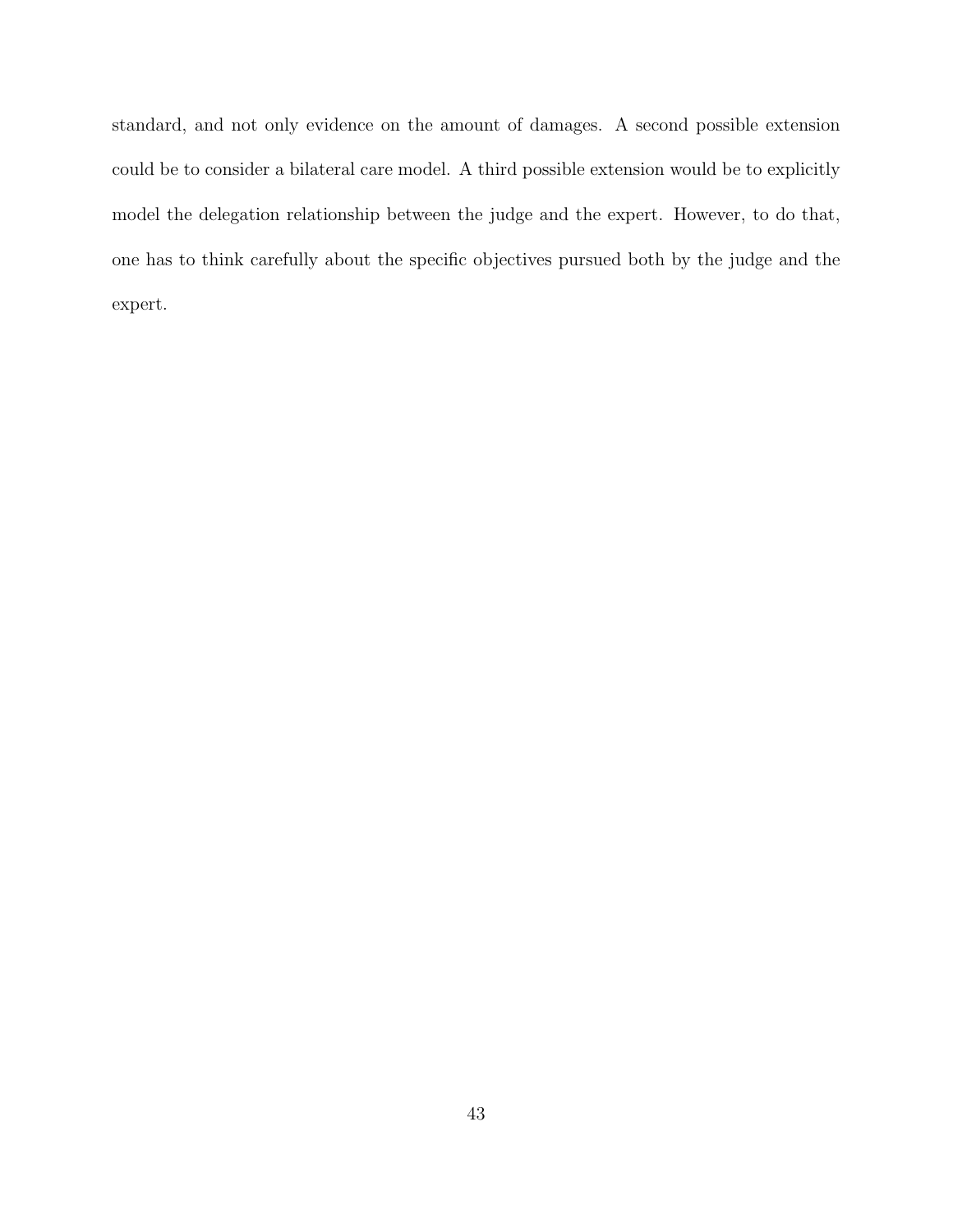### References

- Bebchuk, L. (1984). Litigation and settlement under imperfect information. The Rand Journal of Economics, 15(3):404–415.
- Block, M., Parker, J., Vyborna, O., and Dusek, L. (2000). An experimental comparison of adversarial versus inquisitorial procedural regimes. American Law and Economics Review, 2:170–194.
- Bourjade, S. and Jullien, B. (2011). The roles of reputation and transparency on the behavior of biased experts. The RAND Journal of Economics, 42(3):575–594.
- Cecil, J. and Willging, T. (1993). Court-appointed experts: Defining the role of experts appointed under Federal Rule of Evidence 706. Federal Judicial Center.
- Cho, I.-K. and Kreps, D. M. (1987). Signaling games and stable equilbiria. The Quarterly Journal of Economics, 102(2):179–221.
- Crawford, V. and Sobel, J. (1982). Strategic information transmission. Econometrica, 50(6):1431–1452.
- Deffains, B. and Demougin, D. (2008). The inquisitorial and the adversarial procedure in a criminal court setting. Journal of Institutional and Theoretical Economics, 164(1):31–43.
- Dewatripont, M. and Tirole, J. (1999). Advocates. Journal of Political Economy, 107(1):1– 39.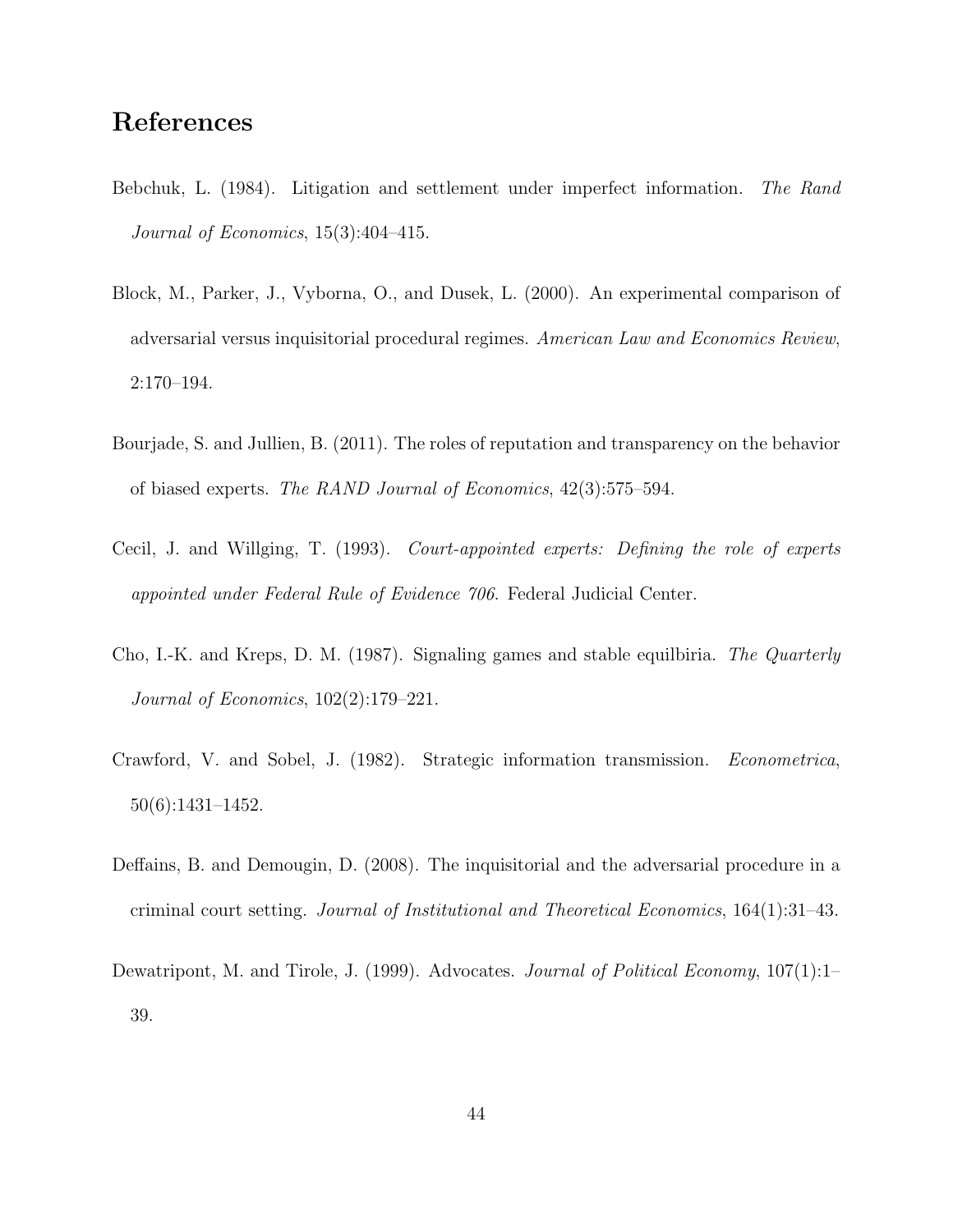- Farrell, J. (1993). Meaning and credibility in cheap-talk games. Games and Economic Behavior, 5(4):514–531.
- Froeb, L. and Kobayashi, B. (2001). Evidence production in adversarial vs. inquisitorial regimes. Economics Letters, 70(2):201–212.
- Gravelle, H. S. E. (1990). Rationing trials by waiting: Welfare implications. International Review of Law and Economics, 10(3):255–270.
- Gromb, D. and Martimort, D. (2007). Collusion and the organization of delegated expertise. Journal of Economic Theory, 137:271–299.
- Hylton, K. N. (1990). Costly litigation and legal error under negligence. Journal of Law, Economics, and Organization, 6(2):433–452.
- Hylton, K. N. (2002). An asymmetric-information model of litigation. International Review of Law and Economics, 22(2):153–175.
- Krishna, V. and Morgan, J. (2001). A model of expertise. The Quarterly Journal of Economics, 116(2):747-775.
- Lambert, E.-A. and Oytana, Y. (2016). Judicial expertise and effort decisions. Working paper.
- Li, M. (2010). Advice from multiple experts: A comparison of simultaneous, sequential, and hierarchical communication. The B.E. Journal of Theoretical Economics,  $10(1):1-24$ .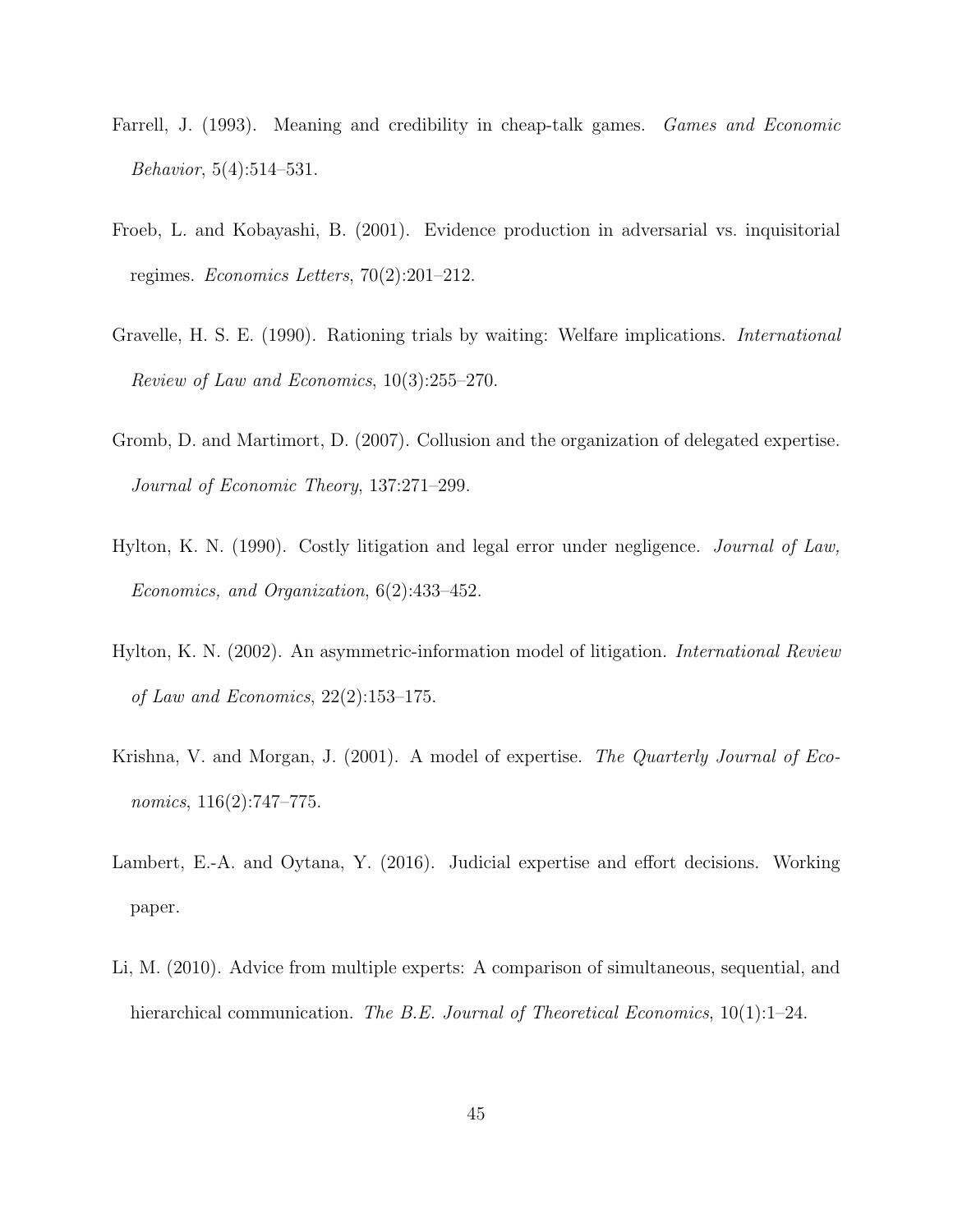- Mandel, M. J. (1999). Going for the gold: Economists as expert witnesses. *Journal of* Economic Perspective, 13(2):113–120.
- Morris, S. (2001). Political correctness. *Journal of Political Economy*, 109(2):231–265.
- Ottaviani, M. and Sorensen, P. N. (2006). Reputational cheap talk. The Rand Journal of Economics, 37:155–175.
- Oytana, Y. (2014). The judicial expert in a two-tier hierarchy. Journal of Institutional and Theoretical Economics, 170(3):537–570.
- Palumbo, G. (2001). Trial procedures and optimal limits on proof-taking. International Review of Law & Economics,  $21(3):309-327$ .
- Palumbo, G. (2006). Optimal duplication of effort in advocacy systems. *Journal of Economic* Behavior & Organization,  $60(1)$ :112-128.
- Parisi, F. (2002). Rent-seeking through litigation: Adversarial and inquisitorial systems compared. International Review of Law & Economics,  $22(2):193-216$ .
- Patterson, M. R. (1999). Conflicts of interest in scientic expert testimony. William  $\mathscr{C}$  Mary Law Review, 33(4):1313–1394.
- Png, I. P. L. (1986). Optimal subsidies and damages in the presence of judicial error. International Review of Law and Economics, 6(1):101–105.
- Polinsky, A. M. and Shavell, S. (1989). Legal error, litigation, and the incentive to obey the law. Journal of Law, Economics & Organization, 5:99–108.